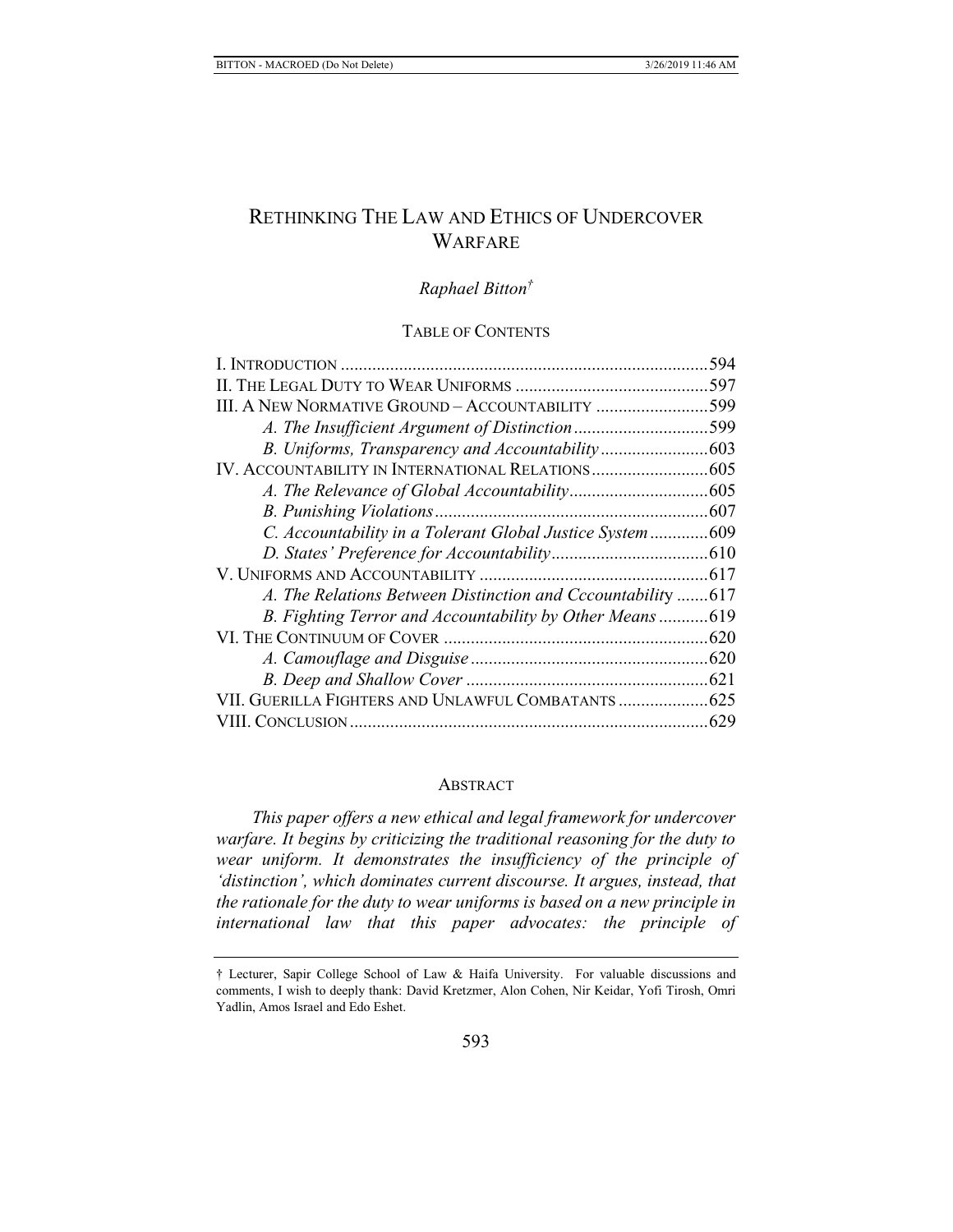*accountability. The active form of global accountability requires some degree of states' transparency about their military activity. This allows other states to respond by exercising passive form of accountability and punish violations of international law. By wearing uniforms, a military unit indirectly reports who did what, when and where. Wearing uniforms, for that reason, is an important element in promoting accountability for violations of International Humanitarian Law (IHL). It assists states in solving a cooperation problem as it decreases incentives for violation by reducing monitoring and punishment costs. As accountability has a purely instrumental value, it therefore follows that combatants can theoretically meet an accountability threshold by various means other than wearing uniforms. Given accountability's instrumental nature and IHL's presumed efficiency, it follows that promoting accountability for compliance with IHL, including through the duty to wear uniforms, is in the best interest of the states. Both utilitarian and Rawlsian concepts of global justice show that accountability can be acceptable to all states. Analyzing various methods of undercover warfare, this paper (contrary to the dichotomous view in current discourse) offers a view of cover as a normative continuum. Accordingly, elite soldiers fighting terror by using civilian clothes, typically use a legitimate shallow cover on this spectrum. In contrast, spies and treacherous killers employ illegitimate deep cover. The deeper the cover, the less the actor is accountable. Depriving deep cover combatants of legal rights is therefore better grounded.*

#### I. INTRODUCTION

State sponsored undercover warfare is a well-known tactical phenomenon. Elite combatants deploy and fight without wearing uniforms.<sup>1</sup> Their operation in civilian clothes facilitates safer clandestine deployment and intelligence collection. It may also increase the element of surprise and reduce collateral damage. Yet, this practice may violate in bello rules of international law.<sup>2</sup> Scholarship on the rules of armed conflict often associates this practice with unlawful warfare, with

<sup>1</sup> On cases of fighting in civilian clothes, see W. Hays Parks, *Special Forces' Wear of Non-Standard Uniforms*, 4 CHI. J. INT'L L. 493, 525-39 (2003); GARY D. SOLIS, THE LAW OF ARMED CONFLICT: INTERNATIONAL HUMANITARIAN LAW IN WAR 221 (2016); IDO ROSENZWEIG, COMBATANTS DRESSED AS CIVILIANS? THE CASE OF THE ISRAELI MISTA'ARVIM UNDER INTERNATIONAL LAW 20-26 (2014).

<sup>2</sup> *See* ROSENZWEIG, *supra* note 1, at 34-35.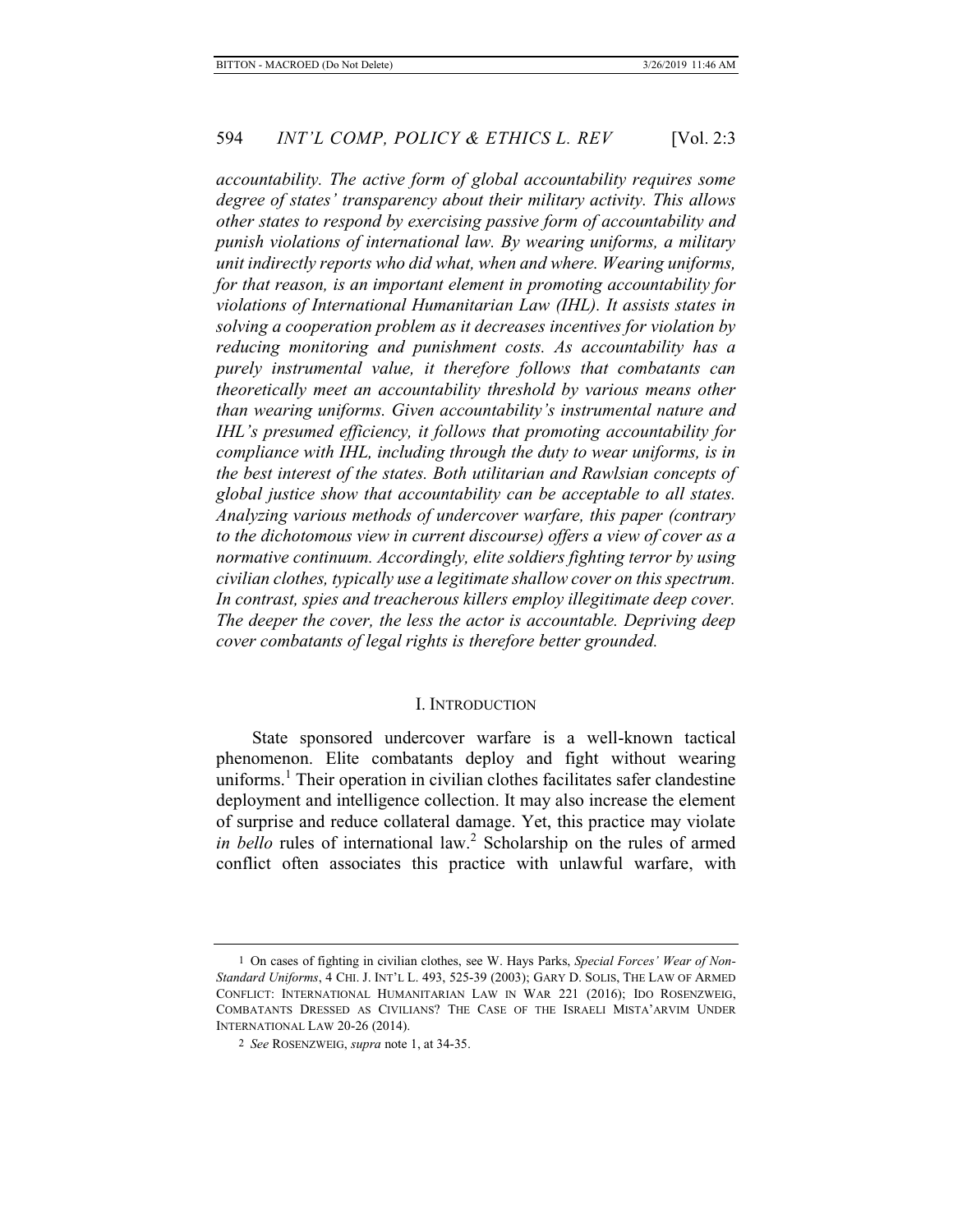treacherous killing (or perfidy), as well as with espionage.<sup>3</sup> If this is even partly correct, undercover warfare entails grave ramifications for combatants. This paper therefore undertakes one clear task: to re-theorize the moral and legal status of undercover warfare.

In current discourse, the normative rationale for the duty to wear uniforms, or at least, sanctions for not wearing them, is typically rooted in the principle of distinction. The most fundamental among *in bello* rules requires that states exclusively target combatants and military objects during an armed conflict.<sup>4</sup> Accordingly, current scholarship in international law establishes the duty to wear uniforms as necessary to the application of the principle of distinction. This paper offers instead, a new approach to the normative reasoning for this duty. I argue that it should be based on the new alternative principle of accountability, which I contend to be fundamental to the rules of armed conflict.<sup>5</sup>

If the new international law scholarship is correct, customary international law reflects a rational choice of states.<sup>6</sup> Were undercover warfare a consequentially undesired practice, states would have amended the practice and the norm, rather than maintaining such an inefficient norm. Accordingly, states are expected to prefer a high rather than a low level of compliance with customary international law as a rational choice. As International Humanitarian Law (IHL) mostly reflects customary norms, the conclusion is that states have a strong preference for high level of compliance with IHL.<sup>7</sup>

<sup>3</sup> *See id.*; Toni Pfanner, *Military Uniforms and the Law of War*, 86 INT'L REV. RED CROSS 93, 106, 120-121 (2004); YORAM DINSTEIN, THE CONDUCT OF HOSTILITIES UNDER THE LAW OF INTERNATIONAL ARMED CONFLICT 266-68 (2016); Laurie R. Blank, *Taking Distinction to the Next Level: Accountability for Fighters' Failure to Distinguish Themselves from Civilians*, 46 VAL. U. L. REV. 765, 786-88 (2011); SOLIS, *supra* note 1, at 221; Parks, *supra* note 1, at 542; William H. Ferrell III, *No Shirt, No Shoes, No Status: Uniforms, Distinction, and Special Operations in International Armed Conflict*, 178 MIL. L. REV. 94, 117 (2003).

<sup>4</sup> On the different meanings of the principle of distinction within the framework of just war theory, see Asa Kasher, *The Principle of Distinction*, 6 J. MIL. ETHICS 152 (2007). On the legal meaning of distinction, see generally DINSTEIN, *supra* note 3, at 72; Legality of the Threat or Use of Nuclear Weapons, Advisory Opinion, 1996 I.C.J. Rep. 226 (July 8).

<sup>5</sup> The argument presented in this paper applies to wearing uniforms. In theory, it can similarly apply to military vehicles and buildings, but this paper does not deal with such potential adaptation.

<sup>6</sup> *See generally* JACK L. GOLDSMITH & ERIC A. POSNER, THE LIMITS OF INTERNATIONAL LAW (2005) [hereinafter GOLDSMITH & POSNER, LIMITS OF INTERNATIONAL LAW]. For a focused and earlier version of the argument, see Jack L. Goldsmith & Eric A. Posner, *A Theory of Customary International Law*, 66 UNIV. CHI. L. REVI. 1113 (1999) [hereinafter Goldsmith & Posner, *Theory of Customary International Law*].

<sup>7</sup> This paper addresses the meaning of state's preferences and with the international (*ex-ante* and *ex-post*) deliberation process in Section III(c).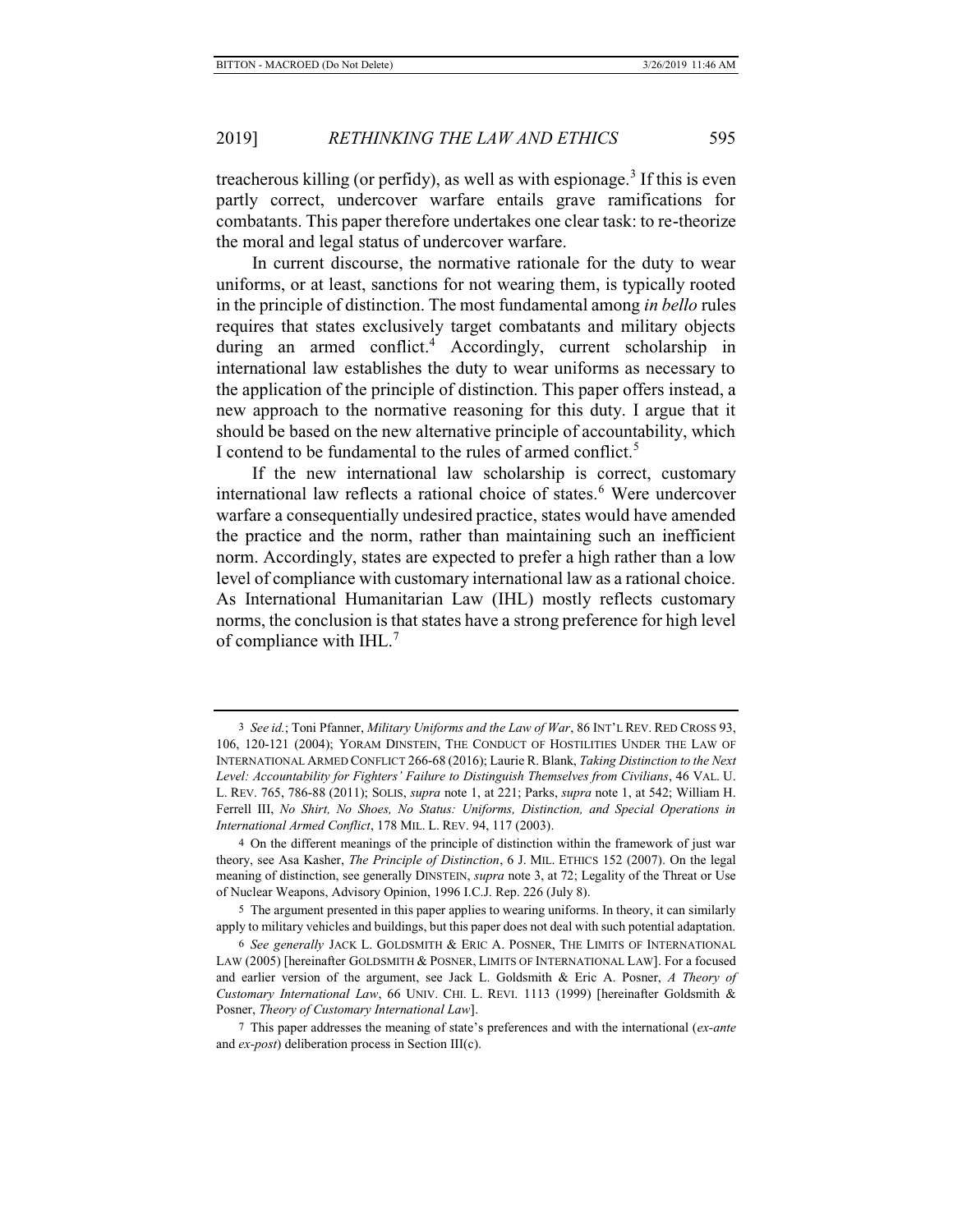Unless military activity is minimally transparent, the international community cannot exercise discretion or punish violations of IHL. In a non-transparent environment deviation from IHL carries no cost. As a result, non-transparency in fighting incentivizes deviation from IHL. Transparency therefore, enables accountability that in turn, increases compliance.<sup>8</sup> States, armies, leaders, commanders and combatants must be accountable in order to enable a higher level of compliance with IHL. I argue that the wearing of uniforms serves this goal.

A unit wearing uniforms during an armed conflict, communicates information to the international community to which states and armies are accountable. As a unique and characteristic sign of affiliation, uniforms are practically a visual ID card. By operating in uniforms, a military unit, in most cases, communicates *who* did *what*, *when*, *where* and *how*. Accordingly, in fighting terror, lawful combatants need not necessarily wear uniforms in order to fulfill the duty of accountability. As such, I argue that other available techniques for guaranteeing transparency and accountability allow elite combatant to fight without uniforms while still meeting the requirements of *in bello* rules.

A limit must nonetheless be marked between various lawful undercover combatants to distinguish them from unlawful undercover combatants and agents.<sup>9</sup> The guideline of accountability can distinguish lawful undercover combatants in the fight against terror from spies or perfidious killers, preserving their right to POW status. In order to determine accountability and lawful cover, I show that undercover activity reflects a whole continuum, contrary to its dichotomous representation in IHL literature. On this continuum only deep undercover activity that is fraudulent, crosses the normative border between lawful *shallow* cover and an unlawful *deep* cover. For only fraudulent *deep* cover evades accountability.

<sup>8</sup> On transparency concerning ad-bellum intentions and its importance to maintaining reasonable level of peace and cooperation in the international sphere, see Raphael Bitton, *The Legitimacy of Spying Among Nations*, 29 AM. U. INT'L L. REV. 1009 (2013).

<sup>9</sup> On various methods of covert action, see W. MICHAEL REISMAN & JAMES E. BAKER, REGULATING COVERT ACTION: PRACTICES, CONTEXTS, AND POLICIES OF COVERT COERCION ABROAD IN INTERNATIONAL AND AMERICAN LAW 10-12 (1992). On the theory, structure, and use of special forces, see generally ALASTAIR FINLAN, SPECIAL FORCES, STRATEGY AND THE WAR ON TERROR: WARFARE BY OTHER MEANS (2009) (discussing the theory of using special forces in antiterror operations); J. RANSOM CLARK, AMERICAN COVERT OPERATIONS: A GUIDE TO THE ISSUES (2015) (discussing the history of American use of special forces, including in covert activity); Alastair Finlan, *Warfare by Other Means: Special Forces, Terrorism, and Grand Strategy*, SMALL WARS & INSURGENCIES, Spring 2003, at 92 (discussing the importance of special forces in the war on terror).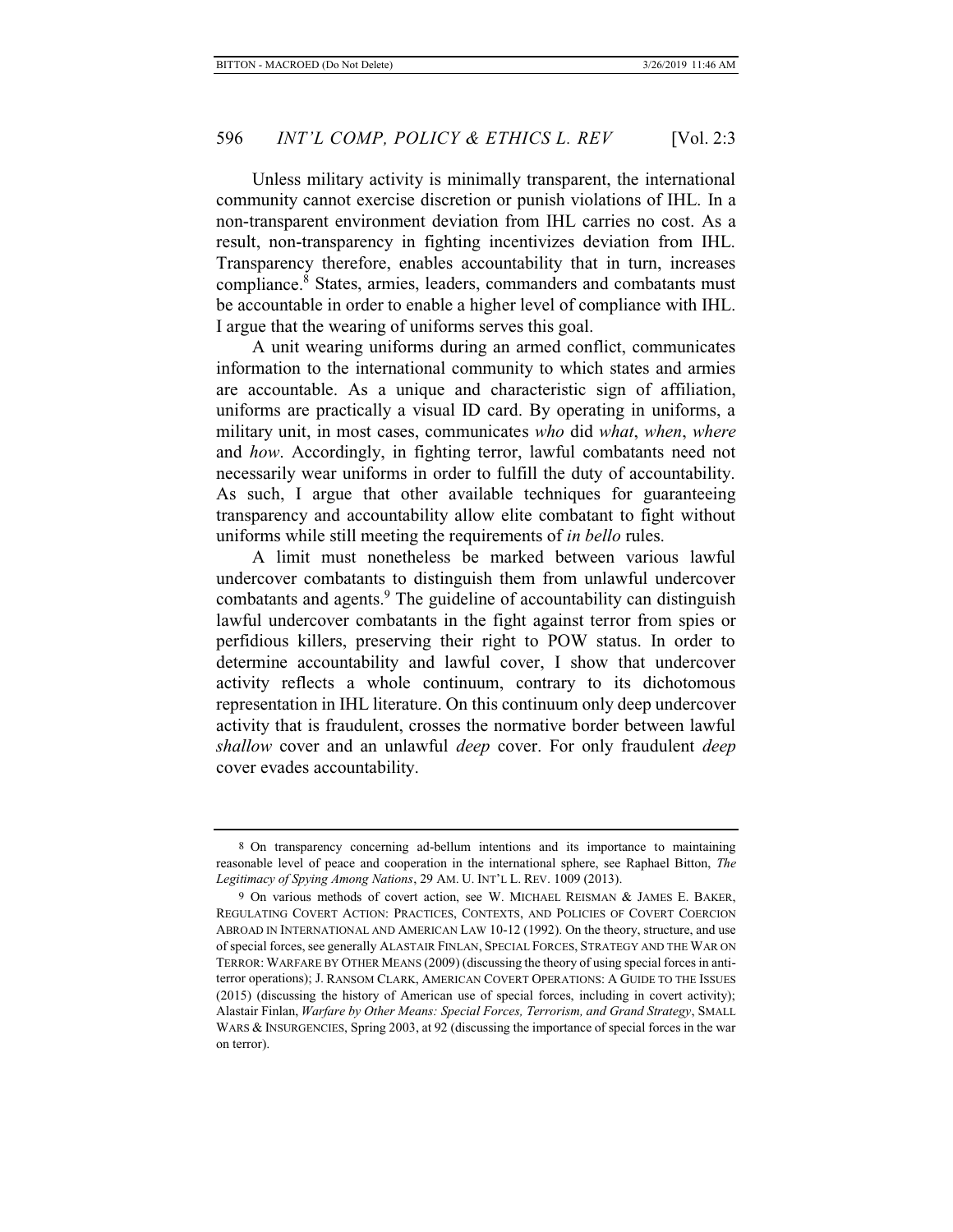Part I of this essay presents the traditionally understood doctrinal duty to wear uniforms in fighting, rooted in the principle of distinction. Part II demonstrates the insufficiency of this principle as a normative basis. It advocates instead, accountability as a new and superior normative basis. Part III describes the nature of accountability in the international sphere. Part IV analyzes theoretical relations between uniforms and accountability. Part V offers an argument for understanding cover as a continuum as opposed to a dichotomy and defines the point at which cover becomes unlawful. Part VI analyzes the potential application of the paper's argument in reference to guerilla and unlawful combatants.

#### II. THE LEGAL DUTY TO WEAR UNIFORMS

Surprisingly, war conventions include no formal duty to wear uniforms in combat. Rather, this duty is commonly seen as customary.<sup>10</sup> Failure to fulfill this duty does not therefore, in and of itself, constitute an international crime. The practices of states on this matter is puzzling. On one hand, many states have employed undercover tactics at some point in their modern military history.<sup>11</sup> On the other hand, combatants not dressed in uniforms are exposed to significant legal hazards. Operation in civilian clothes can jeopardize elite soldiers' POW (Prisoner of War) protection in spite of their being regular combatants.12 If caught by a hostile party in a hostile territory, undercover combatants may be viewed as spies or saboteurs.13 When involved in the killing or injury of an enemy combatant, they might be deemed responsible for the crime of perfidious killing.<sup>14</sup>

Each alternative status, whether that of a spy, a saboteur or a perfidious killer, entails grave consequences. Spies and saboteurs are

<sup>10</sup> ROSENZWEIG, *supra* note 1, at 27-33; Pfanner, *supra* note 3, at 104; SOLIS, *supra* note 1, at 222.

<sup>11</sup> For a detailed account of recorded cases of employing combatants in civilian clothing, see Parks, *supra* note 1, at 545-60.

<sup>12</sup> *See generally* Ali v. Public Prosecutor [1969] 1 AC 430 (PC); Prosecutor v. Kassem, 42 I.L.R. 470 (Isr. Mil. Ct. at Ramallah 1969); *see also* SOLIS, *supra* note 1, at 196-97; DINSTEIN, *supra* note 3, at 54-55.

<sup>13</sup> *See generally* Ex parte Quirin, 317 U.S. 1 (1942).

<sup>14</sup> Hague Convention Respecting the Laws and Customs of War on Land Annex art. 23(b), (c), Oct. 18, 1907, 36 Stat. 2277, 6 U.S.T. 3516 [hereinafter Hague Convention]; Protocol Additional to the Geneva Conventions of 12 August 1949, and Relating to the Protection of Victims of International Armed Conflicts (Protocol I), art. 37(1), June 8, 1977, 1125 U.N.T.S. 3 [hereinafter Geneva Conventions Additional Protocol I]; Rome Statute of the International Criminal Court art. 8(2), July 17, 1998, 2187 U.N.T.S. 90 [hereinafter Rome Statute].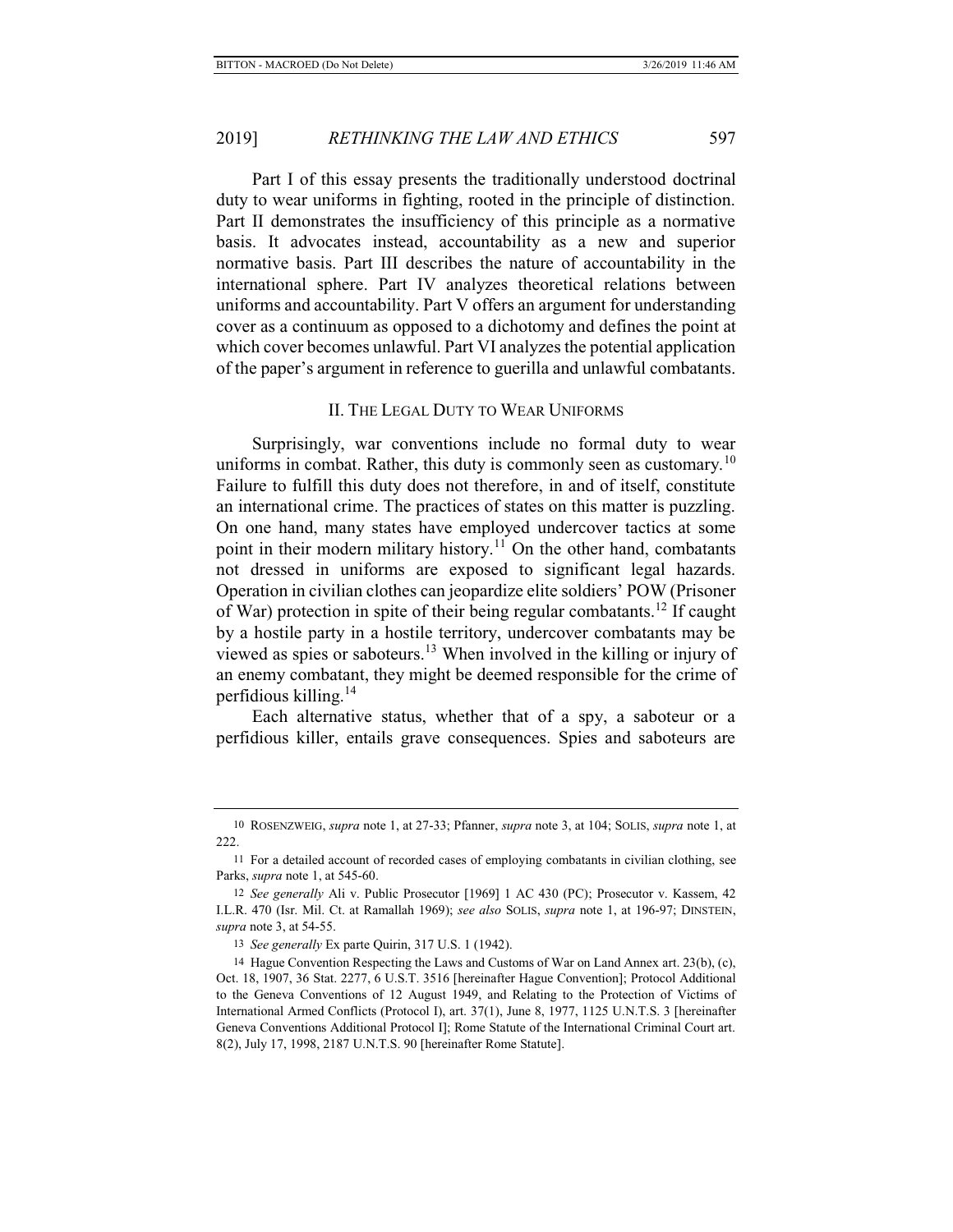denied POW status.<sup>15</sup> Consequently, they are not guaranteed POW protection from enemy domestic criminal proceedings.<sup>16</sup> Detained undercover combatants, may thus face severe criminal charges. In most states, espionage is among the most severely punishable criminal offences.<sup>17</sup> In some cases, this may even entail capital punishment. The fate of saboteurs is likewise no exception.<sup>18</sup>

A combatant accused of perfidious killing faces an even greater risk. Espionage is not considered an international crime, although spies are denied legal protection from domestic criminal charges.<sup>19</sup> However, perfidious killing constitutes a severe war crime. The perfidious combatant not only risks deprivation of POW status but may be responsible for commission of a war crime.

Perfidious or treacherous killing is defined formally in various sources in international law.<sup>20</sup> Article 23(b) to the Hague Regulations, for instance, forbids to kill or wound treacherously individuals belonging to a hostile party.21 Whether defined as perfidy or treachery, the basic elements of this international crime similarly involve an illegal ruse of war. Illegality is based on the abuse of a protection afforded by international law.22 One example would be an operation to kill a person involving the abuse of the special status of an ambulance. "Feigning of

<sup>15</sup> Hague Convention, *supra* note 14, art. 30; Geneva Conventions Additional Protocol I, *supra* note 14, art. 46. Article 5 to the Geneva Convention IV determines that a suspected spy or saboteur is deprived of protection from prosecution afforded to POW. Geneva Convention Relative to the Protection of Civilian Persons in Time of War art. 5, Aug. 12, 1949, 6 U.S.T. 3516, 75 U.N.T.S. 287 [hereinafter Geneva Convention IV].

<sup>16</sup> The severe legal treatment of spies is demonstrated by Geneva Convention IV. It allows, subject to a criminal process, to impose capital punishment on spies, in accordance with the domestic criminal code of the party that arrested the suspect. Geneva Convention IV, *supra* note 15, art. 68.

<sup>17</sup> *See, e.g.*, Espionage Act, 18 U.S.C. §§ 792–799 (2012); *see also* 10 U.S.C. § 801 (2012).

<sup>18</sup> *See* Ex parte Quirin, 317 U.S. 1 (1942).

<sup>19 2</sup> HUGO GROTIUS, DE JURE BELLI AC PACIS LIBRI TRES 655-56 (James Brown Scott, ed., Francis W. Kelsey trans., Oxford Univ. Press 1925) (1646); EMMERICH DE VATTEL, THE LAW OF NATIONS OR THE PRINCIPLES OF NATURAL LAW bk. III, ch. X § 179 (Liberty Fund 2008) (1758); INT'L. COMM. OF THE RED CROSS, COMMENTARY ON THE ADDITIONAL PROTOCOLS OF 8 JUNE 1977 TO THE GENEVA CONVENTIONS OF 12 AUGUST 1949, at 561-70 (Yves Sandoz, Christophe Swinarski & Bruno Zimmermann eds., 1987).

<sup>20</sup> Hague Convention, *supra* note 14, art. 23(b); *see also* Geneva Conventions Additional Protocol I, *supra* note 14, art. 37(1); Rome Statute, *supra* note 14, art. 8(2).

<sup>21</sup> Hague Convention, *supra* note 14, art. 23(b). The Additional Protocol uniquely includes within perfidy operations that are targeting the capture of a person. Geneva Conventions Additional Protocol I, *supra* note 14, art. 37(1). And yet, the Additional Protocol is not considered to be reflecting customary international law on the matter. As such, it is binding upon member states only. *See* DINSTEIN, *supra* note 3, at 266.

<sup>22</sup> *See* DINSTEIN, *supra* note 3, at 266.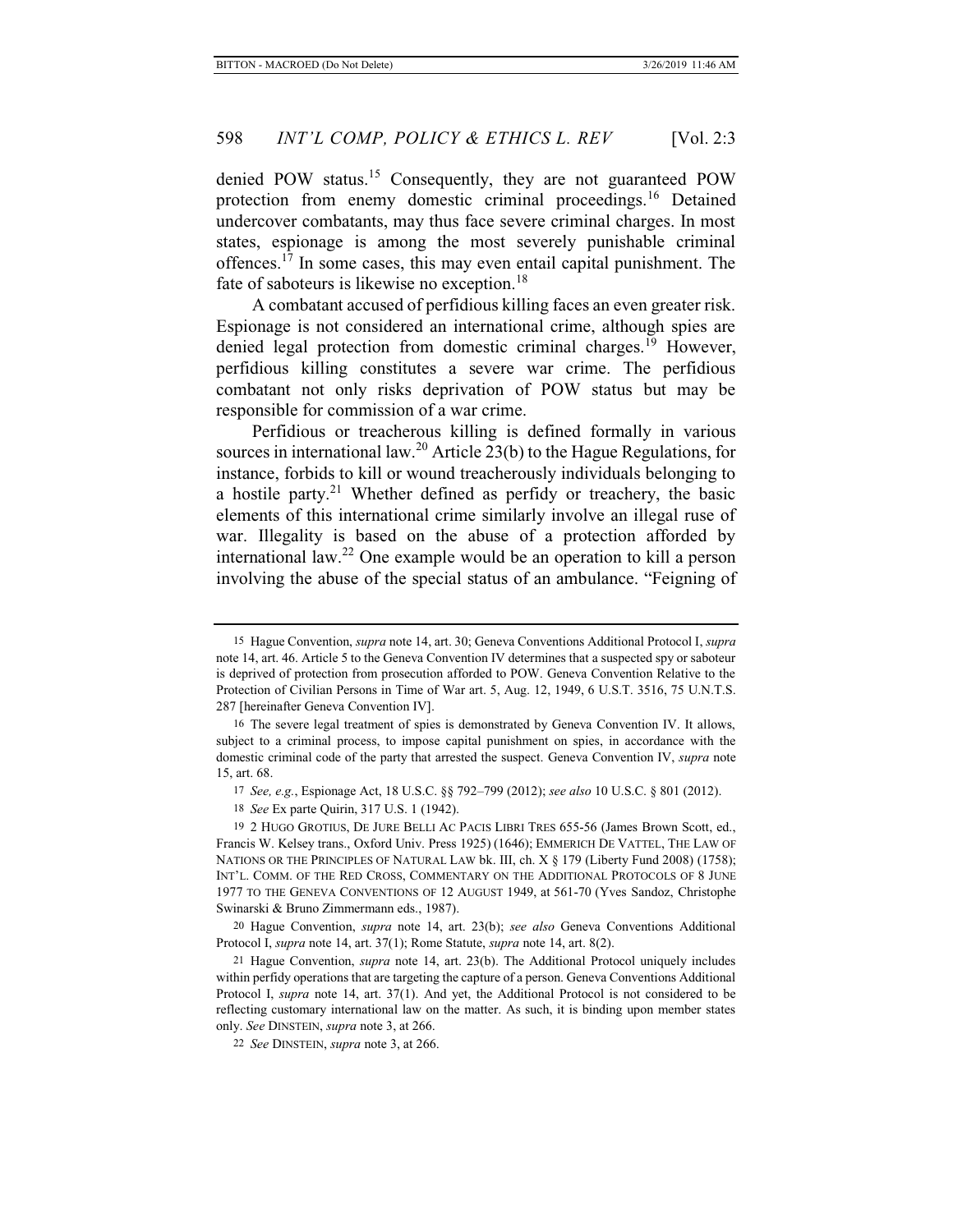civilian status" might also be considered a form of killing through treachery.23 Thus, soldiers deployed for a military operation to kill or wound a person while dressed as civilians risk committing the international crime of treacherous killing.

A theoretical analysis of combat operation in civilian clothes may assist in understanding these overlapping and unclear scenarios, statuses and norms in more orderly fashion. Currently, while regular combatants operating out of uniforms may lose protections and be subjected to domestic and international prosecution, elite combatants using advanced stealth techniques while wearing uniforms, remain protected. <sup>24</sup> We need to understand why combatants of different orders that both act covertly, face extremely different normative responses. Furthermore, we need to understand at what point a covert method crosses the line to unlawfulness and results in the deprivation of POW protections. The first step in creating clarity is to establish a coherent normative basis for the duty to wear uniforms in combat.

# III. A NEW NORMATIVE GROUND – ACCOUNTABILITY

# *A. The Insufficient Argument of Distinction*

In this section, I argue for a new rationale for the duty to wear uniforms in battle: to ensure accountability of states and armies with regard to IHL. In current literature on the rules of armed conflict, the requirement to wear uniforms in combat is most commonly rooted in the principle of distinction.<sup>25</sup> This principle requires that only combatants and military objects be legitimate targets for any military use of force.<sup>26</sup> For instance, soldiers, tanks and military bases are all legitimate targets while civilians or residential buildings are not. How this relates to the duty to wear uniforms seems clear. Unless combatants mark themselves as such,

<sup>23</sup> "Feigning of civilian status" is one of the forms of perfidy according to Geneva Conventions Additional Protocol I, *supra* note 14, art. 37(1); DINSTEIN, *supra* note 3, at 267.

<sup>24</sup> *See generally* Ali v. Public Prosecutor [1969] 1 AC 430 (PC); ROSENZWEIG, *supra* note 1, at 32-34; *see also* Pfanner, *supra* note 3, at 106, 120-21; Blank, *supra* note 3, at 786; Parks, *supra*  note 1, at 541-42.

<sup>25</sup> *See* SOLIS, supra note 1, at 221; Parks, *supra* note 1, at 523; Pfanner, *supra* note 3, at 106; DINSTEIN, *supra* note 3, at 198-227; Ferrel, *supra* note 3, at 102, 105.

<sup>26</sup> The Hague and Geneva treaties did not formally anchor the principle of distinction, yet, it is commonly considered to be a customary rule. *See* Blank, *supra* note 3, at 770. Two major cases expressly determine distinction's customary origin. First, is the Tadic case of the ICTY. Prosecutor v. Tadić, Case No. IT-94-1-I, Decision on Defence Motion for Interlocutory Appeal on Jurisdiction, ¶¶ 96–127 (Int'l Crim. Trib. for the Former Yugoslavia Oct. 2, 1995). Second, is the ICJ's advisory opinion on nuclear weapons. *See* Legality of the Threat or Use of Nuclear Weapons, Advisory Opinion, 1996 I.C.J. Rep. 226 (July 8).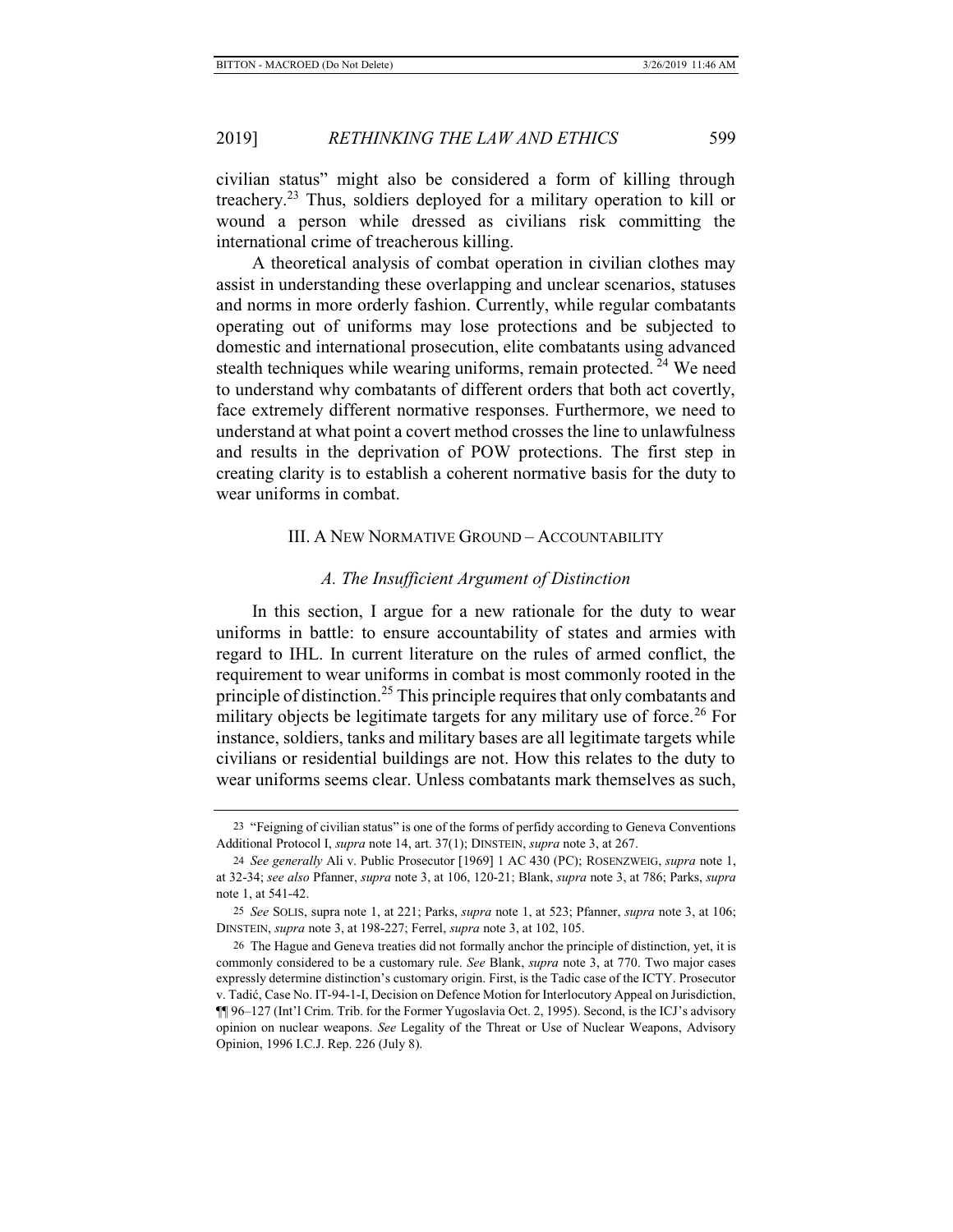their adversaries seem unable to meet the requirement of distinction. If one cannot tell whether a person during an armed conflict is a combatant or a civilian, one cannot avoid targeting civilians. This article aims to shake this trivial reasoning for the duty to wear uniforms in combat.

A different kind of moral treatment of uniforms lies in limiting their normative importance. Kutz, for instance, argues that wearing uniforms should not be a constitutive element in enjoying legal POW protection.<sup>27</sup> Instead of explaining the duty to wear uniforms, Kutz lowers its importance and restricts its scope.<sup>28</sup> For Kutz, what matter for combatants' legal protection is not if they are in uniforms. Instead, he uses the criteria of fighting for a political cause and as part of a collective glued by political association.<sup>29</sup> Kutz finds his approach to be consistent with Additional Protocol I.<sup>30</sup> Apparently, the Protocol's non-customary rule eases the duty to wear uniforms of irregular combatants. It seems to be minimizing combatant's duty to carrying arms openly during the battle itself, as opposed to preliminary phases of deployment.<sup>31</sup> I deal with Kutz's argument in later sections of this article. And I discuss first the argument of distinction.

The common practice of wearing military uniform in armed forces predates the customary principle of distinction.<sup>32</sup> The requirement to wear uniforms therefore, served, and still serves, goals other than to enable the application of the principle of distinction. The use of a homogeneous dress-code in armies promotes military discipline, uniformity, equality and even pride and thus motivation and morale. It also promotes efficiency in employing the clothing most fit for combat missions. Armies wear uniforms in combat to facilitate immediate friend-foe classification. Combatants can easily identify enemies based on visual irregularity in comparison to their own army's uniforms. Uniforms also

<sup>27</sup> *See* Christopher Kutz, *The Difference Uniforms Make: Collective Violence in Criminal Law and War*, 33 PHIL. & PUB. AFF. 148, 179 (2005).

<sup>28</sup> *Id.* at 148-80.

<sup>29</sup> *Id.*

<sup>30</sup> *Id.*

<sup>31</sup> Geneva Conventions Additional Protocol I, *supra* note 14, art. 44(3).

<sup>32</sup> *See* Pfanner, *supra* note 3, at 93-99 (discussing the history and use of uniforms by armies.). On the use of uniforms, see generally MARTIN BRAYLEY, CAMOUFLAGE UNIFORMS: INTERNATIONAL COMBAT DRESS 1940-2010 (2009); GEOFFREY PARKER, THE MILITARY REVOLUTION: MILITARY INNOVATION AND THE RISE OF THE WEST, 1500-1800, at 71-72 (1996); Nathan Joseph & Nicholas Alex, *The Uniform: A Sociological Perspective*, 77 AM. J. SOCIOLOGY 719 (1972) (discussing the sociological meaning of uniforms and what they communicate); Sharon Peoples, *Embodying the Military: Uniforms*, 1 CRITICAL STUD. IN MEN'S FASHION 7 (2013) (discussing the esthetic evolution of uniforms); Jennifer Craik, *The Cultural Politics of the Uniform*, 7 FASHION THEORY 124 (2003) (discussing the symbolism in uniforms).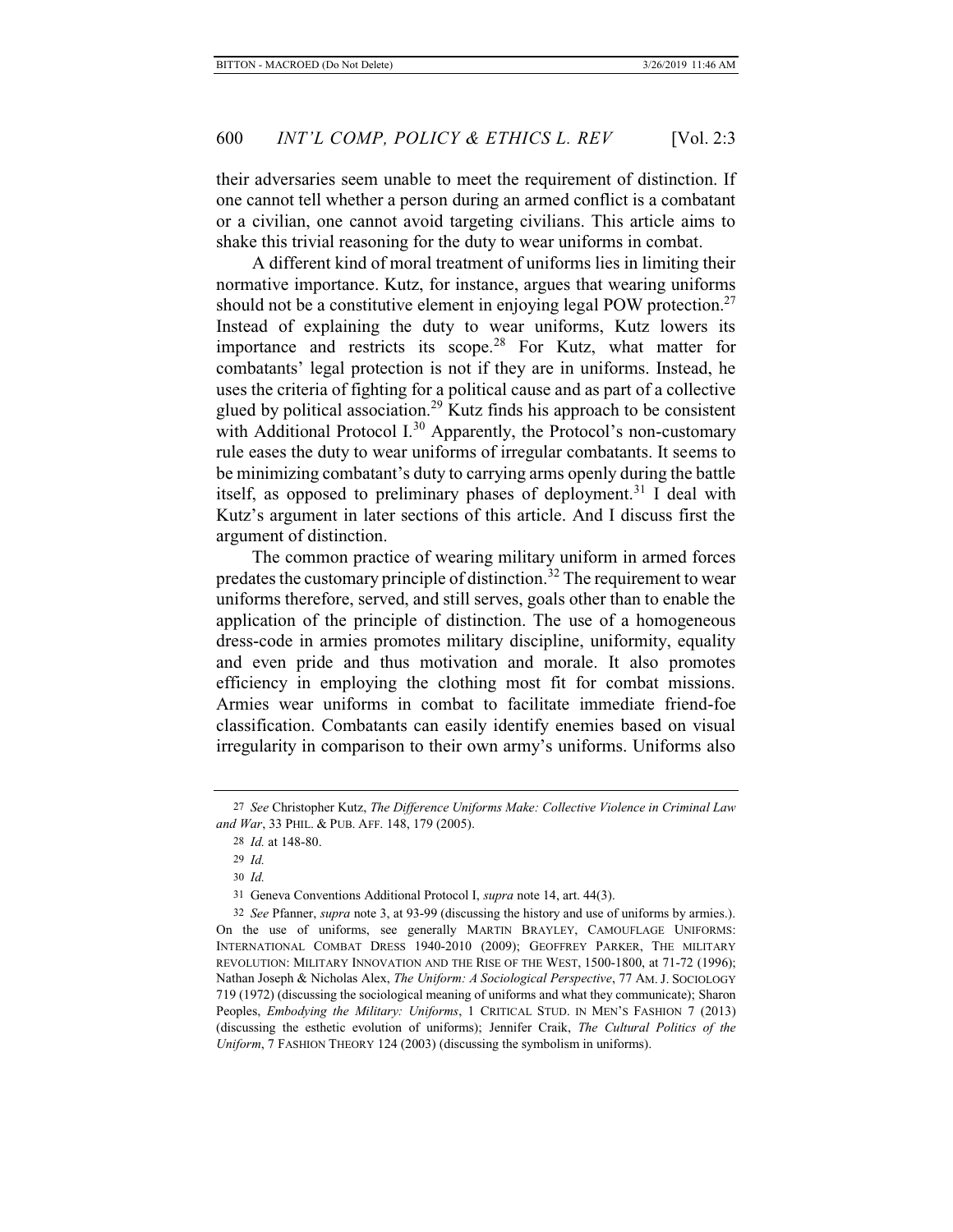may deter the enemy by demonstrating power and professionalism. Another major function of uniforms is operational camouflage. Uniforms are designed to assimilate combatants into the surrounding terrain and impede enemies from detecting and targeting them. Yet these are all *practical* grounds contrary to the principle of distinction that is offered as a *normative* ground for wearing uniforms. The principle of accountability offers an alternative normative ground.

Consider a hypothetical armed conflict between State A and State B. Based on the common rationale for the duty to wear uniforms, the combatants of Army A wear uniforms so that combatants of Army B can target them while avoiding the civilians of State A. And yet, what if some of the soldiers of Army A wear the uniforms of Army B during the armed conflict against State B? Apparently, in this case, the principle of distinction is not undermined.<sup>33</sup> As the combatants of  $\overline{A}$  are easily identified as combatants and not as civilians, their use of B's uniforms does not violate the principle of distinction.

Two counter arguments may be used to demonstrate that the principle of distinction is actually undermined in this scenario as well. First, the principle of distinction requires that one not only be able to recognize a combatant as such, but also needs to be able to identify combatants as enemies.34 Second, a related chivalry-based interpretation of distinction reflects the idea that the rules of distinction do not allow an unfair advantage in fighting.<sup>35</sup> A combatant of Army A that wears the uniform of Army B exploits such an unfair position. As a combatant, he can harm B's combatants that mark themselves as such. However, his false military identity reduces chances of such soldier being harmed by B's soldiers. For now, and provided that "distinction" means identification as an enemy combatant and not merely as a combatant, then this example does not necessarily shake the principle of distinction as a

<sup>33</sup> From the doctrinal perspective, current *in bello* rules seem to prohibit such conduct. *See* Hague Convention, *supra* note 14, art. 39(1)-(2).

<sup>34</sup> One can argue that allowing such practice might incentivize the adversary to act similarly. Interestingly, we are not equally concerned when we think of an unlawful combatant. It is the characteristic of an unlawful combatant not to be identified. As a result, when fighting against such unlawful combatant without uniforms, one is not concerned by the possibility that the unlawful combatant will retaliate by not wearing uniforms.

<sup>35</sup> According to some consequentialist approaches an efficient norm and a just (Rawlsian) norm largely, if not entirely, overlap. Kenneth J. Arrow, *Some Ordinalist-Utilitarian Notes on Rawls's Theory of Justice*, 70 J. PHIL. 245, 255 (1973); John C. Harsanyi, *Can the Maximin Principle Serve as a Basis for Morality? A Critique of John Rawls's Theory*, 69 AM. POL. SCI. REV. 594, 605-06 (1975). I personally consider both to be different types of consequentialism, as I find Rawls's maximin principle to be a specific utility function.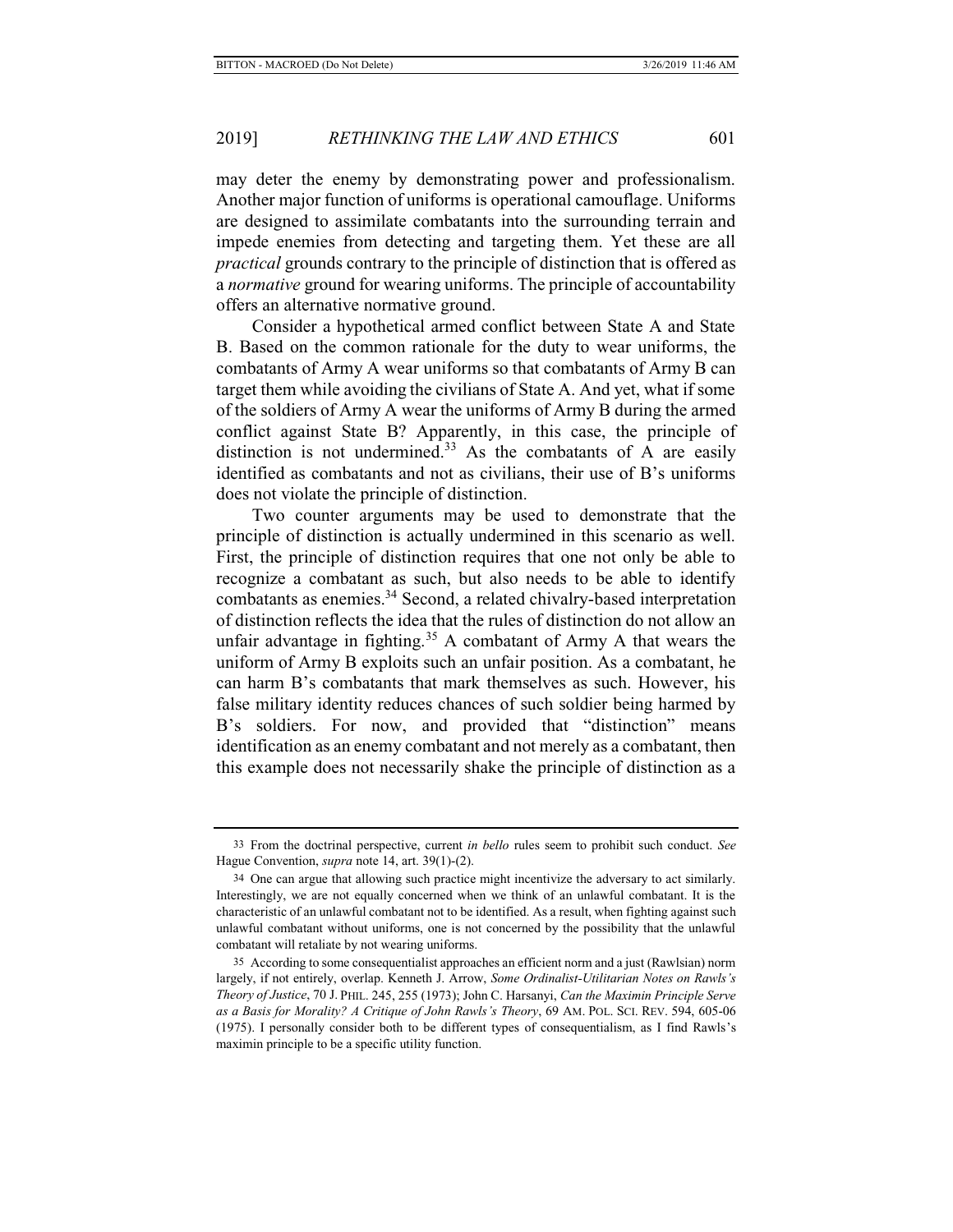normative underpinning to the duty to wear uniforms in warfare. I will now suggest an amended version of this scenario.

In the same hypothetical armed conflict between State A and State B, assume that soldiers of Army A wear uniforms of Army C, while C is hostile to  $B^{36}$  In this case, distinction cannot serve as a reasonable basis for rejecting such practice. The principle of distinction is not undermined as the soldiers of Army B can easily detect hostile combatants and tell them apart from civilians of any sort. Apparently, even a chivalry-based duty to wear uniforms in combat is not violated. This scenario does not demonstrate an element of unfairness when one party to the conflict can harm others yet avoids being harmed as a result of a false military pretense.

Naturally, we feel that such a scenario reflects an undesired practice. But then, if such a scenario does not reflect a violation of the principle of distinction, what brings us to the intuitive conclusion that this is an undesired uniform-related practice of combatants? Clearly, this scenario suggests that there is more behind the duty to wear uniforms than simply the principle of distinction.

Consideration of additional *in bello* rules further weakens distinction as a normative basis for the duty to wear uniforms. Common *in bello* perception is that in addition to carrying arms openly, combatants need to be marked with distinctive military emblems.<sup>37</sup> If the only basis for wearing uniforms is the principle of distinction, namely to allow for a quick classification of a potential target as either enemy-combatant or civilian, wearing uniforms and carrying arms openly should be sufficient. When one carries arms openly and wears uniforms, there is no apparent need for further information or additional sign to determine the enemycombatant character, which should be sufficient in satisfying the requirement of distinction.

The amended scenario, in which soldiers of State A wear uniforms of State C during an armed conflict with State B, and in which C is also

<sup>36</sup> For instance, as part of their engagement in Syria, Iranian forces fight in coalition with the forces of the hosting Syrian regime. And yet, as the Israeli army finds both to be enemy combatants, it is Israel's policy to selectively attack the Iranian presence in Syria with the intention of preventing their attempt to use Syria as a jumping board to Israeli territory. It is reported that due to the selective Israeli attacks, Iranian forces are now wearing the uniforms of the regular Syrian army*. See* Raja Abdulrahim, *Iran-Backed Fighters Switch to Syrian Uniforms to Avoid Israeli Strikes, Rebels Say*, WALL ST. J. (June 8, 2018, 1:19 PM), https://www.wsj.com/articles/iran-backedfighters-switch-to-syrian-uniforms-to-avoid-israeli-strikes-rebels-say-1528478351.

<sup>37</sup> *See* Hague Convention, *supra* note 14, art. 1(2); Geneva Conventions Additional Protocol I, *supra* note 14, art. 4(A)(2)(b); *see also* Pfanner, *supra* note 3, at 106-08; DINSTEIN, *supra* note 3, at 51-53; *see, e.g.*, *id.* at 59 (Dinstein's application of the rule in the case of Al-Qaida's combatants in Afghanistan).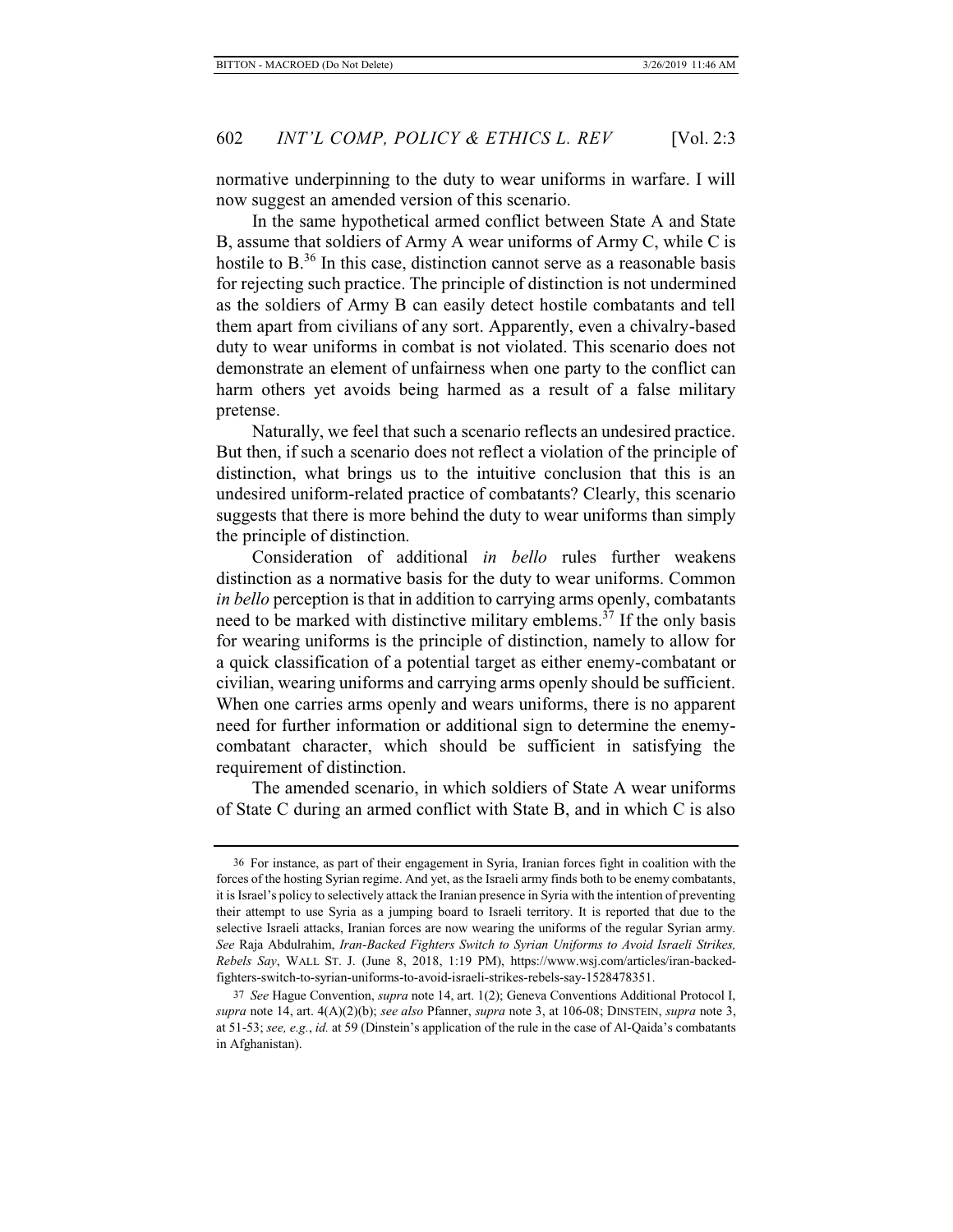an adversary of B, suggests an additional duty regarding uniforms. We expect the soldiers of State A to wear their own uniforms although wearing C's uniforms seems to be sufficient from the perspective of distinction alone. Clearly, in this scenario there is an alternative or an additional normative basis for such duty to wear uniforms and its scope, as we intuitively view it. I argue that the alternative basis for the legal requirement to wear uniforms in combat is the principle of accountability.

This argument requires explanation. What is the link between wearing uniforms in combat and accountability? And what does accountability really mean, if it has any meaning at all, in the chaotic sphere of international relations? And why should states seek to enhance accountability for compliance with *in bello* rules to begin with? Some of these questions are addressed in sections of this paper below. But a preliminary understanding of accountability in general and of accountability in the global sphere is required at this juncture.

# *B. Uniforms, Transparency and Accountability*

There are various contexts and meanings of accountability.<sup>38</sup> It is primarily used in the domestic sphere. In the literature on accountability, one sense of accountability is active. One is *actively* accountable if one reports information about its acts and decisions to some (typically higher) official or institution. Accountability may also be *passive*. It involves some form of discretion and action on the part of the entity to which one is accountable and in response to information regarding the actions for which one is accountable. $39$ 

Officials practice *active* accountability when they report to their superiors on decisions or acts undertaken. The superiors then may practice some sort of *passive* accountability if and when they deliberate about the information they received. They may, for example, take action against the accountable subordinate if they find the information unsatisfying and actionable.

<sup>38</sup> *See generally* Deirdre Curtin & André Nollkaemper, *Conceptualizing Accountability in International and European Law*, 36 NETH. Y.B. INT'L L. 3 (2005); Vincent Mabillard & Raphael Zumofen, *The Complex Relationship Between Transparency and Accountability: A Synthesis and Contribution to Existing Frameworks*, 32 PUB. POL'Y & ADMIN. 110 (2017); Staffan I. Lindberg, *Mapping Accountability: Core Concept and Subtypes*, 79 INT'L REV. ADMIN. SCI. 202 (2013); Ruth W. Grant & Robert O. Keohane, *Accountability and Abuses of Power in World Politics*, 99 AM. POL. SCI. REV. 29 (2005); Simon Chesterman, *Globalization Rules: Accountability, Power, and the Prospects for Global Administrative Law*, 14 GLOBAL GOVERNANCE 39 (2008); Robert O. Keohane, *Accountability in World Politics*, 29 SCANDINAVIAN POL. STUD. 75 (2006).

<sup>39</sup> Mabillard & Zumofen, *supra* note 38, at 2; Curtin & Nollkaemper, *supra* note 38, at 4, 7-10.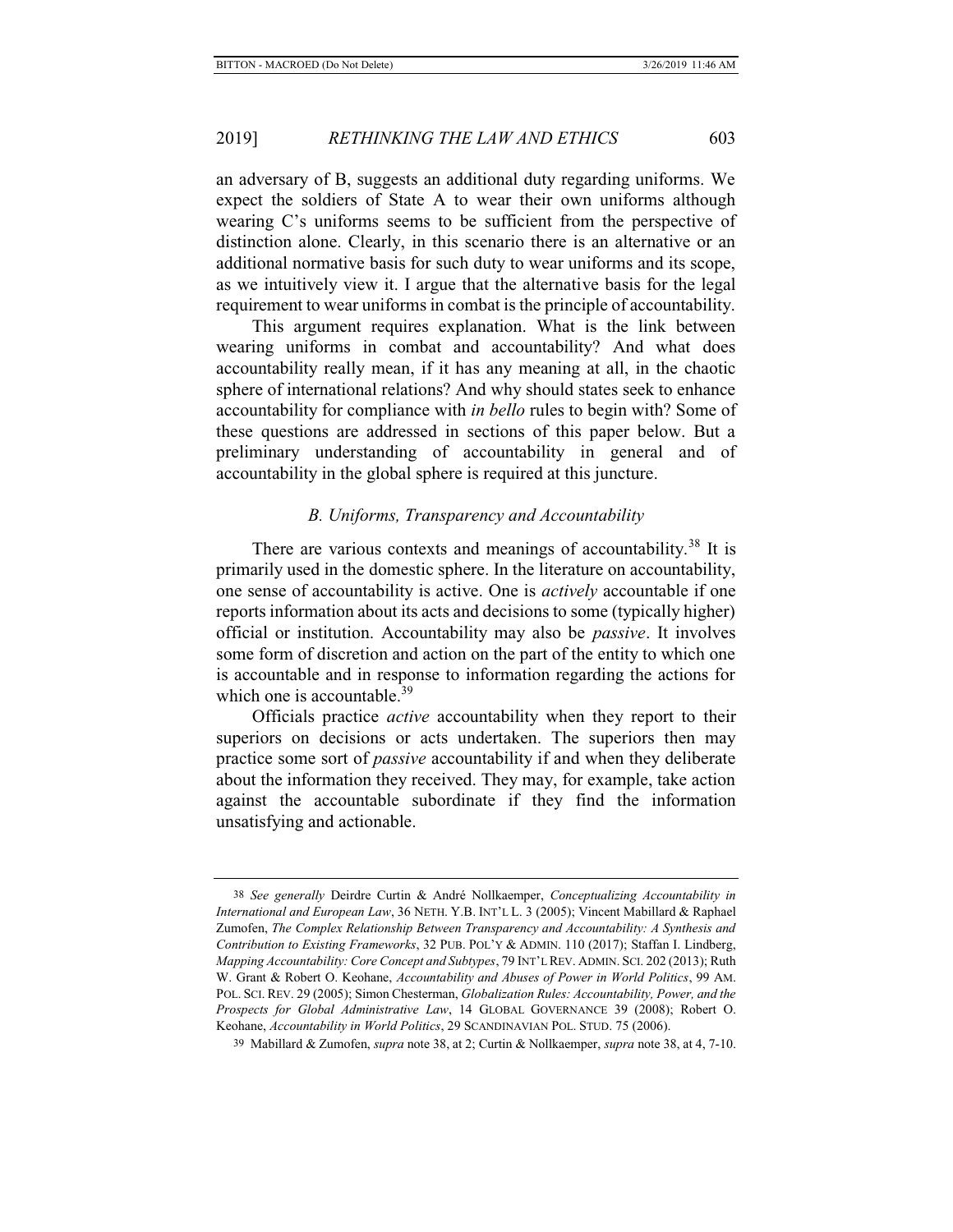I argue that the wearing of uniforms in combat promotes accountability in its basic and active form. It constitutes a method for indirect reporting of an act. The military unit, as an organ of its governing state, reports by the very act of wearing uniforms. It discloses its national affiliation. The look of the uniforms actively reports the nature and, in many cases, the specific identity of the particular unit. It also indirectly reports actions in reference to a specific time and place. When a unit of Army A takes over a town of State B, the very look of its uniforms signals *wh*o entered the city, *when, where* and *how*. Uniforms in war identify and disclose.<sup>40</sup> And identification and disclosure have to do with accountability. This unintuitive link requires further explanation.

The chain that links identification with accountability is transparency.41 As accountability is primarily a liberal concept with regard to domestic government, it is no wonder that in recent years transparency has been established as a fundamental goal for liberal governments.42 For it is clear that no government can be held accountable for acts of which the public is unaware. Transparency in government therefore, has two main goals. Its application reduces improper government actions. The awareness of a government official that information about her acts becomes public domain, can lead to ex-ante reconsideration of her actions. Similarly, people behave differently in places where cameras are placed.

A second function of transparency in domestic government is the exposure of acts that were not avoided or reconsidered through ex-ante awareness. As the public learns of an act, the public deliberates and scrutinizes the transparent act. Public opinion then reshapes the boundaries of future conduct. By accepting some practices and rejecting others, the public continuously and dynamically reshapes the legitimate limits of a leader's future practices.

This second way in which transparency affects a leader's conduct reflects the potential sanction by a higher authority that transparency can bring about. In this case, the higher authority is obviously the people. This is a version of passive accountability, where the higher authority exercises discretion with regard to information that was *actively* made transparent to it by the agent it oversees.

<sup>40</sup> *See* Pfanner, *supra* note 3, at 93 ("Military uniforms are intended to demonstrate that their wearers belong to the armed forces of a State.").

<sup>41</sup> *See generally* Mabillard & Zumofen, *supra* note 38.

<sup>42</sup> *See* Joseph E. Stiglitz, *On Liberty, the Right to Know, and Public Discourse: The Role of Transparency in Public Life*, *in* GLOBALIZING RIGHTS: THE OXFORD AMNESTY LECTURES 1999, at 115 (Matthew J. Gibney ed., 2003); Richard Mulgan, *'Accountability': An Ever-Expanding Concept?*, 78 PUB. ADMIN. 555 (2000).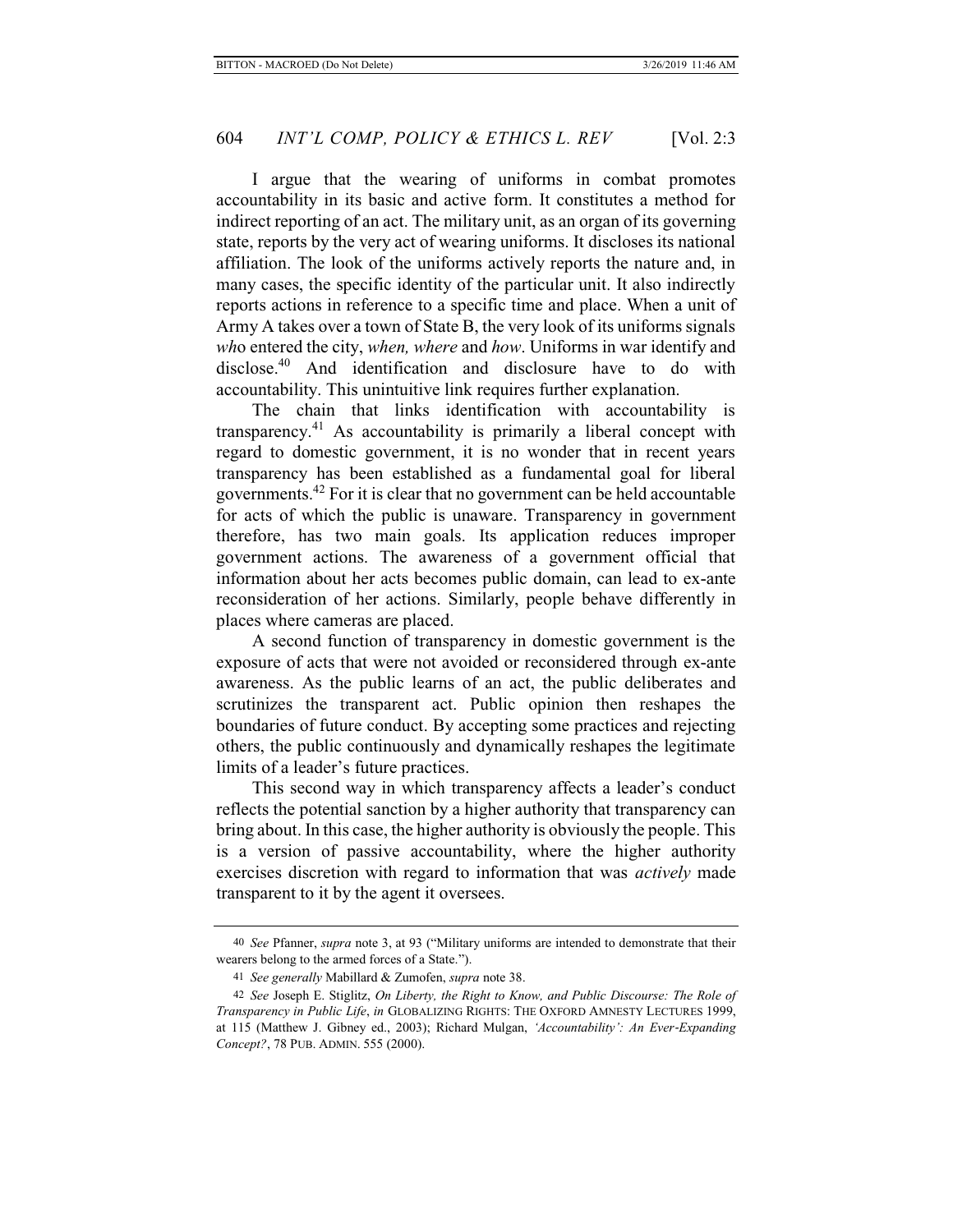This domestic analogy invites several objections. First, it seems based on notions of transparency and accountability that are mostly related to a liberal concept of government. Under a tolerant approach to a theory of international relations, principles of global justice should be acceptable to a diverse international community of both liberal and illiberal states.<sup>43</sup> Second, international relations seem to recognize no *passive* form of accountability. States do not have an objectively real "higher" authority to which they are expected to be accountable. No higher authority seems to exercise discretion once the act of a state becomes transparent. Consequently, there is no apparent punishment associated with what may be perceived by the higher authority (had there been one) to be an improper act. A discussion about the applicability of accountability and transparency in the international sphere is therefore imperative.

# IV. ACCOUNTABILITY IN INTERNATIONAL RELATIONS

### *A. The Relevance of Global Accountability*

While intuitively, the concept of accountability may seem irrelevant to international relations, a closer look leads to a different conclusion. The nearly-chaotic international sphere indeed lacks central government and institutions to which states can be held accountable. And as mentioned, even were there such a central authority, some form of superior response concerning the accountable state seems impractical. However, a deeper look leads to a different conclusion. The concept of accountability may be applied in the sphere of international relations in spite of initial intuition. The rules of state's responsibility are one example.44 These rules aim to determine when a state is accountable for various acts and consequences.<sup>45</sup>

International law also embraces accountability as a broad concept. For instance, it has created structural accountability for states in the

<sup>43</sup> Bitton, *supra* note 8, at 1030-36; *see generally* JOHN RAWLS, POLITICAL LIBERALISM 230 (1993) [hereinafter RAWLS, POLITICAL LIBERALISM]; JOHN RAWLS, THE LAW OF PEOPLES: WITH "THE IDEA OF PUBLIC REASON REVISITED" 59-61 (2001) [hereinafter RAWLS, LAW OF PEOPLES]; Kok-Chor Tan, *Liberal Toleration in Rawls's Law of Peoples*, 108 ETHICS 276 (1998); Kok-Chor Tan, *The Problem of Decent Peoples*, *in* RAWLS'S LAW OF PEOPLES: A REALISTIC UTOPIA? 76 (Rex Martin & David A. Reidy eds., 2006).

<sup>44</sup> Curtin & Nollkaemper, *supra* note 38, at 5.

<sup>45</sup> Article 1 to the rules of state responsibility sets the fundamental concept that states are accountable for wrongful acts and for violations of international law; *see* Int'l Law Comm'n, Rep. on the Work of Its Fifty-Third Session, U.N. Doc. A/56/10, at 31 (2001).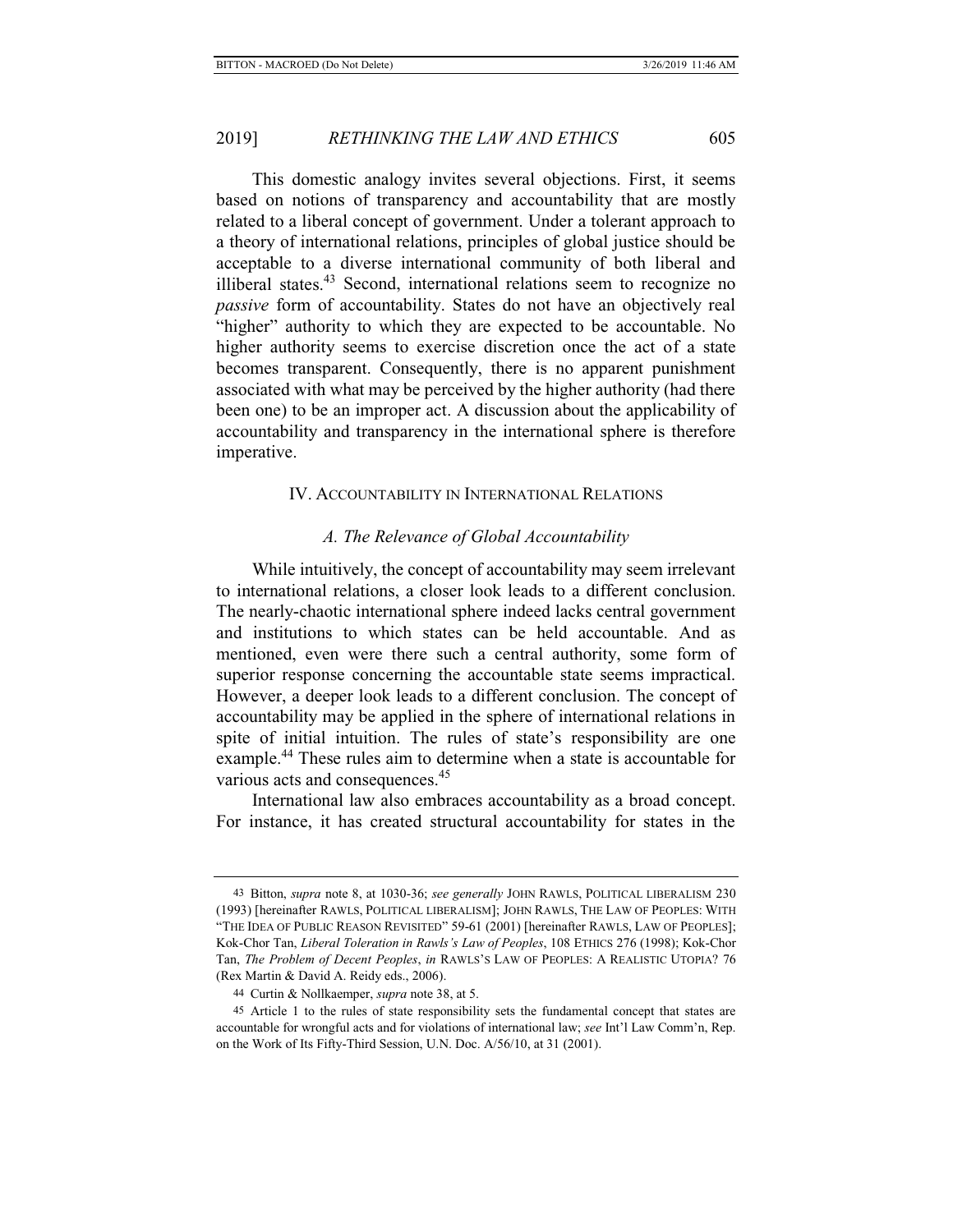application of environmental accords as well as human rights treaties.<sup>46</sup> These treaties often include mechanisms for reporting and for complaint with regards to compliance.<sup>47</sup> The conclusion is clear – international law incorporates mechanism for enhancing accountability. It does so by encouraging active accountability driven by disclosure of information regarding states' actions and resolutions. But a question remains – to whom are states accountable?

This question relates to a longstanding debate in the ethics of international relations. The lack of central institutions in the international sphere led many versions of realism to the conviction that binding international norms are an impractical phenomenon or at least a weak one.48 In a nutshell, a classic realist would argue that as states are rational, egoistic and in fierce competition, a state that prefers an international norm over its interest substantially harms itself and yet is expected to marginally improve reality, as the other states are not expected to follow due to egotism and ineffective enforcement. In shaping his concept of just war theory, Michael Walzer argued against this view.<sup>49</sup> Accepting some of the realist presumptions regarding international reality, Walzer nonetheless draws different conclusions.<sup>50</sup> Rather than concluding that the lack of central authority exempts all states from subjection to international norms, Walzer argues that *all* states should both legislate and enforce international norms.<sup>51</sup> For instance, Walzer's legalist paradigm leads to a duty upon all nations to enforce the prohibition against aggression.<sup>52</sup> This is a conceptual approach that views the international norm as a law of a community as each member of the community (a state) is responsible for taking part in both framing the rules and in their enforcement. And still, as any law of a community, it is an undeveloped, politically-driven and inefficient system of law.<sup>53</sup>

<sup>46</sup> *See* ERIC A. POSNER, THE TWILIGHT OF HUMAN RIGHTS LAW 28–58 (2014) (providing various mechanisms of accountability in international law and their (sometimes low) efficiency).

<sup>47</sup> Curtin & Nollkaemper, *supra* note 38, at 6. This view is consistent with David Kretzmer.

<sup>48</sup> *See,* e.g., Steve Forde, *Classical Realism*, *in* TRADITIONS OF INTERNATIONAL ETHICS 62 (Terry Nardin & David R. Mapel eds., 1999); REINHOLD NIEBUHR, MORAL MAN AND IMMORAL SOCIETY: A STUDY IN ETHICS AND POLITICS xi-xiii (2001); MICHAEL J. SMITH, REALIST THOUGHT FROM WEBER TO KISSINGER 2-3 (1986); Jack Donnelly, *Tentieth-Century Realism*, *in* TRADITIONS OF INTERNATIONAL ETHICS 85 (Terry Nardin & David R. Mapel eds., 1999).

<sup>49</sup> MICHAEL WALZER, JUST AND UNJUST WARS: A MORAL ARGUMENT WITH HISTORICAL ILLUSTRATIONS 7-20 (1977).

<sup>50</sup> *See id.*

<sup>51</sup> *See id.* at 58-59.

<sup>52</sup> *See id*. at 58-63.

<sup>53</sup> *See generally* Goldsmith & Posner, *Theory of Customary International Law*, *supra* note 6.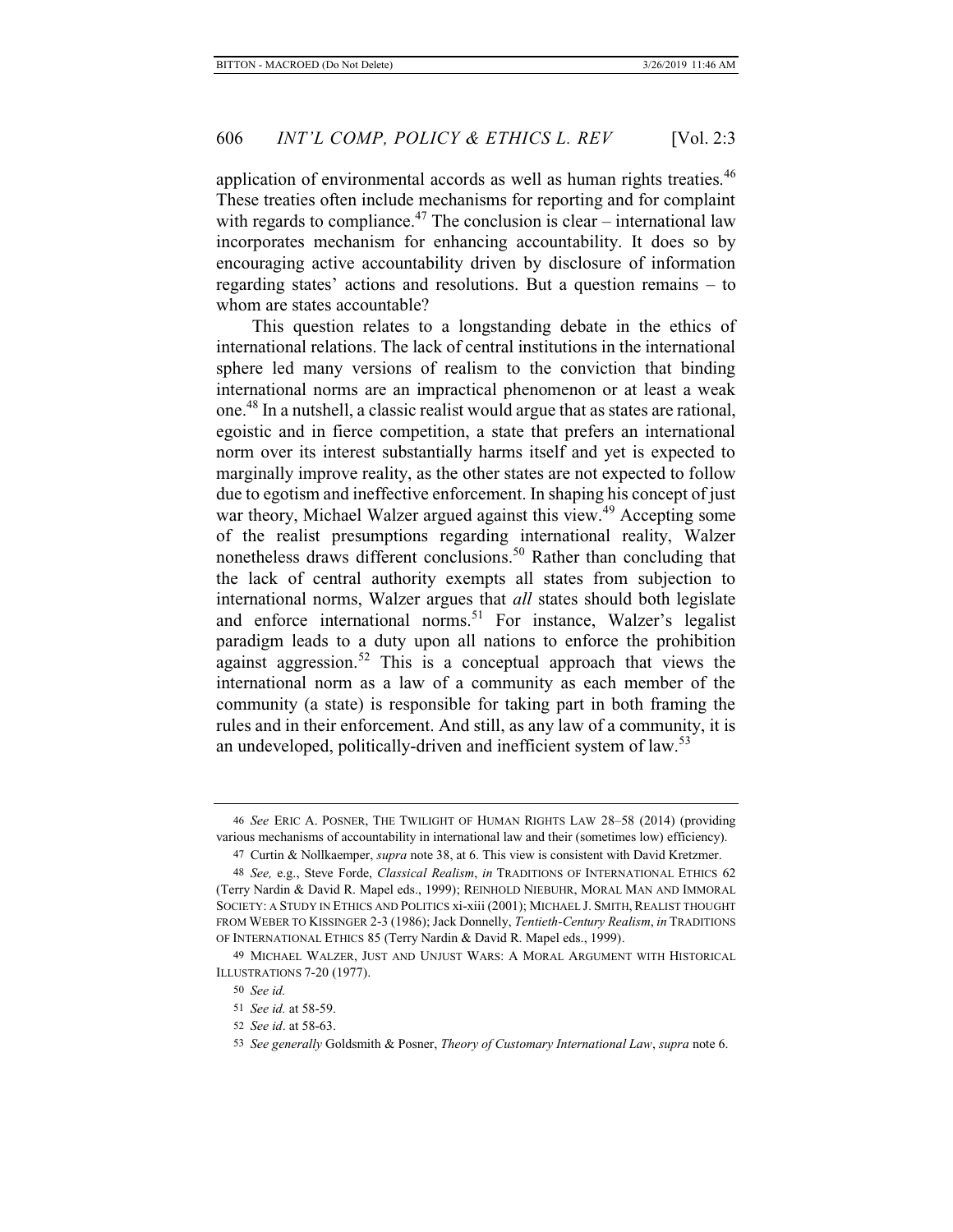Taking Walzer's approach, I argue that states are actively accountable to the international community: "Accountability may be rendered to states as such, but also to individuals or private entities. At the same time, it is becoming increasingly salient to think of accountability in much broader terms to the public in general (public accountability) or to a sub-set thereof, for example the international community."54 Accountability, at least in its *active* form, is therefore relevant to the international sphere. And it is applied in a form that holds every state accountable to other states and to the entire international community.

### *B. Punishing Violations*

Every transparent act of a state triggers some level of international response ranging from the most severe international measures to no response at all. In response to a state violation of international law, the international community in whole or in part, may impose economic sanctions including restrictions on transportation, commerce, cultural and even sporting events.<sup>55</sup> In extreme cases, a military threat or the use of military force may be applied.<sup>56</sup> And yet, the international community or

56 The prominent cases of forceful action against alleged violations of international law includes Operation Desert Storm against Iraqi occupation of Kuwait and the US-led invasion of

<sup>54</sup> Curtin & Nollkaemper, *supra* note 38, at 10.

<sup>55</sup> Historical examples to non-forceful sanctions include the economic sanctions on the apartheid regime of South Africa. For an internationally moralistic account of the sanctions on South Africa, see Audie Klotz, *Norms Reconstituting Interests: Global Racial Equality and U.S. Sanctions Against South Africa*, 49 INT'L ORG. 451 (1995). For a less optimistic account, see Philip I. Levy, *Sanctions on South Africa: What Did They Do?*, 89 AM. ECON. REV. 415 (1999). On the wide sanctions regime on Libya in demand for extradition of the perpetrators of the Lockerbie attack, see Stephen D Collins, *Dissuading State Support of Terrorism: Strikes or Sanctions? (An Analysis of Dissuasion Measures Employed Against Libya)*, 27 STUD. IN CONFLICT & TERRORISM 1 (2004) (discussing the efficiency of the sanctions imposed on Libya). For a legal analysis of the sanctions on Libya, see Christopher C. Joyner & Wayne P. Rothbaum, *Libya and the Aerial Incident at Lockerbie: What Lessons for International Extradition Law*, 14 MICH. J. INT'L L. 222 (1992). For an international relations perspective, see Ian Hurd, *The Strategic Use of Liberal Internationalism: Libya and the UN Sanctions, 1992–2003*, 59 INT'L ORG. 495 (2005). On the nearly total sanctions on Iraq in response for its invasion of Kuwait see Christopher C. Joyner, *United Nations Sanctions After Iraq: Looking Back to See Ahead*, 4 CHI. J. INT'L L. 329 (2003) (Offering a legal and an efficiency analysis of the sanctions on Iraq). On the sanctions on Iran in the effort of stopping its alleged military nuclear project see KENNETH KATZMAN, ACHIEVEMENTS OF AND OUTLOOK FOR SANCTIONS ON IRAN (2014). For reestablishment of the sanctions, see Exec. Order 13,846, 83 Fed. Reg. 38,939 (Aug. 6, 2018). For a boycott of the 1980 Olympic games in Russia, in protest of its invasion to Afghanistan, see David B. Kanin, *The Olympic Boycott in Diplomatic Context*, 4 J. SPORT & SOC. ISSUES 1 (1980). For literature on non-forceful sanctions, see generally Tom C.W. Lin, *Financial Weapons of War*, 100 MINN. L. REV. 1377 (2015); Lance Davis & Stanley Engerman, *History Lessons: Sanctions-Neither War Nor Peace*, 17 J. ECON. PERSP. 187 (2003).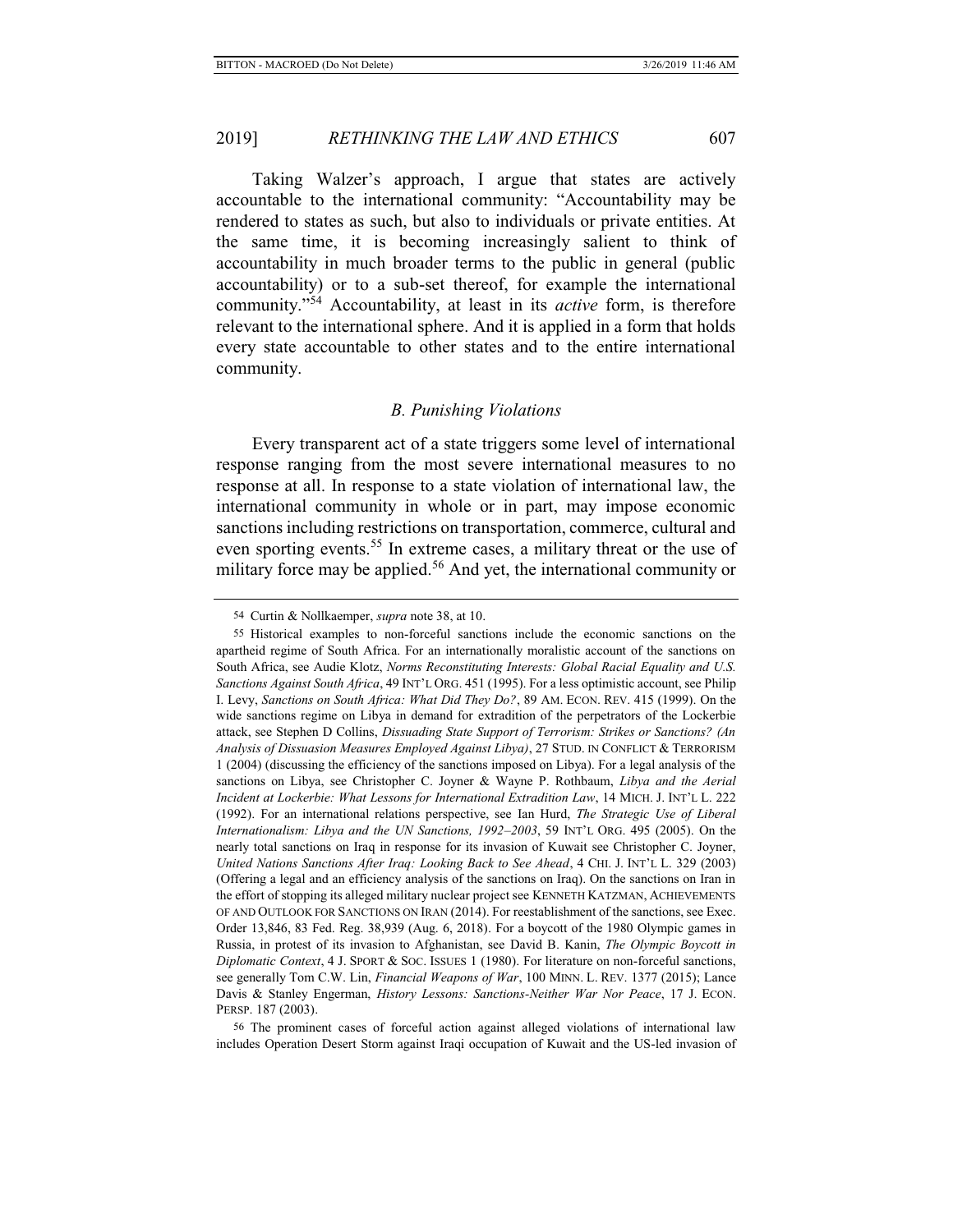at least some of its members, continuously apply this passive accountability in many other forms, such as the application of diplomatic pressure, or by withholding some cooperative activity or foreign aid and even through public criticism.<sup>57</sup> These punitive methods are all among states and against states. They hold states accountable for wrongdoing ascribed to them. Another method of accountability is through personal sanctions, such as prosecution in an international criminal tribunal. However, these occasions are quite rare and seem largely ineffective.<sup>58</sup> Therefore, when I discuss accountability in terms of a sanction or a punishment for state wrongdoing, I mainly refer to sanctions by states and against states.

The international community, in whole or in part, can only punish acts that become known. Transparency, in this sense, is a necessary precondition for the international community's ability to assess state actions and consider a response. Transparency of state actions is therefore a necessary instrumental condition for triggering some form of a state's *passive* accountability towards the international community.

This obviously does not mean that the international community applies a perfect or even a successful mechanism of passive accountability. In many cases, violations by a state go unpunished. International indifference is frequently the rational option. And naturally, not all states are equally exposed to this mechanism of passive international accountability. But regardless of its deficiencies and its dependency upon states' interests and utility, it is nonetheless a structure of international accountability. And it requires transparency as a trigger.

<sup>2003.</sup> For more information on both wars, see JAMES DEFRONZO, THE IRAQ WAR: ORIGINS AND CONSEQUENCES 99-126, 127-170 (2018). Another example is the NATO intervention in former Yugoslavia. *See* PAUL LATAWSKI & MARTIN A. SMITH, *NATO, Kosovo and 'Humanitarian Intervention'*, *in* THE KOSOVO CRISIS AND THE EVOLUTION OF POST-COLD WAR EUROPEAN SECURITY 1-38 (2018). Additional examples include the British and French-led NATO intervention against Ghadaffy's army in Libya during the 'Arab Spring', *see* Christopher Fermor, *NATO's Decision to Intervene in Libya (2011): Realist Principles or Humanitarian Norms?*, 8 J. POL. & INT'L STUD. 342 (2012), and the US missile attack against Syria in response to Syrian army use of chemical weapon, *see* Charlie Savage, *Was Trump's Syria Strike Illegal? Explaining Presidential War Powers*, N.Y. TIMES (Apr. 8, 2017), https://www.nytimes.com/2017/04/07/us/politics/military-force-presidential-power.html.

<sup>57</sup> *See, e.g.*, Iana Dreyer & Nicu Popescu, *Do Sanctions Against Russia Work?*, EURO. UNION INST. FOR SEC. STUD. (Dec. 2014), https://www.iss.europa.eu/sites/default/files/EUISSFiles/Brief\_35\_Russia\_sanctions.pdf (sanctions on Russia for its role in the crisis with Ukraine); JEREMY MAXWELL SHARP & CHRISTOPHER M. BLANCHARD, CONG. RESEARCH SERV., RS22370, U.S. FOREIGN AID TO THE PALESTINIANS (2006) (withholding foreign aid to the Palestinian Authority in attempt to influence Hamas control of Gaza).

<sup>58</sup> On the inefficiency of international criminal tribunals, see POSNER, *supra* note 46, at 54-56.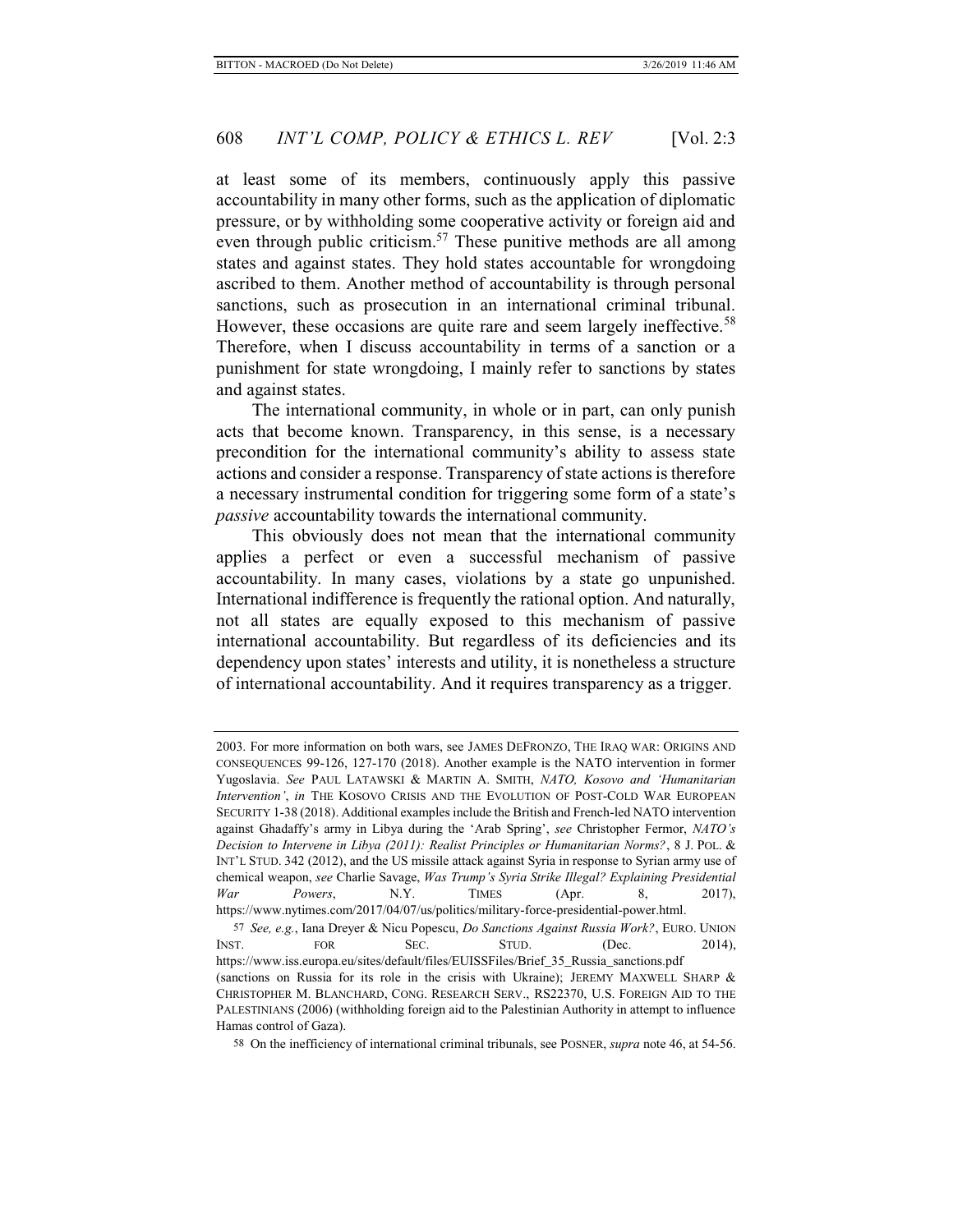# 2019] *RETHINKING THE LAW AND ETHICS* 609

By arguing that the international community contains some structure of accountability, I do not suggest that there is a global system of government that applies accountability in the same form or scope as within domestic system of government in liberal states. For some liberal states, transparency and accountability are of the main pillars of their system of government. In contradistinction, accountability in international law is a practical means that serves ends such as maintaining minimal compliance with customary international law.

# *C. Accountability in a Tolerant Global Justice System*

Another related obstacle to the proposed argument is connected to perceptions of global justice. Accountability in general, and accountability through transparency in particular, seem to be purely liberal concepts. If this is the case, then the proposed concept of a duty to wear uniforms as a means to promote accountability, will likely be rejected by illiberal states.59 Arguing for a liberal *in bello* concept as part of a system of global justice might amount to an imperial liberal concept of international law. Such a view would be in error.

The concept of accountability I propose here does not impose any liberal or partly liberal domestic system of government on nations. It does not even require illiberal states to adapt a liberal-based concept. For accountability based on the proposed argument is merely a practical notion rather than a concept of public good. By being asked to fight wars under a duty to wear uniforms, the proposed concept is expected to enhance the efficiency of international law. As it promotes compliance, it encourages states to accept international rules that regulate war. It facilitates monitoring compliance with such *in bello* norms. And it does this without forcing the states to accept a value-based rule.

In the case of continuous compliance, the structured mechanisms for accountability support the emergence and stability of the norm. In case of a violation by a state, this increases the potential cost for the violating state. As such, it serves as an incentive mechanism of enforcement of *in bello* rules. This instrumental depiction of the proposed concept of accountability allows an illiberal state to accept it regardless of accountability's association with its liberal and domestic version. The international version of accountability carries a purely instrumental

<sup>59</sup> On the presumed objection of illiberal states to liberal concepts of global justice (due to these concepts constituting a threat to these states' political or religious doctrine), see Bitton, *supra* note 8, at 1037.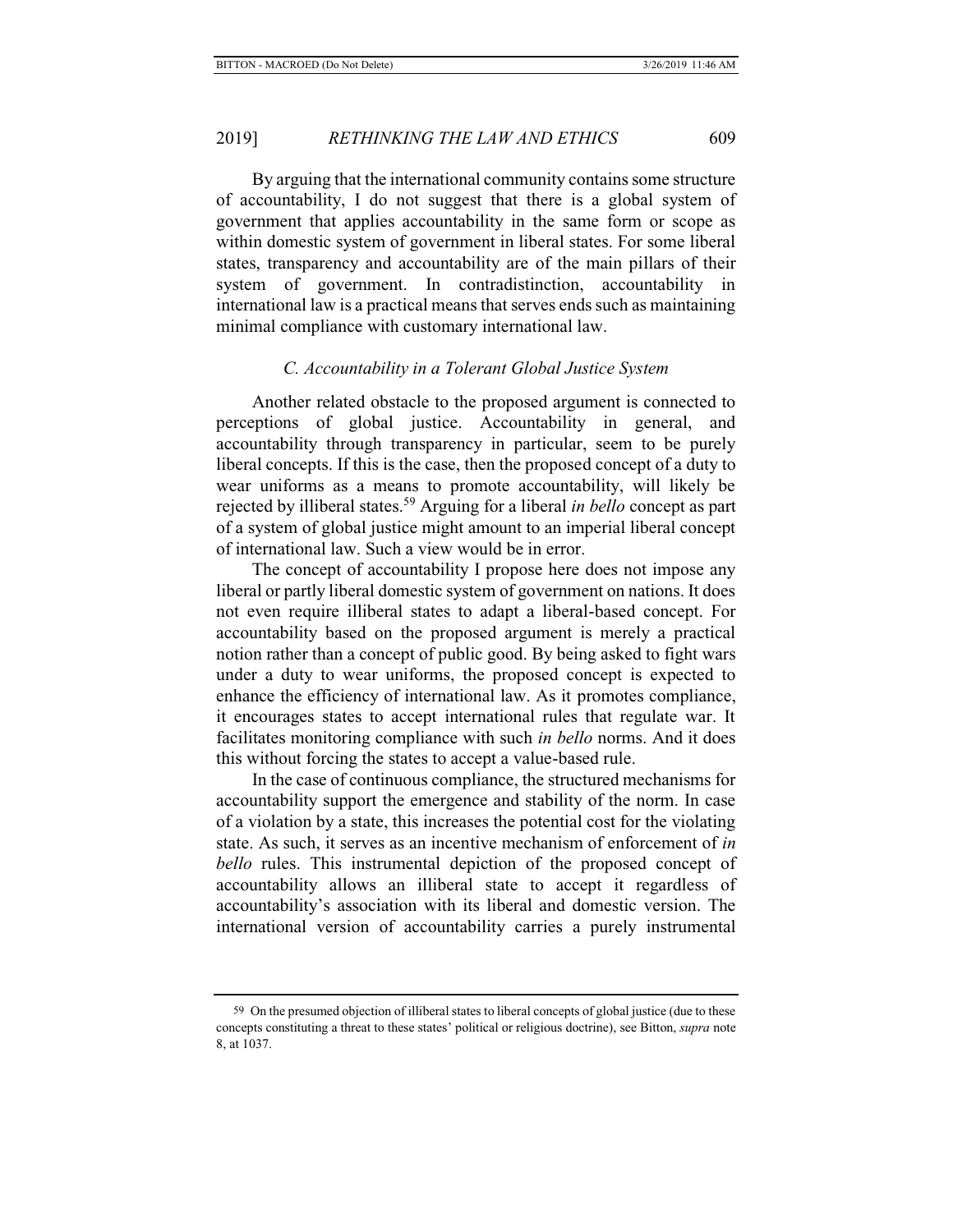value, rather than an intrinsic value.<sup>60</sup> And it does not undermine any of the illiberal states' political or religious doctrines.

In discussing the acceptance of a norm by states, I should make an important clarification about acceptance *ex-post* and *ex-ante* in context of global justice. One concept of global justice may dictate that the preferred norm is the most efficient norm in reference to a global or an individual calculation of costs and benefits. It is an *ex-post* acceptance of a norm as a state can similarly accept it before and after a certain hypothetical deliberation process among states. Another manner of accepting a norm requires some *ex-ante* deliberation process. One such prominent view of global justice is the Rawlsian deliberation process as presented in Rawls' Law of Peoples.<sup>61</sup> According to this view, states can only agree on the just norm through a hypothetical deliberation process within the Rawlsian original position.<sup>62</sup> I will not describe in detail the possibility of accepting the principle of accountability through this process as it is beyond the scope of this paper.<sup>63</sup> However, I argue that nothing hinders representatives of peoples to accept the principle of accountability as it does not contradict any of the types of peoples' fundamental interests. When a hypothetical representative of a people deliberates within the Rawlsian original position, even in the case of representing an illiberal people, the representative knows that accountability, in its international form, does not contradict its nation's fundamental interest in preserving its political or religious doctrine.<sup>64</sup> States therefore, including illiberal states, can accept international accountability.

# *D. States' Preference for Accountability*

A fundamental question still hangs over the entire argument: why should states elect to promote the principle of accountability to begin with? We could easily assume that with every scenario of a violation there is a violating state that rationally elects to avoid compliance with *in bello*

<sup>60</sup> In section III(d), *infra*, I argue why accountability for compliance with IHL is a purely instrumental means. As such, it has no intrinsic value of its own.

<sup>61</sup> *See generally* RAWLS, LAW OF PEOPLES, *supra* note 43.

<sup>62</sup> *See id.*

<sup>63</sup> For an example of the application of a deliberation process by the use of a maximin function within the original position, see Bitton, *supra* note 8; Thomas W. Pogge, *The Incoherence Between Rawls's Theories of Justice*, 72 FORDHAM L. REV. 1739 (2003); Allen Buchanan, *Taking the Human Out of Human Rights*, *in* RAWLS'S LAW OF PEOPLES: A REALISTIC UTOPIA? 150 (Rex Martin & David A. Reidy eds., 2006).

<sup>64</sup> Rawls argues for a separate original position for liberal and for illiberal peoples. I wrote against this view elsewhere, although it has rare practical implications, if any. *See generally* Bitton, *supra* note 8.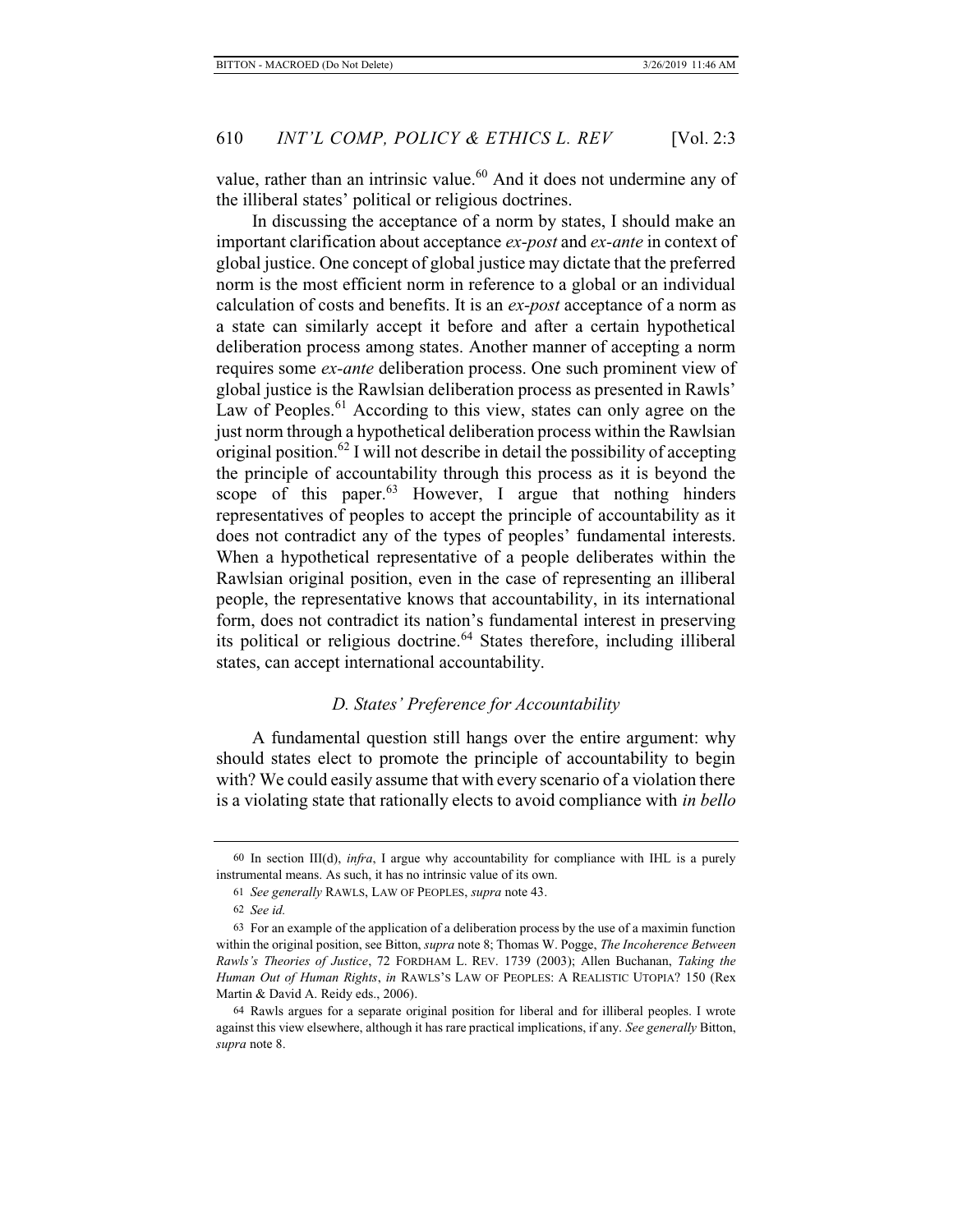rules and hence to avoid accountability. This question is linked to an even more fundamental question: why do states, in general, follow the rules of customary international law? The answer that the new international law scholarship offers is simple: as states manage their preferences and course of action rationally, it is assumed that states elect to maximize their interests and benefits.<sup>65</sup> Accordingly, states shape and follow the practice that is reflected in customary law because this practice reflects an efficient norm.<sup>66</sup>

Prior to talking about the presumed efficiency of accountability for compliance with IHL rules, a two-part methodological comment will be of assistance. The first part presents the purely instrumental value of the principle of accountability. The second part puts, in light of this conclusion, my entire discussion on why the principle of accountability is efficient and desired to states, in context.

The principle of international accountability and its entailed requirements, could in theory, have an intrinsic or, alternatively, an instrumental value.<sup>67</sup> And it could be characterized by both. I argue that the principle of accountability and consequently the duty to wear uniforms, has a purely instrumental value. One way of showing this instrumental value is to think of its purpose: it is meant to increase compliance with IHL rules by forcing transparency that in turn facilitates enforcement and the punishment of violations of IHL. But what if we imagine a utopian world in which IHL rules are never violated? Will it still be necessary to demand in such world that combatants wear uniforms and that states be accountable?

If there are no violations of IHL rules, there is no need for accountability, for there is nothing for which to hold a state accountable. In such a utopian universe, there is also no need to normatively require combatants to wear uniforms. Recall that wearing uniforms has always served practical goals regardless of IHL rules. $68$  For these practical reasons (such as using fit clothes or for camouflage), armies are expected to continue to wear uniforms even in this utopian world. But they will do so for practical reasons and not due to some normative requirement. Assume also that in such a utopian world, uniforms are not needed to avoid targeting civilians, for instance, as a result of long-distance

<sup>65</sup> *See generally* GOLDSMITH & POSNER, LIMITS OF INTERNATIONAL LAW, *supra* note 6.

<sup>66</sup> *See id.*

<sup>67</sup> On intrinsic and instrumental values, see generally Christine M. Korsgaard, *Two Distinctions in Goodness*, 92 PHIL. REV. 169 (1983).

<sup>68</sup> *See supra* note 32 and accompanying text.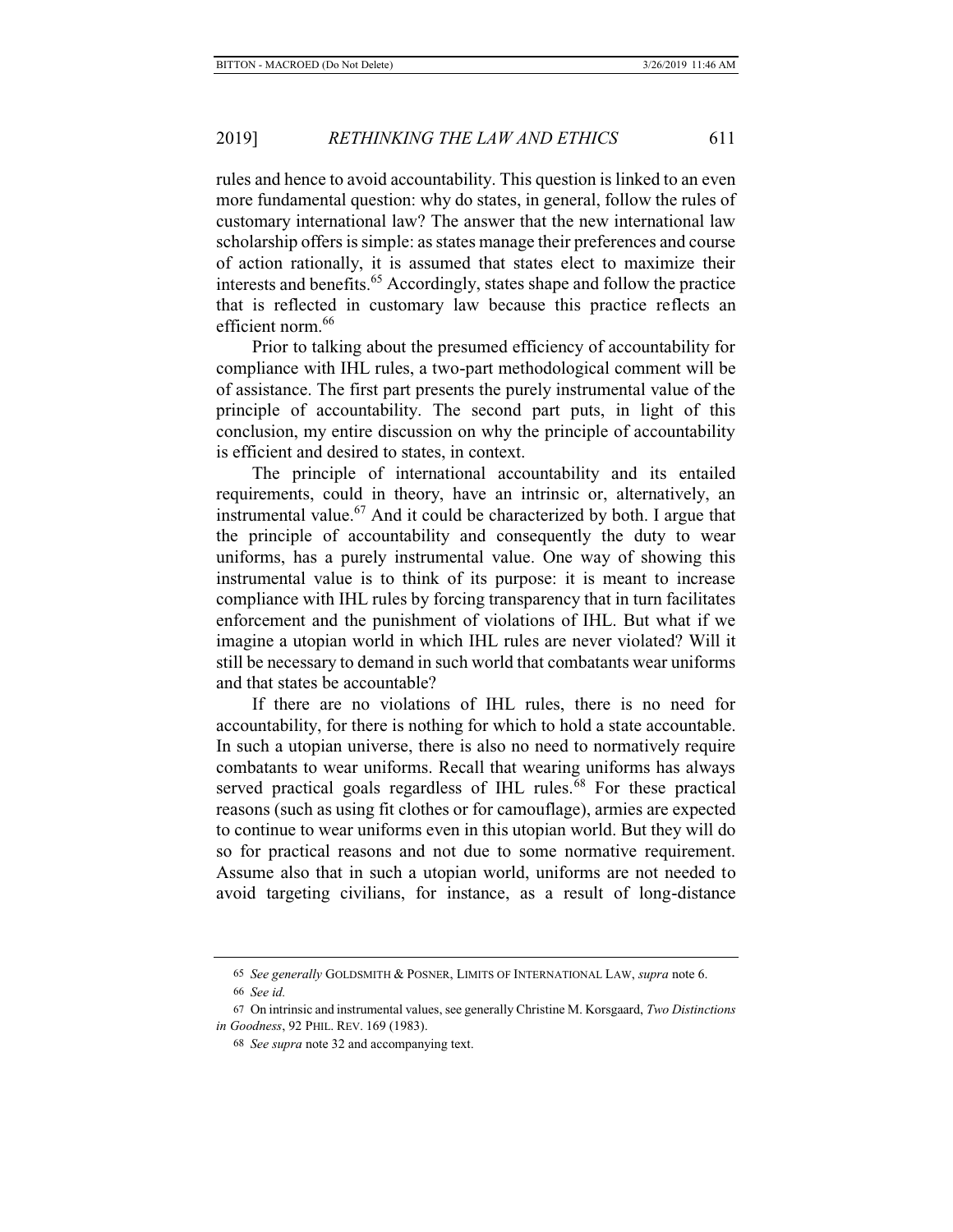identification technology. Uniforms are not normatively required in such reality.

This point is important in rejecting a potential objection to the proposed argument. One may argue that accountability and distinction are in essence two sides of the same coin. That one (accountability) is merely another form of saying the other (distinction). This thought experiment about a world, where no state violates IHL, answers this objection. If x and y are nothing but identical principles, then one cannot think of a scenario where one principle is necessary while the other is not. In such utopian world, as IHL is not violated, accountability is not necessary. And yet, the concept of distinction still applies, as civilians still cannot be targeted. The inconsistent relevancy of the two principles proves that they are not at all identical. And as I show in Section IV(a), accountability practically serves as a fundamental requirement with the purpose of promoting all IHL principles, *including* distinction. As such, accountability is a broader principle than distinction.

If accountability through the wearing of uniforms carries an instrumental value, there should not be any hindrance to using an alternative means to serve the same goal. When a principle is instrumental in serving a goal, what is important is the goal and not necessarily the cost-effective instrument that serves this goal. The conclusion is therefore that being an instrument that serves accountability, which in turns serves compliance with IHL, various means may be used in serving accountability other than wearing uniforms.

In accordance with my two-part methodological comment, this paper does not seek to prove that IHL rules, including the duty to wear uniforms, represent an efficient norm. I take this presumption as given, because IHL and the duty to wear uniforms reflect mainly customary law.<sup>69</sup> As such, I assume without proof that it reflects states' conduct within an equilibrium.<sup>70</sup> Based on Posner and Goldsmith's argument, I assume that this conduct in equilibrium reflects a rational choice of the states. As I assume that IHL rules, including the duty to wear uniforms in combat, is an efficient practice in equilibrium, the principle of

<sup>69</sup> On the customary sources of IHL, see generally Leah M. Nicholls, *The Humanitarian Monarchy Legislates: The International Committee of the Red Cross and its 161 Rules of Customary International Humanitarian Law*, 17 DUKE J. COMP. & INT'L L. 223 (2006). On the customary origins of the duty to wear uniforms in combat, see *supra* note 10 and accompanying text.

<sup>70</sup> Rome Statute, *supra* note 14, art. 38, ¶ 1(b). By definition, this is the meaning of a customary rule. It reflects a consistent conduct of states with regard to certain circumstances. *See also* GOLDSMITH & POSNER, LIMITS OF INTERNATIONAL LAW, *supra* note 6, at 23; ANTONIO CASSESE, INTERNATIONAL LAW 156 (2d ed. 2005).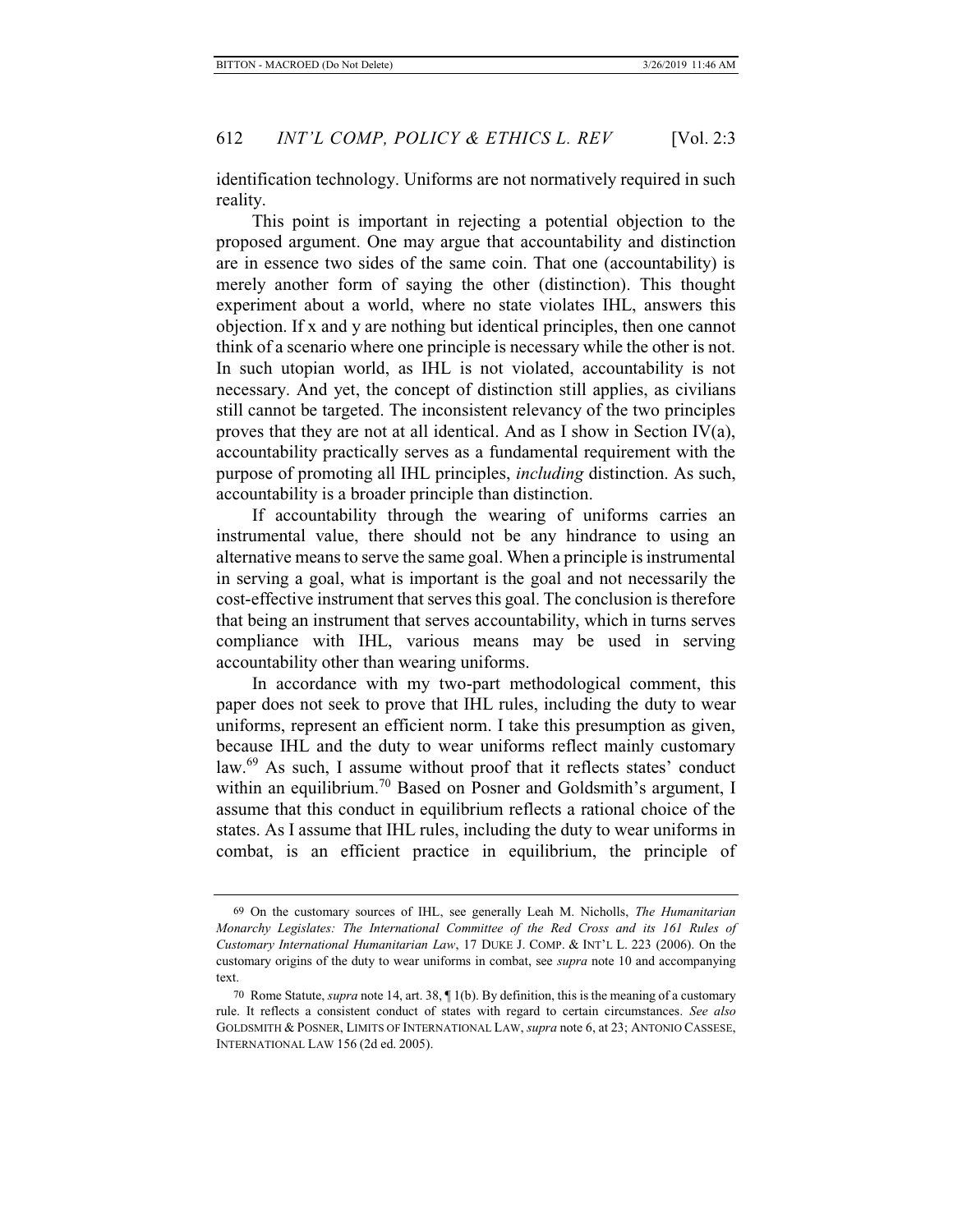accountability must therefore reflect an efficient means by definition. It increases compliance with an efficient norm by inexpensive means of transparency. As it is an (inexpensive) instrumental means in promoting IHL's application, then once we assume IHL rules (including the duty to wear uniforms) reflect an efficient norm, so too must the principle of accountability be an efficient norm. Although I do not (and based on the instrumental value of accountability I need not) prove the efficiency of accountability, I do show one potential path for doing so.

Posner and Goldsmith manage to explain the emergence of customary international law by proposing four potential scenarios for how customary practice emerges.<sup>71</sup> First, is *coincidence of interests*, where two countries adapt practice x because it is maximizing their payoffs regardless of the actions or reactions of the other state.<sup>72</sup> Second, is *coordination*, where it is better for two countries to adapt practice x provided they adapt it simultaneously and reciprocally.<sup>73</sup> Third is *cooperation*, where states reciprocally refrain from practice x even though it may be beneficial in the short-term, to gain an even greater payoff in the longer term.74 Fourth is *coercion*, where one state seems to an outside observer as if it is complying with practice x, although it is in fact coerced to do so by another stronger state.<sup>75</sup> Of these four patterns, I believe *in bello* customary rules are a type of a norm that emerges out of a pattern of cooperation.<sup>76</sup>

According to this explanation, states agree to refrain from violating *in bello* rules even when it is in their immediate interest. They do so in order to gain the long-term benefit of avoiding the undesired costs of the potential collapse of the entire *in bello* legal regime. The potential collapse of *in bello* rules might be devastating to states. Even more devastating than what wars already are. If the whole legal concept of distinction, POW status, proportionality, and weapon-prohibition in war collapses, the consequential circles of harm might know no limit. Clearly, it will make war far more harmful than what history has already shown possible. Murdered prisoners of war, demolished hospitals, mass killing of civilians and the use of weapons of mass destruction are all selected potential consequences.77

<sup>71</sup> GOLDSMITH & POSNER, LIMITS OF INTERNATIONAL LAW, *supra* note 6, at 26-34.

<sup>72</sup> *Id.* at 27-28.

<sup>73</sup> *Id.* at 32-34.

<sup>74</sup> *Id.* at 29-32.

<sup>75</sup> *Id.* at 28-29.

<sup>76</sup> On the cooperation as a pattern of emergence of a customary norm, see GOLDSMITH & POSNER, LIMITS OF INTERNATIONAL LAW, *supra* note 6, at 29-32.

<sup>77</sup> *See* R.B. Brandt, *Utilitarianism and the Rules of War*, 1 PHIL. & PUB. AFF. 145 (1972).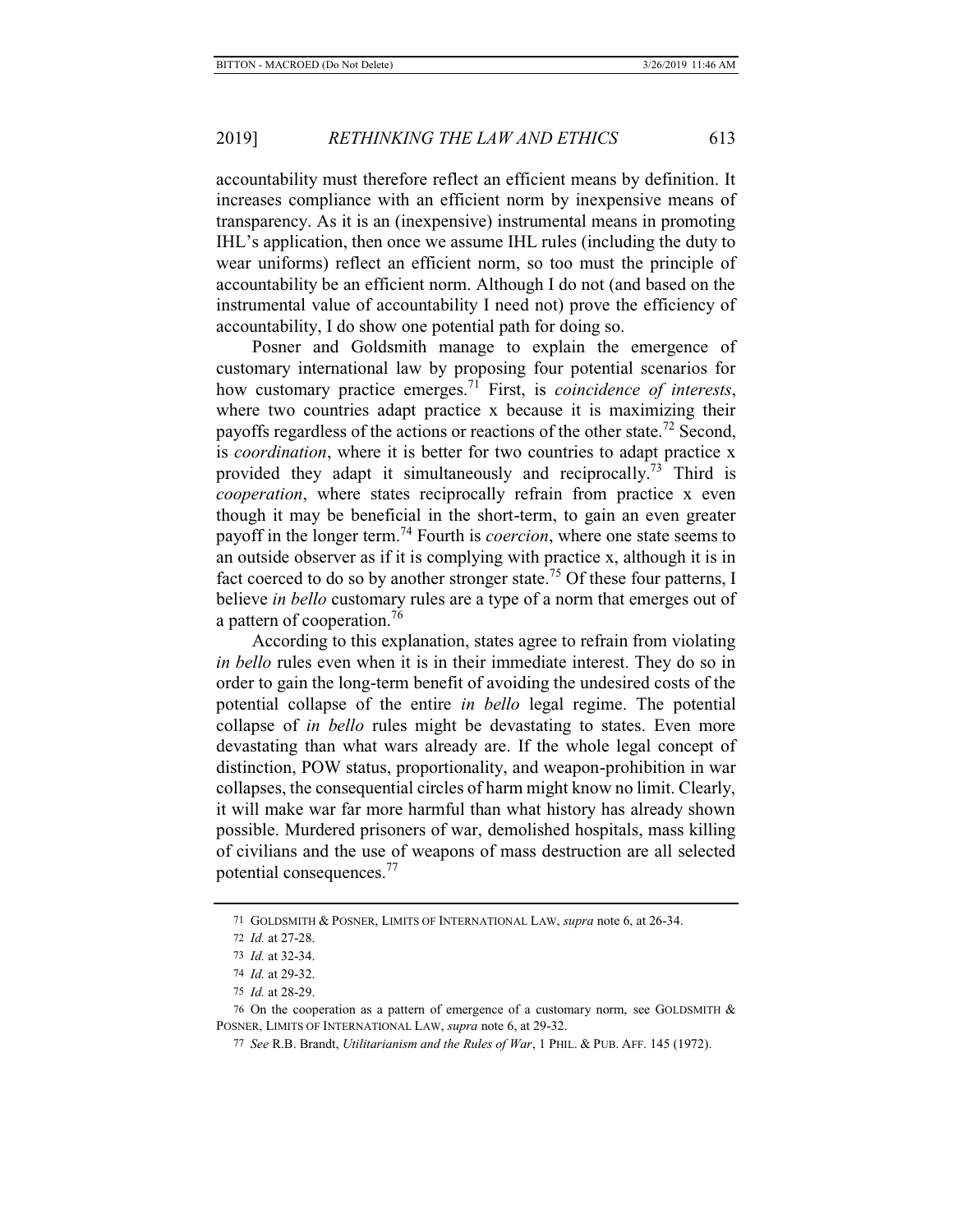The conclusion is that states need a solution to a cooperation problem, as in the long-term it is better for all states to give up violating *in bello* rules even when deviation carries an immediate, and lower, benefit. Provided they cooperate, states are expected to respect *in bello* rules and maximize their interests. However, one of the challenges for any cooperation-oriented customary norm is enforcement. The costs of monitoring and punishing violating states might be high. In some cases, too high. And this cost rises exponentially as more parties join the legal regime of the customary norm.<sup>78</sup> This is exactly why states are expected to adapt accountability mechanisms.

Efficient accountability mechanisms reduce the costs of monitoring compliance that is essential for both the emergence and the stability of a cooperation-based customary norm. Posner and Goldsmith hardly deal with the specific customary rules of armed conflict as a solution for a cooperation problem.79 Due to growing monitoring and enforcement costs, they question the potential of customary international law to solve multinational cooperation problems.<sup>80</sup> However, the rules of armed conflict are unique in the sense that they are constantly applied mostly between pairs or among a small number of belligerent parties. And these belligerent states typically engage in long conflicts as repeated participants. As Posner and Goldsmith show, deviation from the desired rule in stage n, might be punished in stage  $n+1$ .<sup>81</sup> The long-term prospects when obeying IHL, versus the future punishments for deviating once, may lead states to cooperate and observe IHL. Given the limited group to which these rules apply at any point in time, and given the potential for an efficient accountability mechanism, which is essential for punishing deviations, *in bello* rules and the duty to wear uniforms, seem like a potential solution to the cooperation problem in spite of Posner and Goldsmith's doubts.<sup>82</sup>

Naturally, accountability mechanisms do not and cannot guarantee absolute compliance with *in bello* rules. Even within the relatively effective domestic enforcement regime, criminal law is being violated. And as we all know, *in bello* rules are frequently violated. If the new international law scholarship is correct, then violation is determined by

<sup>78</sup> *See* GOLDSMITH & POSNER, LIMITS OF INTERNATIONAL LAW, *supra* note 6, at 65.

<sup>79</sup> *See generally id.*

<sup>80</sup> *See id*. at 35-39.

<sup>81</sup> *See id.* at 30.

<sup>82</sup> *See id.* at 36.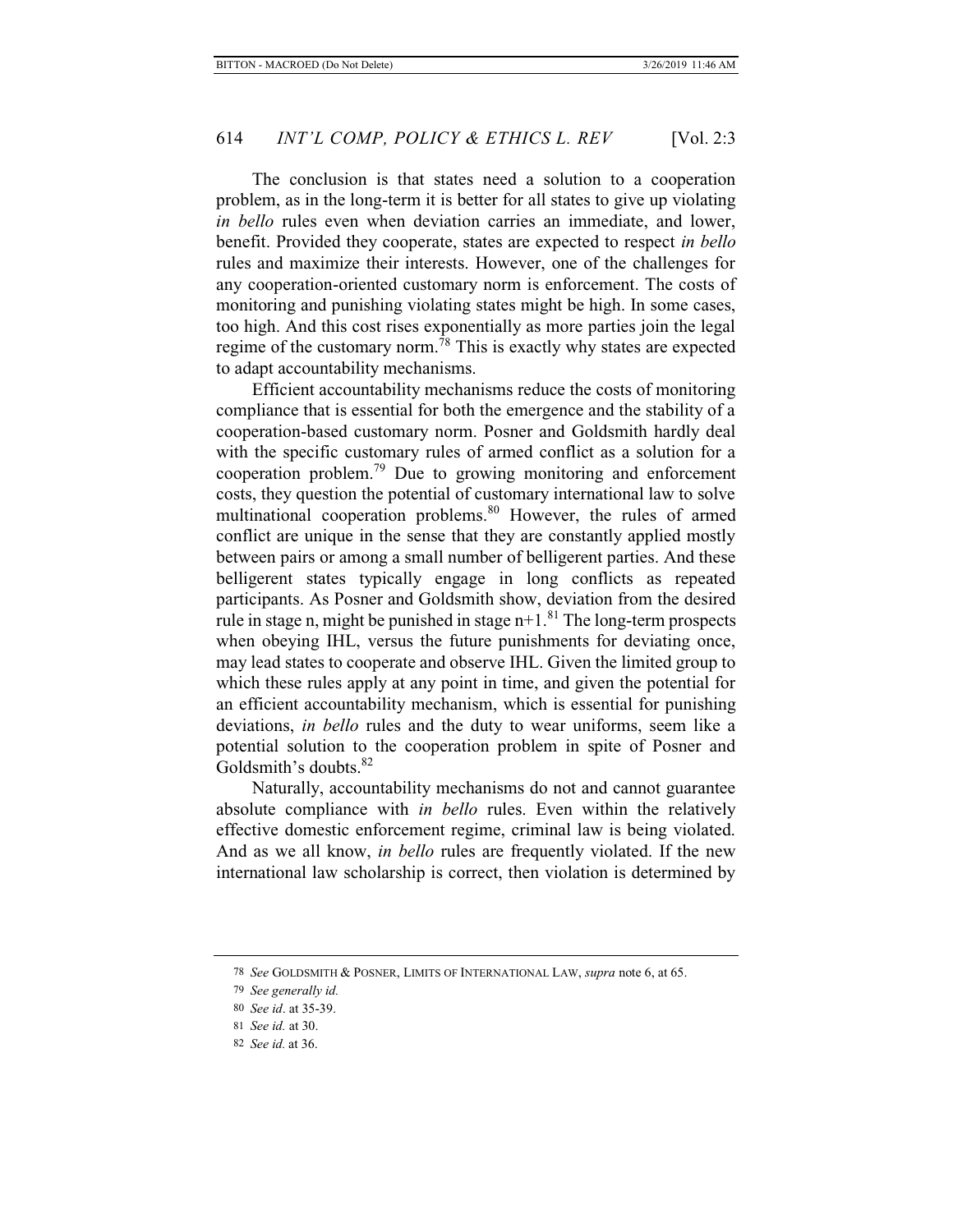costs and benefits.83 International accountability mechanisms can increase the costs of violation. And they can reduce monitoring costs. Occasionally, however, even higher costs of violation prove insufficiently high. This can happen when the violating state feels protected from punishment as in the case of a superpower violating *in bello* rules against a smaller, less "influential" state, when the incentive for other strong states to respond and punish the violator are marginal, or when the costs of punishment exceed its payoffs. It can also happen in a battle for survival, where no future punishment exceeds the value of survival.<sup>84</sup> And still, in a typical conflict of two similarly powerful states, obeying *in bello* rules is the rational choice of both states, provided an accountability mechanism, like wearing uniforms, is in place. <sup>85</sup>

One might also object that arguing for accountability as a normative goal in international law, and hence as a normative basis for certain rules, when seen from a higher and general point of view, is theoretically meaningless. For it is apparently the goal of any field of law that violators of this law be accountable. It is the goal of contract law that individuals in breach of their contractual duties be accountable as it is similarly the goal of criminal law that people who violate the criminal code be accountable for their offenses. Why should accountability in international law be any different?

The international sphere is anarchical in contrast to a typical domestic structure. It is anarchical in the sense that it lacks central institutions of law and enforcement. A central international parliament does not legislate rules. Furthermore, an international court does not settle legal and factual disputes.<sup>86</sup> The whole institutional enforcement system

<sup>83</sup> For an application of a costs/benefits game theory model of the conduct of states in fighting terror, see Alon Cohen & Raphael Bitton, *The Threshold Requirement in Asymmetric Conflicts: A Game Theory Analysis*, 16 CHI. J. INT'L L. 43 (2015).

<sup>84</sup> *See* Michael Walzer, *Political Action: The Problem of Dirty Hands*, 2 PHIL. & PUB. AFF. 160 (1973) (Walzer's account of Dirty Hands and its limited relevance to a fight for the very existence of a community); Stephen De Wijze, *The Real Issues Concerning Dirty Hands—A Response to Kai Nielsen*, 15 S. AFR. J. PHIL. 4, 149 (1996); Kai Nielsen, *There is No Dilemma of Dirty Hands*, *in* CRUELTY AND DECEPTION: THE CONTROVERSY OVER DIRTY DANDS IN POLITICS 139 (David Shugarman & Paul Rynard eds., 2000).

<sup>85</sup> States may have an incentive to publicly commit to a norm x and in practice, to do the opposite of x. *See* POSNER, *supra* note 46, at 66. This is not the case of in-bello rules. The reason is that committing to  $x$  and doing the opposite of  $x$  is only possible with regards to treaties. But, when it comes to customary rules, there cannot be a gap between the norm and the long-term practice as the long-term practice constitutes the norm. Amending the practice will eventually amend the norm.

<sup>86</sup> On the anarchical structure of the international sphere and its moral meaning, see Steven Forde, *Classical Realism*, *in* TRADITIONS OF INTERNATIONAL ETHICS 62 (Terry Nardin & David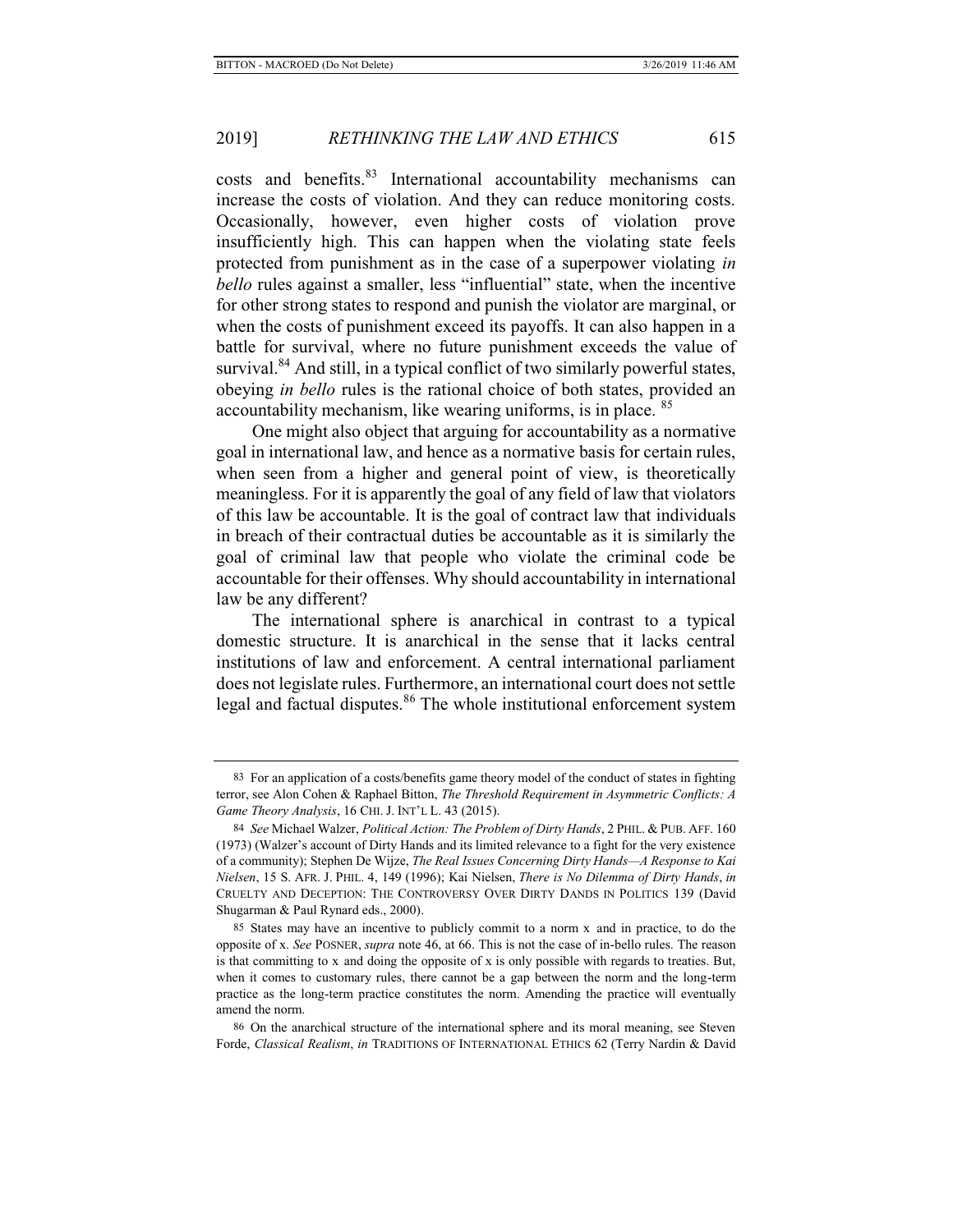is practically absent. This difference is crucial. Domestic legislators make laws that they find to be good laws. In the legislation process they care more about whether these rules are good rather than if the citizens will accept them. In the international sphere, on the other hand, shaping rules in a manner that guarantees the emergence of the rule or compliance with that rule, is a central element of making rules. And accountability, which is so essential for ongoing compliance, uniquely lies for that reason at the heart of customary international law.

I do not argue, and I assume I cannot argue for accountability as the sole normative basis for certain *in bello* rules. The idea that overlapping normative foundations may co-exist makes sense. In this regard, while I argue that the duty to wear uniforms in combat is better explained by the need for accountability, I do not reject that distinction may simultaneously explain this duty, at least in relation to some of the scenarios.

However, even if the two normative sources do co-exist, their relational weight is dynamic. As such, it continuously changes, so that the principle of accountability becomes increasingly important. I see two reasons for this process. First, most recent wars are part of the war on terrorism.87 In these wars, by definition, the principle of distinction is undermined as one party inherently targets civilian objects. At the same time, these wars are characterized with asymmetric power relations and fighting in proximity to civilian population. This environment calls for limitations on the stronger party that fights a frustrating war. If accountable, as when a person sees an open camera, the strong state will probably comply more strictly with *in bello* rules.<sup>88</sup> A second reason for what I believe to be the growing weight of the principle of accountability, relies on technological changes. Satellite photos, visual intelligence and even the fact that cellphones can broadcast live photos from every military scene, enhance reporting and monitoring of military actions. These technologies therefore enhance accountability by exposing nations that take military actions to immediate international response. Occasionally, this response is simply limited to bad international public

R. Mapek eds., 1992). For information on modern realism, see Jack Donnelly, *Twentieth Century Realism*, *in* TRADITIONS OF INTERNATIONAL ETHICS, *supra*, at 85.

<sup>87</sup> *See generally List of Ongoing Armed Conflicts*, WIKIPEDIA, https://en.wikipedia.org/wiki/List\_of\_ongoing\_armed\_conflicts (last updated Feb. 3, 2019).

<sup>88</sup> On the legitimacy problem and its affect in the Israeli case, see Raphael Bitton, *In Law We Trust - The Israeli Case of Overseeing Intelligence*, *in* GLOBAL INTELLIGENCE OVERSIGHT: GOVERNING SECURITY IN THE TWENTY-FIRST CENTURY 141, 141 (Zachary K Goldman & Samuel James Rascoff eds., 2016).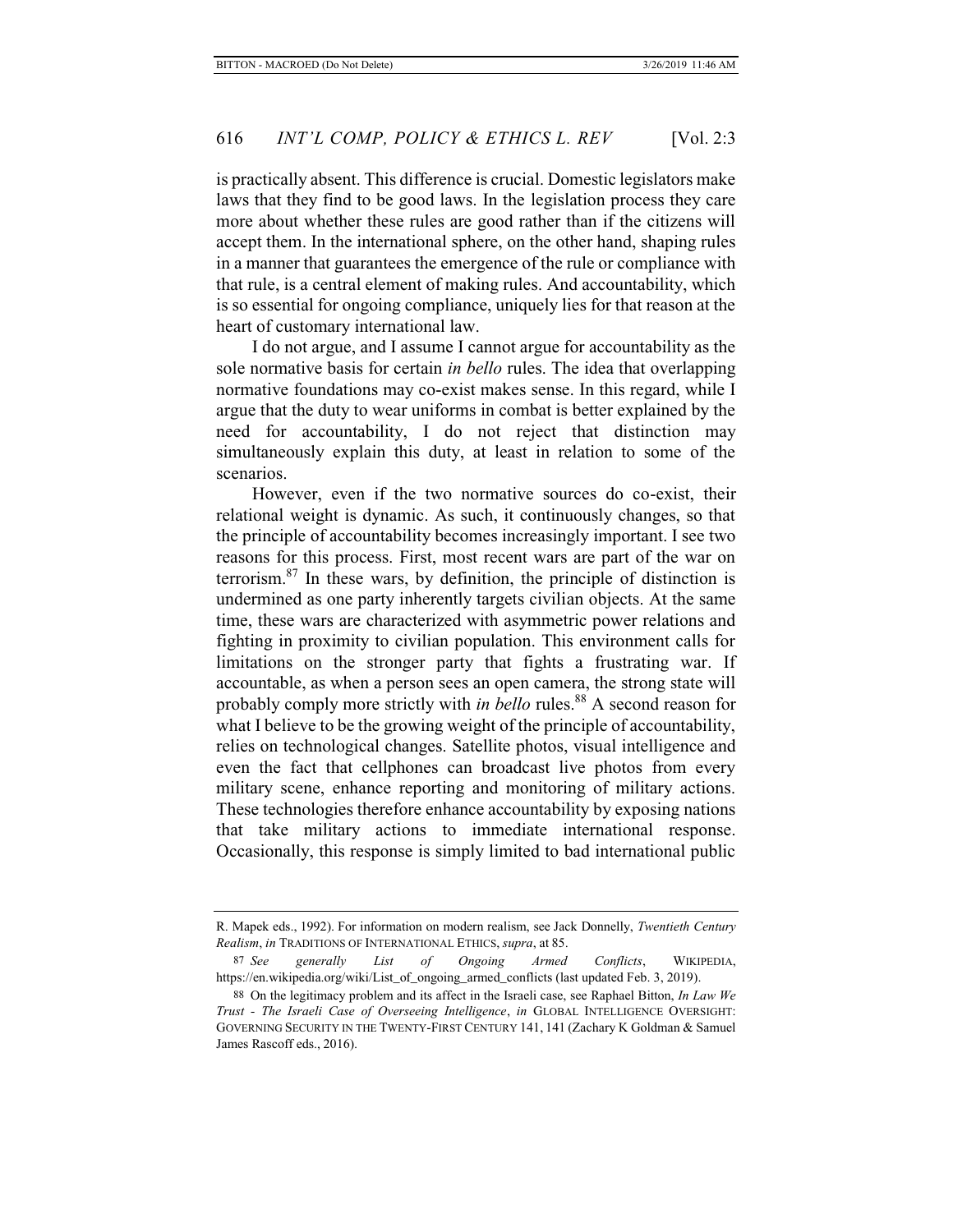opinion. And sometimes, such public opinion is translated into some form of a punishment.

# V. UNIFORMS AND ACCOUNTABILITY

# *A. The Relations Between Distinction and Accountability*

According to the proposed argument, uniforms are meant to promote state accountability. Wearing uniforms enhances transparency regarding states' compliance with IHL. The argument is supported by scenarios where the principle of distinction is addressed although we intuitively feel that there may be additional normative demands concerning the duty to wear uniforms. But this does not necessarily mean that distinction is not among the normative bases to the general duty to wear uniforms.

At this point, we must address the relations between the two potential grounding concepts for wearing uniforms in battle: distinction and accountability. The principle of distinction is merely one case of an *in bello* principle served by the general principle of accountability. When viewed from a higher or a more abstract point of view, accountability serves as a practical ground for *all* the rules of IHL, *including* the principle of distinction. We want soldiers to wear uniforms, so that civilians are not targeted. But we also want them to wear uniforms, so that prisoners of war are not executed, so that military operations are proportional, etc. If civilians are targeted by an unidentified group of combatants, the whole concept of distinction turns out to be practically meaningless. For the concept of distinction (or any IHL rule) to be meaningful, it is practically essential to tell *which force* did *what*, *when*, *where* and *how*. And these questions are answered best when the operating force wears uniforms or alternatively, when fighting terror, identifies itself by some other effective means.

This point is important. The principle of accountability is not necessarily addressed by wearing uniforms. It can be *actively* met through other methods of communicating the relevant information. These include, for example, the use of a visible military emblem or the use of characteristic arms.89 In special circumstances, it may even include taking

<sup>89</sup> The Merkava tank and the F-22 fighter jet are two good examples. These are both weapon systems that are practically in use by one army alone (Israel and the U.S. respectively). The look of Merkava tanks at point x then by definition communicates the information that an Israeli armored unit is in action at point x. On the exclusive American use of F-22, see generally CHRISTOPHER BOLKCOM & EMMA CHANLETT-AVERY, CONG. RESEARCH SERV., RS22684, POTENTIAL F-22 RAPTOR EXPORT TO JAPAN (2009). On the exclusive Israeli use of the Merkava, see Sebastien Roblin, *America's M1 Abrams Tank vs. Israel's Merkava: Who Wins?*, NAT'L INT. (Dec. 31, 2016),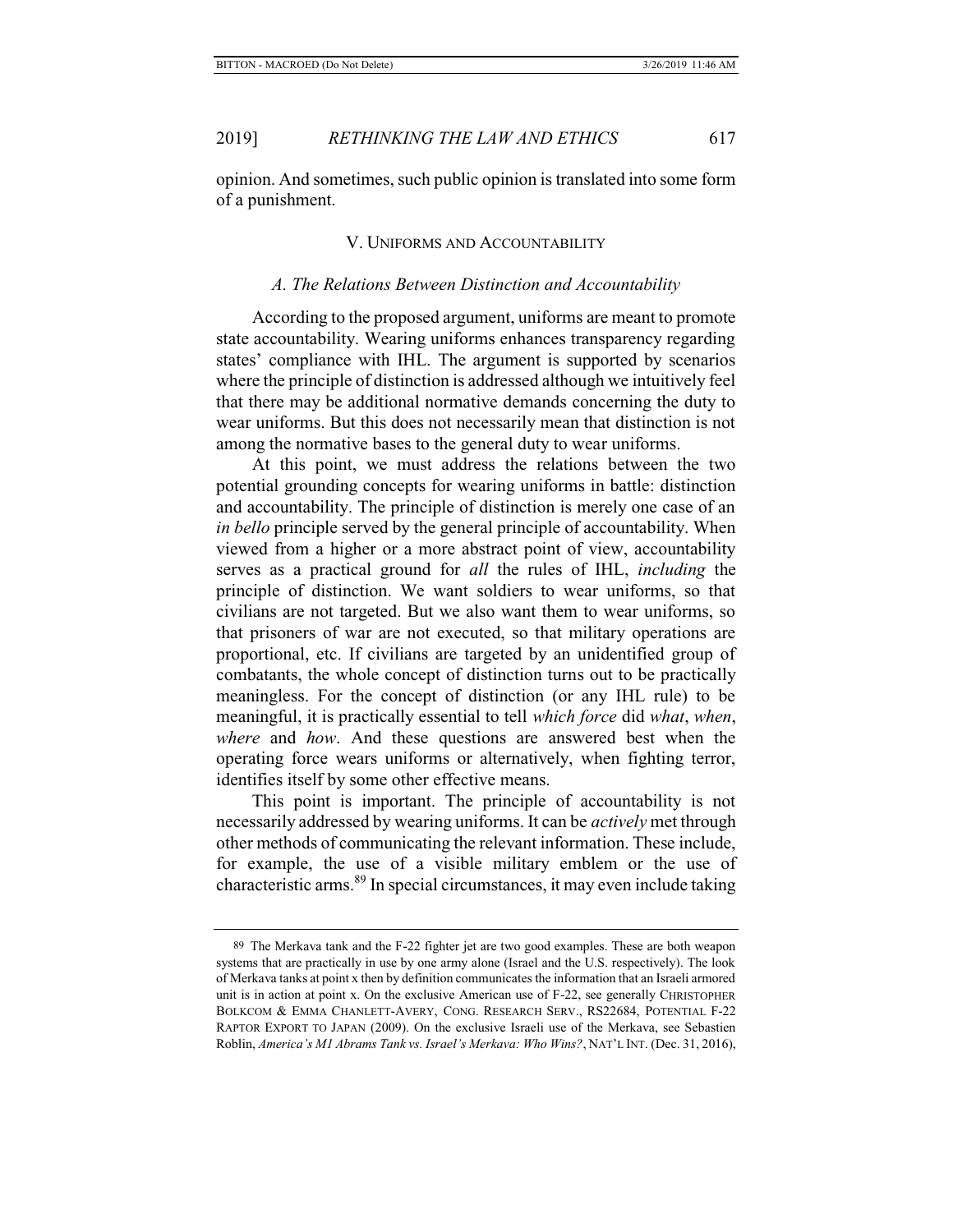formal responsibility for military action.<sup>90</sup> However, wearing uniforms is probably a more efficient means of identification. It manages to convey almost all the necessary information on a military unit's activity without a need for a complicated fact-finding process. This is why wearing uniforms should be the basic, but not necessarily the only means for addressing the requirement of accountability for IHL rules. For instance, in a battle between two large military units, wearing uniforms is the most efficient and hence the preferred method for addressing accountability.

The case of fighting terror is dramatically different. In the typical scenario, a military unit targets combatants of the adversary terror organization. Normally, members of the terror organization do not wear uniforms and often do not carry their arms openly. Terrorists also tend to seek cover of a civilian, and typically sympathetic environment.<sup>91</sup> As deployment towards such targets in the heart of a hostile civilian area is dangerous and entails exceptional risk, regular armies are left with two types of action: first, to attack the terror target from the air or by using accurate ground-to-ground missiles or even regular artillery.<sup>92</sup> This type of attack might have a deadly collateral effect.<sup>93</sup> The other alternative would be to use a special surgical force.<sup>94</sup> But then, deployment in many

91 On the use of civilian areas for military objectives by terror groups, see Blank, *supra* note 3, at 775-77; Richard D. Rosen, *Targeting Enemy Forces in the War on Terror: Preserving Civilian Immunity*, 42 VAND. J. TRANSNAT'L L. 683 (2009) (discussing the legal challenges resulting from the use of civilian areas by terrorists). For specific examples of prominent terror groups and their use of the civilian population's support and surroundings, see generally Shahid Afsar, et al., *The Taliban: An Organizational Analysis*, 88 MILITARY R. 58 (2008) 60 (discussing Taliban's use of the Afghan Pashtun population); AMOS HAREL & AVI ISSACHAROFF, 34 DAYS: ISRAEL, HEZBOLLAH, AND THE WAR IN LEBANON 91-92 (2008) (describing a specific air operation targeting Hezbollah's mid-range and long-range missiles that were concealed in residential houses); Steven Erlanger, *A Gaza War Full Of Traps and Trickery*, N.Y. TIMES (Jan. 10, 2009), http://www.nytimes.com/2009/01/11/world/middleeast/11hamas.html (discussing Hamas' use of civilians as shields as well as its use of residential and public buildings for military purposes).

92 *See* Parks, *supra* note 1, at 536 (I do not deal in this paper with the legality of targeting such terrorists. I do assume that other than the issue of deployment and fighting in civilian clothes, the attack is *in bello* legal).

93 *See id.* 94 *See id.* at 525-39, 542.

https://nationalinterest.org/blog/the-buzz/americas-m1-abrams-tank-vs-israels-merkava-whowins-18913.

<sup>90</sup> Obviously, states might use announcements of responsibility in an opportunistic manner. For instance, taking responsibility for an action *ex-post* only if the action succeeded and carried no political or military complications. Accordingly, assuming public responsibility for an action should only be considered a form of *active* accountability in cases where it is clearly not done opportunistically. Like when state A noticed state B ahead of the activity.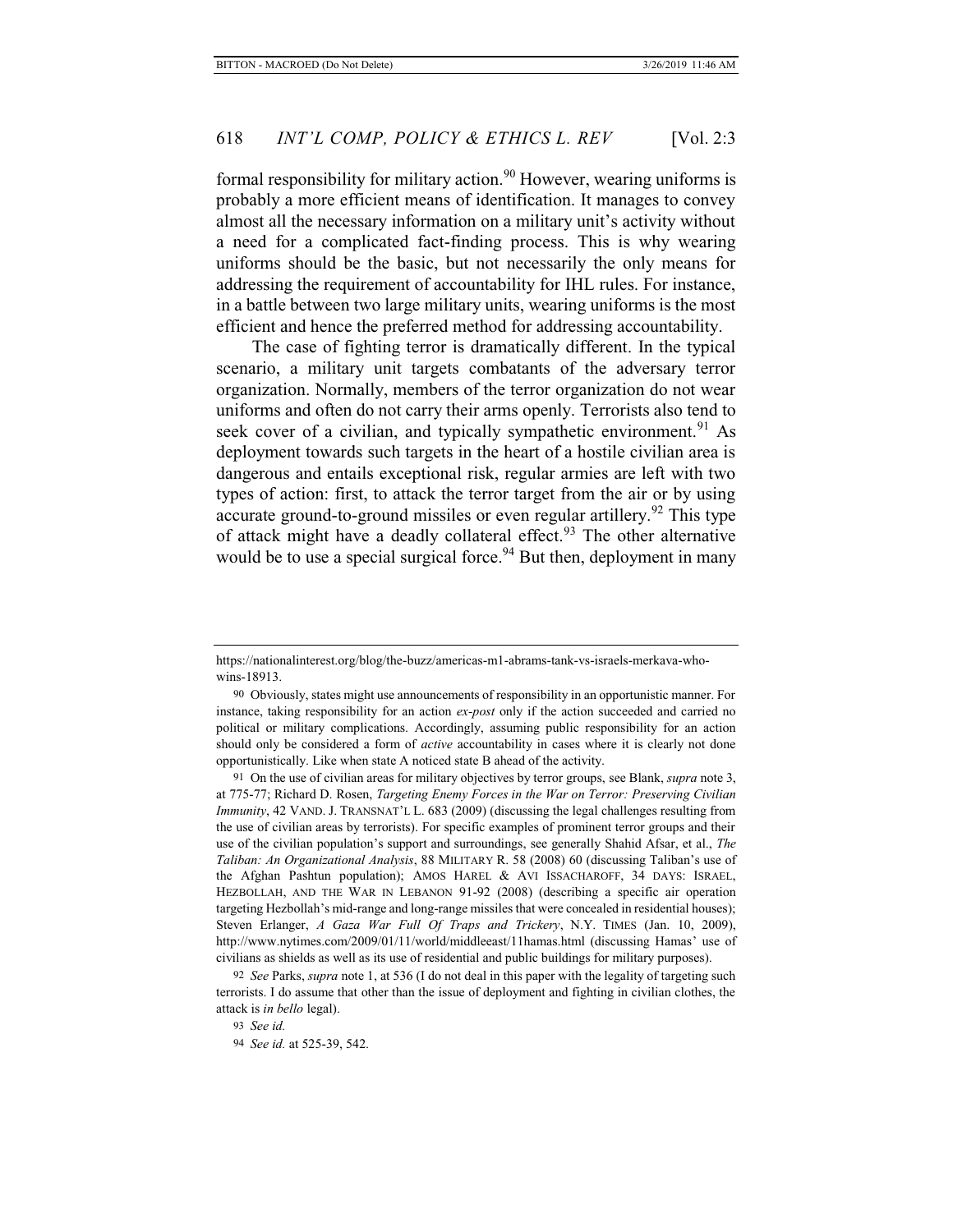cases requires giving up uniforms and employing some kind of a civilian look.<sup>95</sup>

Obviously, in the fight against terror the concept of distinction as a ground for wearing uniforms is weak.<sup>96</sup> These situations, by definition, represent a battle that is characterized by incompliance by at least one party with the principle of distinction. Intuitively, the concept of distinction aims to reduce civilian casualties. Paradoxically, if the duty to wear uniforms is strictly enforced in the attacking military unit, it might lead to an air raid that, for instance, could result in a much higher number of civilian casualties. The proposed concept of accountability offers a different legal analysis of such scenarios.

# *B. Fighting Terror and Accountability by Other Means*

According to the proposed concept, the general practical goal of the rules of armed conflict is to facilitate accountability of the fighting forces. In most cases, accountability is met by wearing uniforms. In cases where wearing uniforms is irrelevant or impractical, combatants can still comply with the requirements of accountability if they operate in a manner that keeps them accountable for their actions. That means, if their activity remains actively transparent in terms of *who* did *what, where* and *how*.

There are various means to ensure a military unit's accountability without its members operating in uniforms. For instance, if soldiers operate in civilian clothes, yet carry official identification documents, which they present while making an arrest or if they deploy by using civilian clothing yet use identifiable marks as the battle begins, such as a special military hat. Alternatively, soldiers might also verbally identify themselves as a force of State X. An army can also comply with the duty of accountability *ex-post facto*. For example, by announcing *ex-post facto*  that its unit performed act x in point y.<sup>97</sup> In all these scenarios, the unit and its members may remain actively accountable. The requirements of accountability are met since it is clear *who* operated *where, when* and *how*.

<sup>95</sup> *See* Nicholas Schmidle, *Getting Bin Laden*, NEW YORKER (Aug. 8, 2011), https://www.newyorker.com/magazine/2011/08/08/getting-bin-laden.

<sup>96</sup> The principle of distinction remains relevant at all times during an armed conflict, including in the fight against terror. However, its role as a normative ground to the duty to wear uniforms is diminished as the situation of fighting terror reflects, by definition, incompliance with this duty by at least one party to the conflict.

<sup>97</sup> For a clarification on potential opportunistic *ex-post* announcements of responsibility, see *supra* note 90 and accompanying text.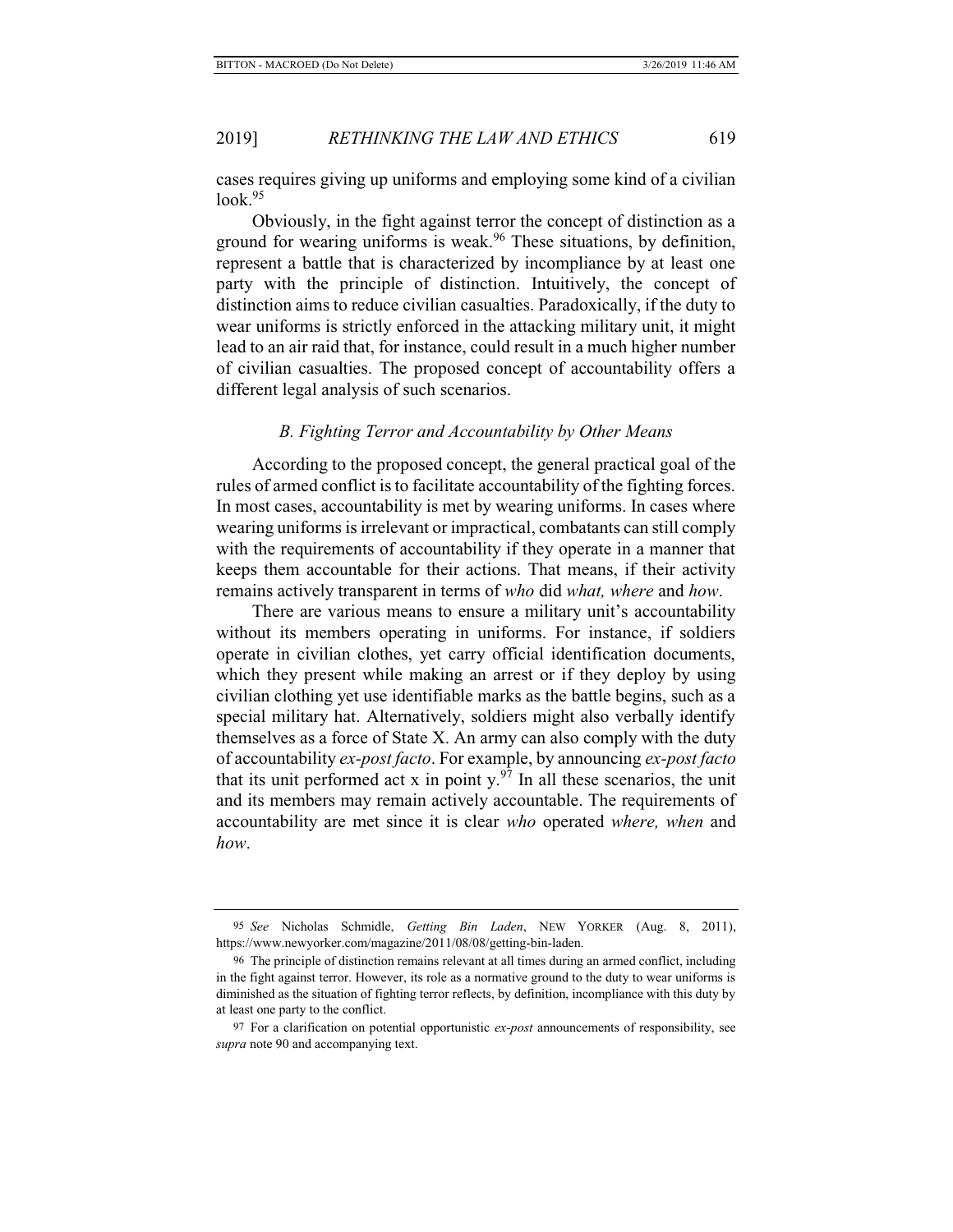As the requirement of accountability prompts us to rethink the duty to wear uniforms in special cases, such as combating terror, it also raises other problems that need to be addressed. Why isn't killing in such a scenario of combat out of uniforms considered perfidious? What is the normative difference then between spies and elite combatants of armies that fight terror in civilian clothes? If soldiers are allowed to use civilian clothes to facilitate deployment (ostensibly to prevent a massive attack that will endanger civilians), will this lead terrorists to harm civilians out of fear of undercover agents? And can the proposed argument serve guerilla fighters in justifying their use of civilian clothes in combat? The key to dealing with these questions lies in the theoretical classification of various agents by placing them on the continuum of covertness.

# VI. THE CONTINUUM OF COVER

# *A. Camouflage and Disguise*

As a starting point for classifying all range of undercover combatants, Article 29 of the Hague Convention attempts to define and regulate spying and the use of covert operations.98 It defines the core element of spying during wartime as action in disguise.<sup>99</sup> The centrality of the concept of disguise to the legal classification of combatants appears in the second part of Article 29, which concludes that soldiers "not wearing a disguise who have penetrated into the zone of operations of the hostile army ... are not considered spies."<sup>100</sup> Further clarification establishes: "Similarly, the following are not considered spies: Soldiers and civilians, carrying out their mission openly  $\dots$ ."<sup>101</sup>

This leads to additional questions, or rather same questions in a different format: What does it mean to carry out a mission openly? What is the difference between spies and elite soldiers who are considered to be carrying out their mission openly yet employ stealth techniques? Is fighting in civilian clothes, by definition, the equivalent of acting in disguise? Consider two information gatherers P and F. P has crossed into enemy territory using the cover of a foreign journalist. F has Simultaneously crossed the same lines using high-quality camouflage assimilated to forest vegetation. Both are collecting information by observing the same military object from hundreds of meters away. Both

<sup>98</sup> Hague Convention, *supra* note 14, art. 29; *see also* Geneva Conventions Additional Protocol I, *supra* note 14, art. 46.

<sup>99</sup> *See id.*

<sup>100</sup> *See id.*

<sup>101</sup> *See id.*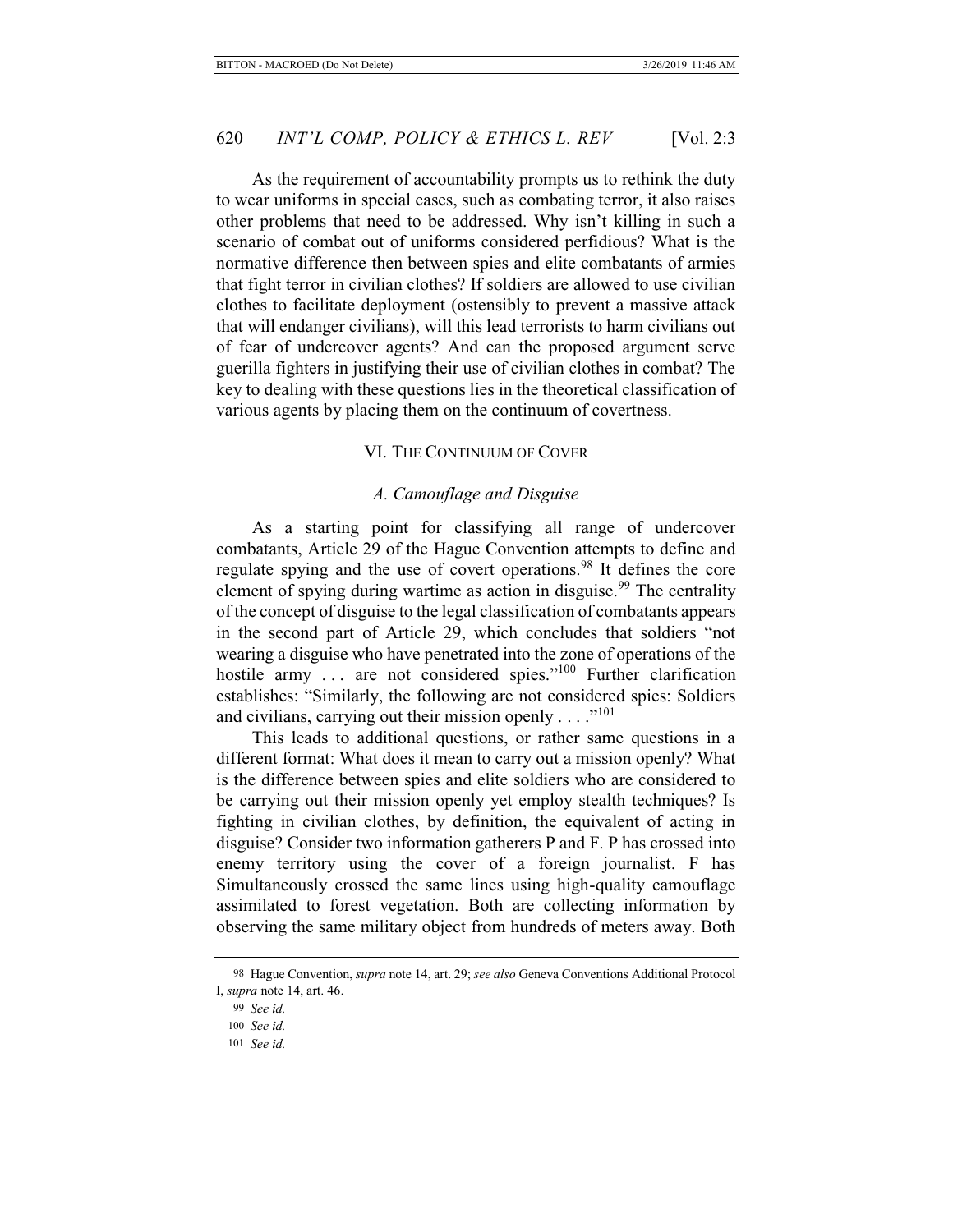2019] *RETHINKING THE LAW AND ETHICS* 621

use a form of covertness to avoid being identified. Why should there be any normative difference between them? The answer must be sought in analyzing different methods of cover.

# *B. Deep and Shallow Cover*

The difference between the methods of spies and the methods of other combatants tasked with gathering intelligence in secrecy is quite similar to the difference between camouflage and disguise. Reconnaissance, or tactical intelligence combatants, employ camouflage, not a false identity. They merely try to assimilate to natural surroundings to elude detection. If the adversary manages to detect them despite the camouflage, it is clear to him that he is watching enemy combatants.

In contrast, the spy does not camouflage his body but conceals his identity. In this respect, the difference between a spy and a reconnaissance combatant resembles the difference between a chameleon and a kind of a coin-marked snake (*Coluber nummifer*) that uses the appearance of a viper in order to protect itself and deter other animals.<sup>102</sup> The Chameleon does not pretend to be another animal. It simply blends into its surrounding. If we spot it after all, we recognize its true identity as a chameleon immediately. But the *nummifer* actually assumes the identity of a different snake (viper) for its own use. It does not mind being spotted, since others that see it do not and cannot see its true nature through its skin. They believe they are watching a viper.

This difference leads to a better understanding of the normative distinction made between the two methods. The spy, by definition, engages in a kind of fraud and steals another's identity. By doing so, he might put other people at risk. If a spy pretends to be a member of group X, then if he gets caught, some members of group X might consequently

<sup>102</sup> *Hemorrhois nummifer*, WIKIPEDIA, https://en.wikipedia.org/wiki/Hemorrhois\_nummifer (last updated Jan. 28, 2019) (discussing the nummifer snake).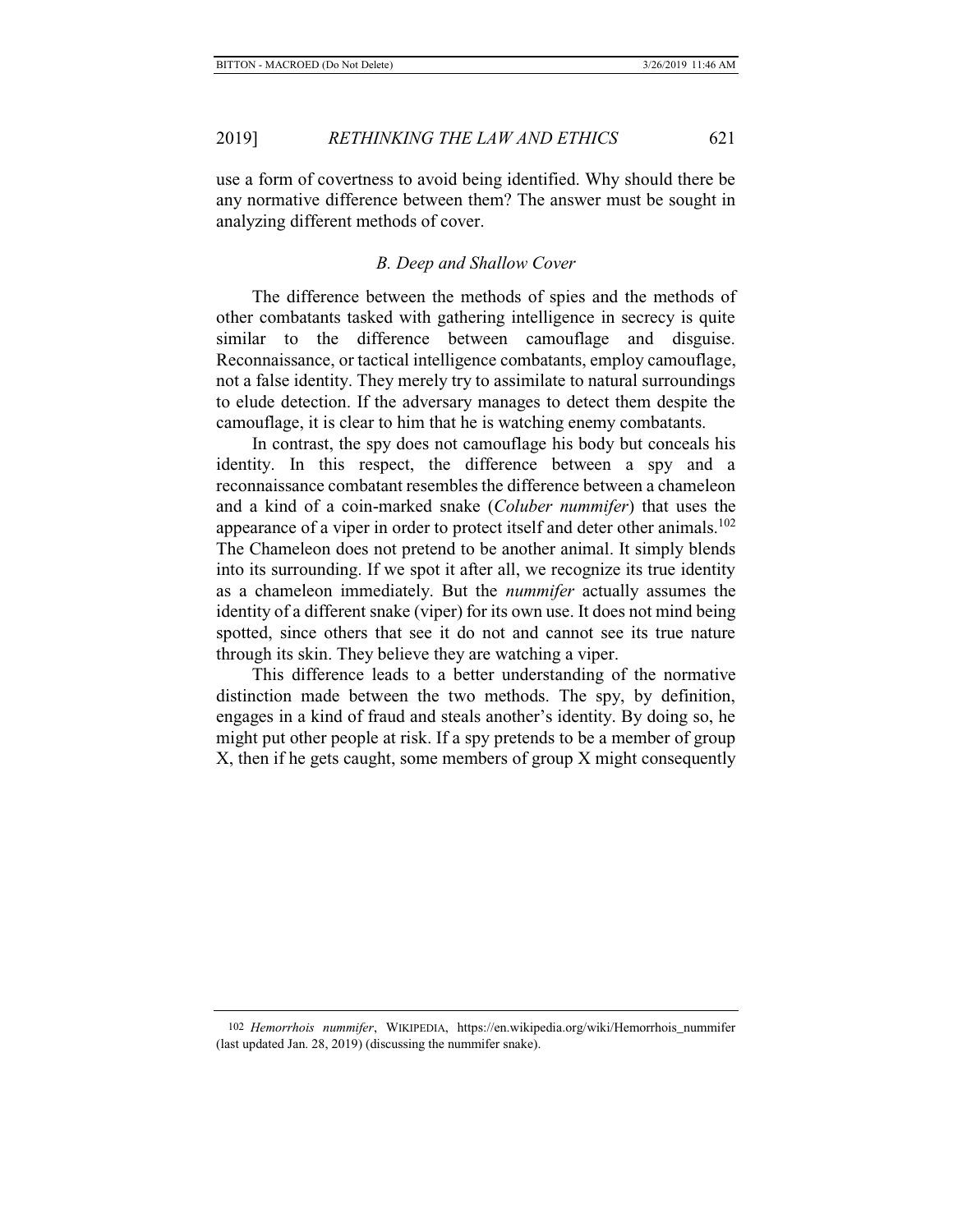become future suspects.<sup>103</sup> The reconnaissance combatant does not steal an identity. He does not put anyone in danger other than himself. $104$ 

The analysis thus far demonstrates the difference between camouflage and disguise. However, contrary to current legal discourse on covertness, the true and correct classification is not dichotomous. Both options, camouflage and disguise, are merely two extreme points on what in fact constitutes the expansive continuum of cover. The essence and new meaning of the proposed concept is that cover is in fact a broad spectrum (from the practical and normative perspectives). At its most minimal and shallow end, a combatant uses simple camouflage techniques. A deeper level of cover will include the use of civilian clothes while carrying arms openly.<sup>105</sup> An even deeper level of cover will include the use of civilian clothes and concealed arms solely for deployment. The combatant in this case does not use a specific false identity. In fact, instead of trying hard to be somebody, as the spy tries to be, such a combatant tries hard to look like nobody. Through the use of civilian clothes, he wishes to become transparent and blend into his surroundings. His civilian clothes are the only camouflage that works in a populated area. His cover is shallow and very minimal with regard to the duration of his stay in hostile territory, to carrying false documents or to the use of local language. The elite soldier will most likely not use a specific identity as a cover. If viewed closely by a local, he will appear more like a chameleon (camouflaged soldier) than like a nummifer (spy).

The fact that the elite soldier uses his shallow civilian cover for mere deployment may ease the concern of future harm to third parties. As

<sup>103</sup> *See Israeli Assassinations: Passports to Kill*, GUARDIAN (Feb. 18, 2010, 7:05 PM), http://www.guardian.co.uk/commentisfree/2010/feb/18/british-government-dubai-mossad ("The identity theft endangers not just the lives of six passport holders and their families, but potentially anyone carrying a British passport in the Arab world."). This argument refers to Israeli alleged use of UK passports during a targeted killing operation. According to local police and the press, a team of Mossad agents arrived at Dubai by using passports of various western countries, among them the UK. *See An Eye for an Eye – the Anatomy of Mossad's Dubai Operation*, SPIEGEL ONLINE (Jan. 17, 2011, 5:54 PM), http://www.spiegel.de/international/world/an-eye-for-an-eye-the-anatomy-ofmossad-s-dubai-operation-a-739908.html (on the details of the Dubai killing). They allegedly killed Al-Mabhouh, a senior Hamas operative, and left the country unharmed soon after. *See id.*  The alleged use of UK citizenship as a cover sparked British concern that UK citizens will be, as a result, at risk in their future travel to the middle east. *See id.* It is worth citing the Spiegel reporters' reference to the cover most agents used: "They were operating like avatars, using stolen identities. The real people whose names were being used would later testify that they had been completely unaware of the operation." *See id.* 

<sup>104</sup> I deal with the concern that elite soldiers in civilian clothes put civilians at future risk in Section VI(b).

<sup>105</sup> American special forces occasionally used a civilian look in Afghanistan for political reasons and not necessarily to allow them safer deployment. *See* Parks, *supra* note 1, at 496-97.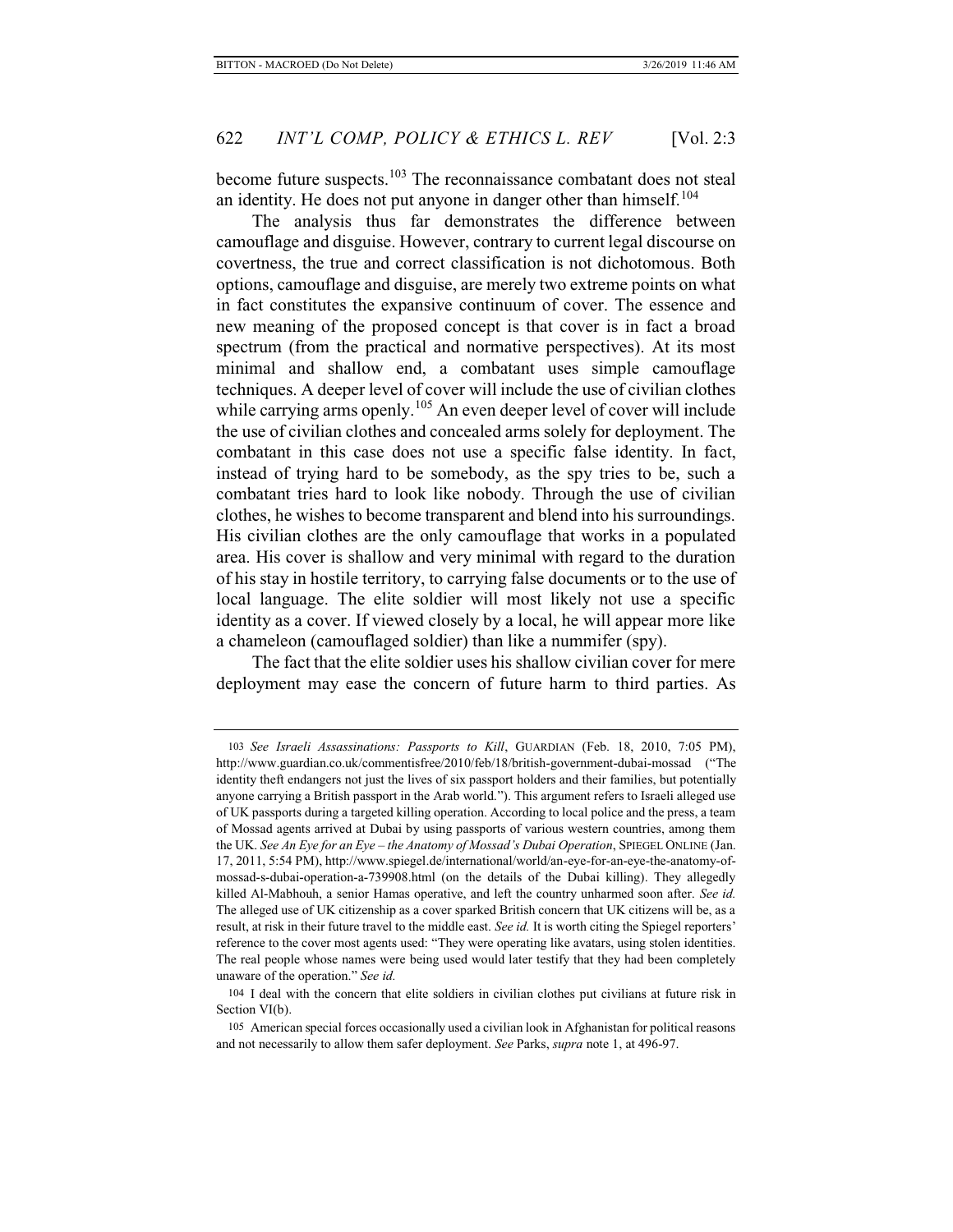opposed to the spy who adopts an entire identity in attempting to pass himself off as someone specific, we have depicted the elite soldier as trying hard to look like nobody. Elite combatants strive to be as unnoticeable as possible; just four men driving a car or a group of women walking in the street. Their civilian look is typically so generic, that they do not really put third parties at risk. This stands in contrast to spies using highly specific and accurate identities. For instance, when a spy uses the identity of a British journalist, he increases the risk of arrest for future travelers who happen to be British journalists. On the other hand, the concern that elite soldiers in civilian look increase the future risk-level for civilians is also a little naïve. Regardless of whether elite soldiers' use of a civilian look is in fighting terror or not, whether it is legal or not, terrorists in civilian areas must assume this is possible. If it creates a risk to civilians, it seems inescapable and independent of any *in bello* prohibition.

Spies occupy the extreme and deep end of the continuum of cover. The spy does not simply wear a specific person's clothes. He wears the person's identity. In fact, a spy in many cases borrows and uses a whole biography of a person, whether real or fake. His top professional achievement is to be someone specific, as opposed to the anonymous soldier. He stands in contrast to the elite soldier that wears civilian clothes merely for the sake of reaching the last point of deployment. The spy is typically trained and equipped for an extended stay in hostile territory and thus uses a complicated set of features that altogether create and support his false identity.<sup>106</sup> He'll use a specific name and family details and carry matching documents. His spoken language must match his fake life story. He uses a place to stay; sometimes, even a house or an apartment of his own. He needs to add a false occupation to the false identity. His skills and knowledge must match the features of his false identity.<sup>107</sup> As a result of the extended stay and deep cover, the spy in many cases needs to (and sometimes wants to) interact with the local surroundings. He may interact with the hotel reception clerk or the landlord, with the boss at work, and even with neighbors and acquire friends.<sup>108</sup> In contrast, the elite soldier

<sup>106</sup> One example of the complex and dangerous task of "creating" an identity for a spy is the story of Elie Cohen, an Israeli intelligence officer of an Egyptian origin. A new biography had been created for Cohen in order to plant him in Syria as a Syrian merchant. *See* ELI BEN-HANAN, OUR MAN IN DAMASCUS: ELIE COHN (1969).

<sup>107</sup> For an account of uncovering spies that used an imperfect cover, see YOSSI MELMAN & EITAN HABER, THE SPIES: ISRAEL'S COUNTER-ESPIONAGE WARS (2002); Shlomo Shpiro, *Soviet Espionage in Israel, 1973–1991*, 30 INTELLIGENCE & NAT'L SEC. 486 (2015).

<sup>108</sup> An example of the meaning of deep cover of an agent is the case of Wolfgang Lotz. *See*  PATRICK PESNOT, GREAT SPIES OF THE 20TH CENTURY 73-80 (2016).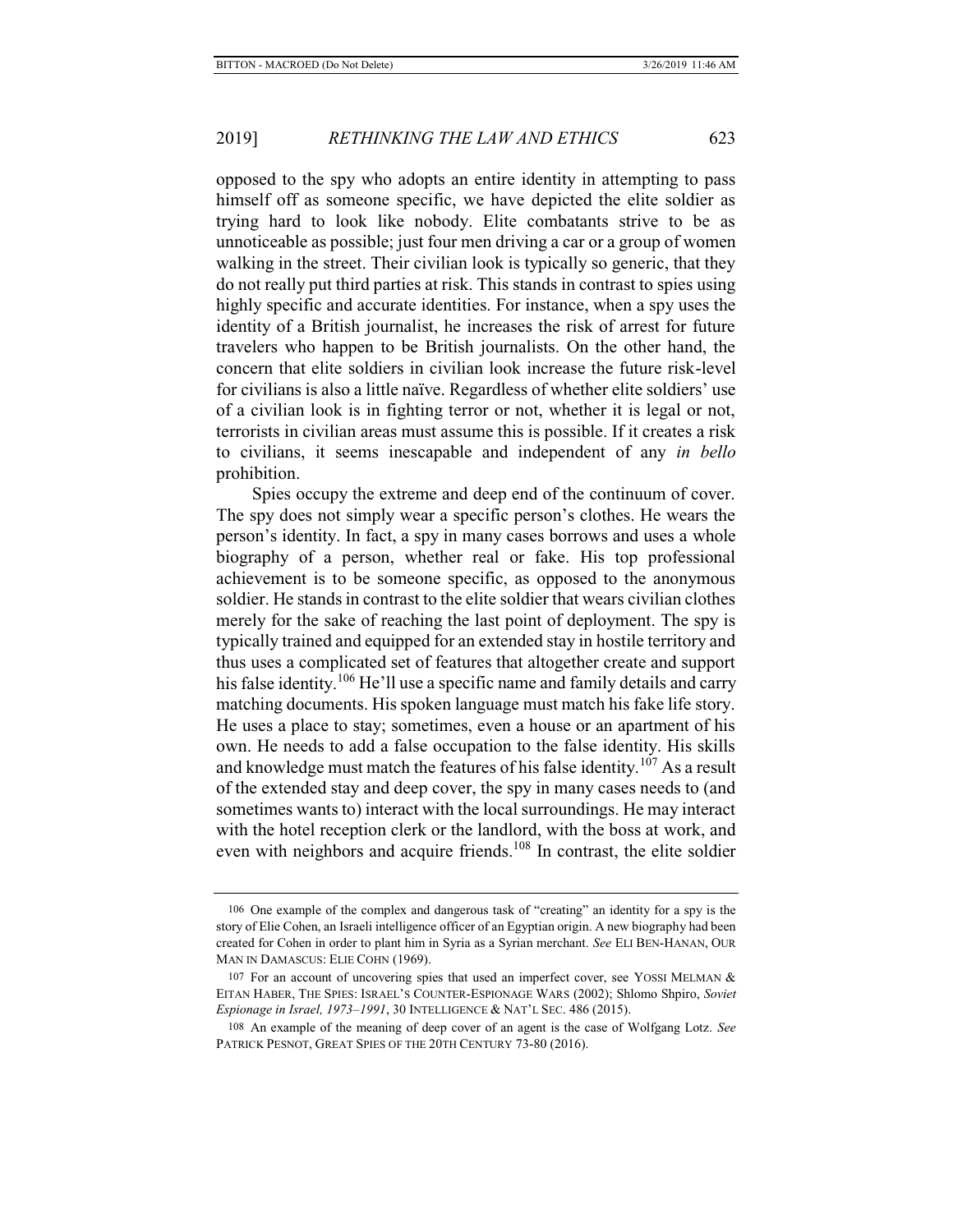avoids such interaction. In many cases, his shallow cover does not allow even for a short interaction with the local surroundings.

It should be emphasized once more that the two cases of a spy and an elite soldier represent only two extremes on the continuum of cover. Between the two points there could be many other possible combinations on the spectrum.<sup>109</sup> The overall weight of the various parameters that create a cover is key for evaluating the exact nature of each case of undercover operations. And the decision may not always be simple. The case of recruited spies illustrates potential difficulties in classifying types of agents on the continuum of the cover.

In many cases, intelligence organizations do not penetrate a target by using an agent with a false identity. An alternative technique would be to recruit an agent from the adversary. For example, State A may require an agent within the ranks of the army of State B. One way would be to train and send X as an undercover agent to B. X will pretend to be a native citizen of B and will attempt to join B's army. Alternatively, State A could recruit and handle as an agent one of B's citizens.<sup>110</sup> Is the recruited agent operating under a cover? As he uses his own identity, language and biography, he seems not to be acting under cover. Yet I contend that he does use a cover after all.

In its deeper sense, a cover entails a dissonance; it means having an external shell that conceals the contradicting and true identity within. That is what a typical spy does. He uses an external fake story to conceal his true internal identity. In essence, that is also what a recruited agent does.111 He uses an external shell of a loyal person to conceal his true

111 Take for instance the case of the "Green Prince," the son of Hassan Yousef, one of the founders of Hamas in the West Bank. MOSAB HASSAN YOUSEF, SON OF HAMAS 135 (2011). Mosab

<sup>109</sup> *See generally* Gordon Thomas, *New Mossad Chief to Apologise for Use of UK Passports in Dubai Killing*, TELEGRAPH (Dec. 25, 2010, 6:30 PM), https://www.telegraph.co.uk/news/worldnews/middleeast/israel/8224391/New-Mossad-chief-toapologise-for-use-of-UK-passports-in-Dubai-killing.html (detailing the case of the Dubai killing of Al-Mabhuh).

<sup>110</sup> For information on Philby's case, probably one of the senior spies ever recruited, see generally PHILLIP KNIGHTLEY, THE MASTER SPY: THE STORY OF KIM PHILBY (1990). For an account of the recruitment and handling of two of the most harmful American spies within the American intelligence community, see generally V. CHERKASHIN & G. FEIFER, SPY HANDLER: MEMOIR OF A KGB OFFICER: THE TRUE STORY OF THE MAN WHO RECRUITED ROBERT HANSSEN AND ALDRICH AMES (2005). For a detailed account of a senior spy that was recruited and handled for decades by the KGB, see generally MARKUS KLINGBERG AND MICHAEL SFARD, THE LAST SPY (2007). On the practice of recruiting and handling agents and for moral and legal analysis of this practice, see generally Raphael Bitton, *Intelligence Agents, Autonomous Slaves and the US Supreme Court's Wrong (and Right) Concept of Personal Autonomy*, 7 EUR. J. LEGAL STUD. 4 (2014); John P. Langan, *Moral Damages and the Justification of Intelligence Collection from Human Sources*, *in* ETHICS OF SPYING: A READER FOR THE INTELLIGENCE PROFESSIONAL 104 (Jan Goldman ed., 2006).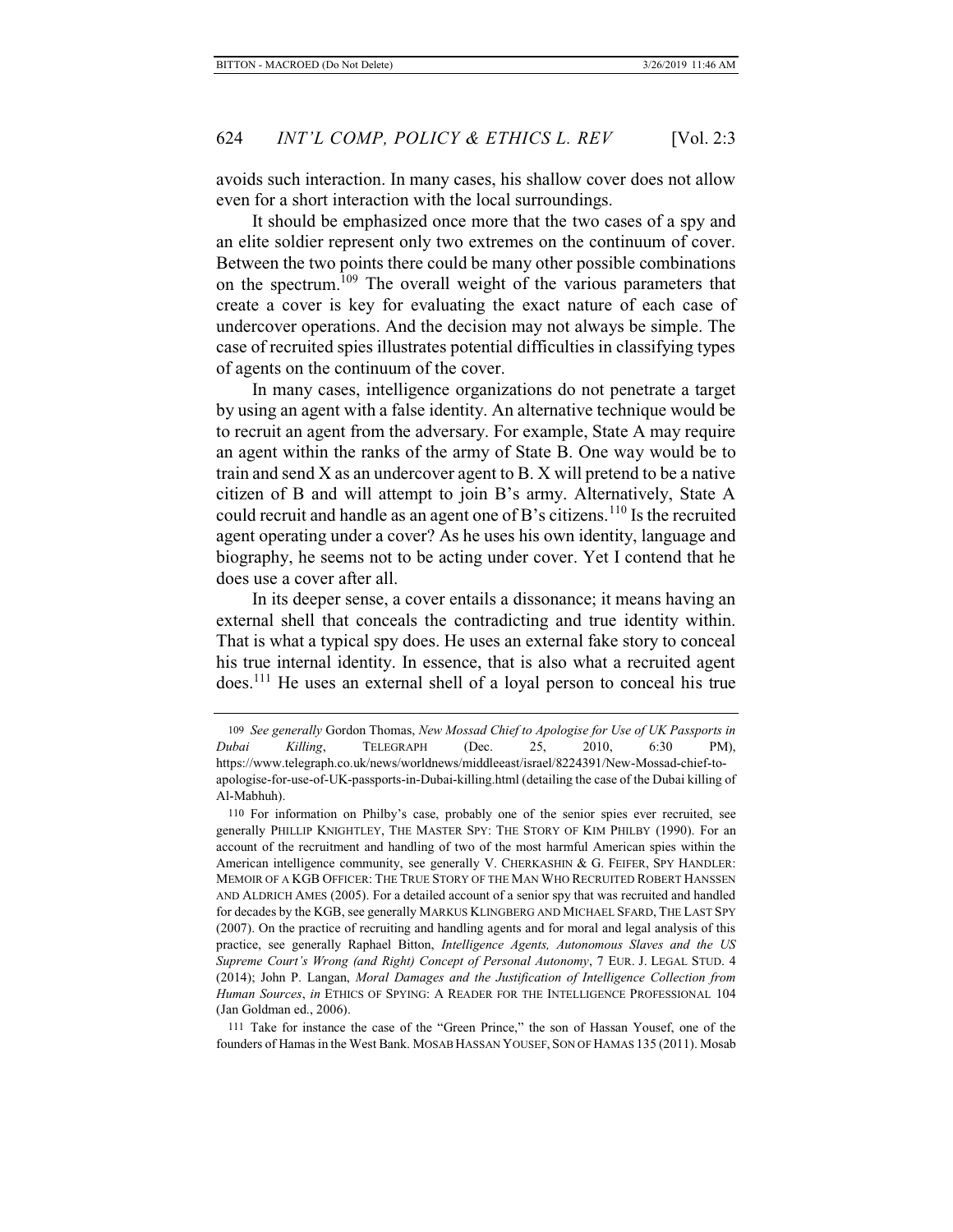internal identity as an agent of the adversary. In legal terminology, one might use the term fraud. In both cases, whether a penetrating agent or a recruited agent, the cover serves the fraud. The main difference between the two is that the recruited agent can use more real aspects in concealing his fraud and true internal identity.

This explains why deep cover operations may result in killing in perfidy, for the essence of perfidy is fraud. It reflects bad faith and unfairness. Deep cover is a means to a fraudulent operation. The deeper the cover, the deeper the fraud. This indicates another link between cover, fraud, and accountability. One of the purposes of deep cover exceeds simply enabling the operation itself. It also helps elude active accountability. As the true identity of the agent is concealed under the cover, the agent as well as the entire chain of command and eventually their state, escape active accountability.<sup>112</sup>

In summary, most elite soldiers fighting terror in civilian clothes employ shallow cover. As this does not undermine accountability, it should not render them ineligible for POW status or put them at any exceptional legal risk. In contrast, spies and perfidious killers employ deep cover. It is a fraudulent cover that also undermines accountability. As such, denying them POW legal protection is better grounded.

# VII. GUERILLA FIGHTERS AND UNLAWFUL COMBATANTS

The practical implication of the proposed argument is that POW protection may be afforded to certain regular combatants in spite of their use of civilian clothes. Can this protection be extended to guerilla fighters who fight without uniforms? The easier case is that of guerilla units complying with article 1 of the Hague Regulations.<sup>113</sup> If such combatants do not wear uniforms and yet observe IHL, carry their arms openly, and adhere to an effective hierarchical structure, there is no reason whether ethically or legally, to deny them POW status.

Even so, what if combatants such as these use the same justification of regular under-cover units and, as a result, observe the rules of IHL yet do not wear uniforms and do not carry their arms openly? Such

Yousef was recruited as an agent by Israel's Security Service. See id. He used an external shell of loyalty to Hamas. *See id.* That shell was only used to conceal his true nature as an agent for Israel. *See id.* 

<sup>112</sup> *See generally An Eye for an Eye – the Anatomy of Mossad's Dubai Operation*, *supra* note 103. For instance, the Dubai Killing probably had another goal other than killing Al-Mabhouh. Living in the Middle East, Israel could have probably targeted Al-Mabhouh in a military operation. By killing Al-Mabhouh in Dubai by using undercover agents, Israel also escaped active accountability and hence the entailed political consequences of the killing.

<sup>113</sup> Hague Convention, *supra* note 14, art. 1.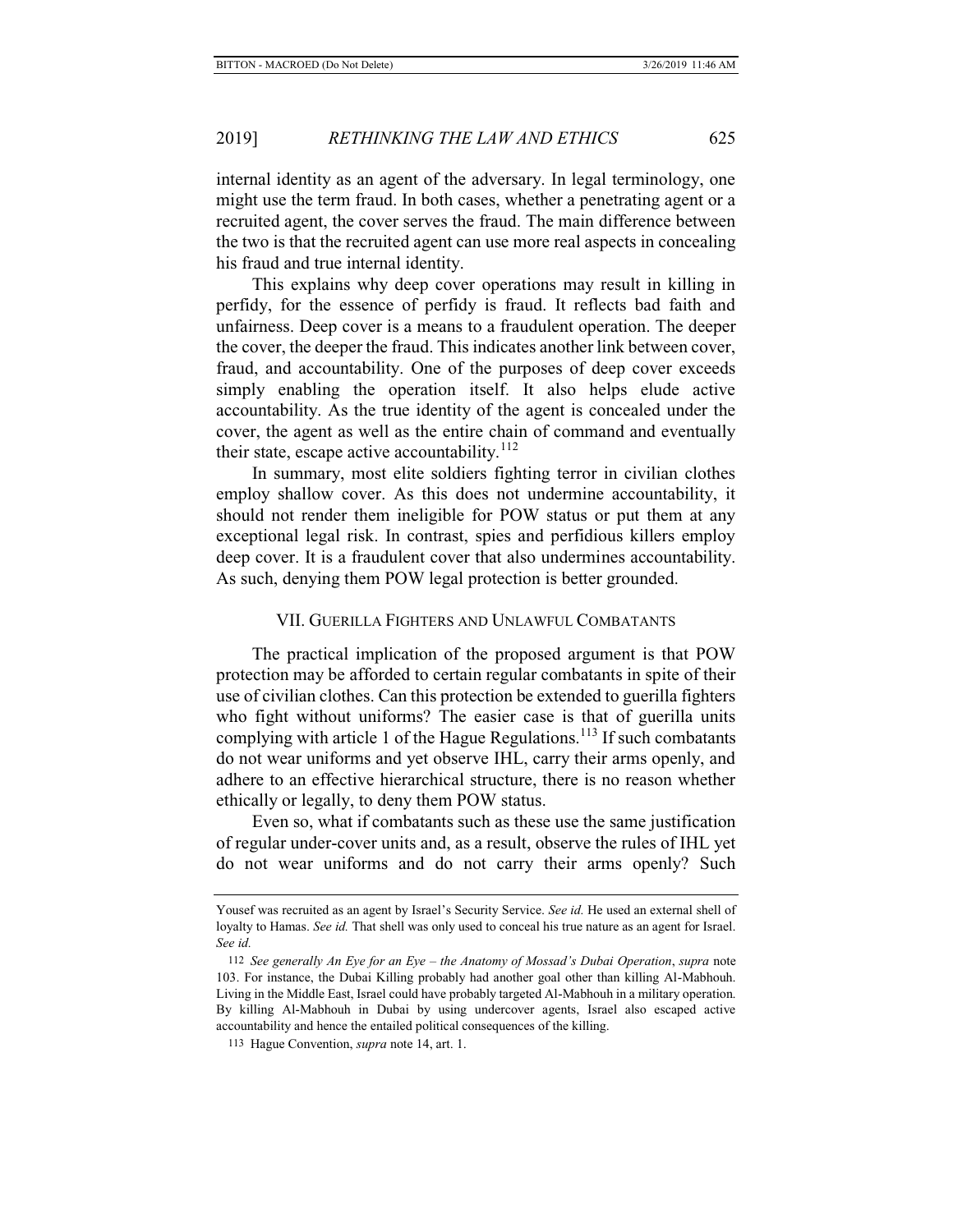combatants may argue that as the proposed argument allows regular combatants to operate in shallow cover, it should allow them the very same privilege.

As armies use shallow undercover deployment because their military look jeopardizes the success of their mission, irregular combatants may invoke similar reasoning. They may argue that given their relatively small and weak units and due to asymmetry of power, they cannot expose their fighters by wearing uniforms and carrying arms openly.114 Is there, for that reason, a difference between the shallow undercover deployment of irregular combatants, who observe the rules of IHL, and the undercover deployment of regular combatants? And assume further that both perform their undercover missions without undermining *active* accountability.<sup>115</sup>

Theoretically, the answer should be negative, namely that there is no difference and hence undercover irregular guerilla warfare in the context of shallow cover and while observing IHL, should be permitted. However, this fails to consider important aspects. First, hardly any guerilla organizations observe the rules of IHL.<sup>116</sup> Second, irregular combatants are expected mostly to engage in deep rather than shallow undercover warfare.<sup>117</sup> Typically, they use their cover for a long stay in a territory where hostilities take place.<sup>118</sup> Like spies, their cover is characterized by a dissonance between an external misrepresenting shell and their (true) internal identity. There is also a difference in the motivation for cover. Irregular combatants use cover to reduce the harm absorbed by their own side.<sup>119</sup> At the same time, shallow undercover warfare is used by regular armies primarily to reduce the harm inflicted

<sup>114</sup> This is a typical argument made on behalf of guerilla groups. As part of the discourse on uniforms, see, e.g., Yvonne Chiu, *Uniform Exceptions and Rights Violations*, 36 SOCIAL THEORY & PRAC. 44, 56-57 (2010).

<sup>115</sup> For instance, Israeli special undercover units that operates in the West Bank, tend to identify themselves with military or police hats as battle begins.

<sup>116</sup> *See List of guerilla movements*, WIKIPEDIA, https://en.wikipedia.org/wiki/List\_of\_guerrilla\_movements (last updated Feb. 4, 2019).

<sup>117</sup> This is obvious, as typical guerilla groups cannot deploy and fight without a cover. Due to asymmetric power, uncovered guerilla fighters can hardly survive the deployment phase. *See* Chiu, *supra* note 114.

<sup>118</sup> The case of Imad Mughniyah is a good example. Mughniya operated for years as America's and Israel's top wanted person. *See* Adam Goldman & Ellen Nakashima, *CIA and Mossad Killed Senior Hezbollah Figure in Car Bombing*, WASH. POST (Jan. 30, 2015), https://www.washingtonpost.com/world/national-security/cia-and-mossad-killed-seniorhezbollah-figure-in-car-bombing/2015/01/30/ebb88682-968a-11e4-8005-

<sup>1924</sup>ede3e54a\_story.html. He survived for many years due to his deep cover. *See id.*

<sup>119</sup> *See* Chiu, *supra* note 114.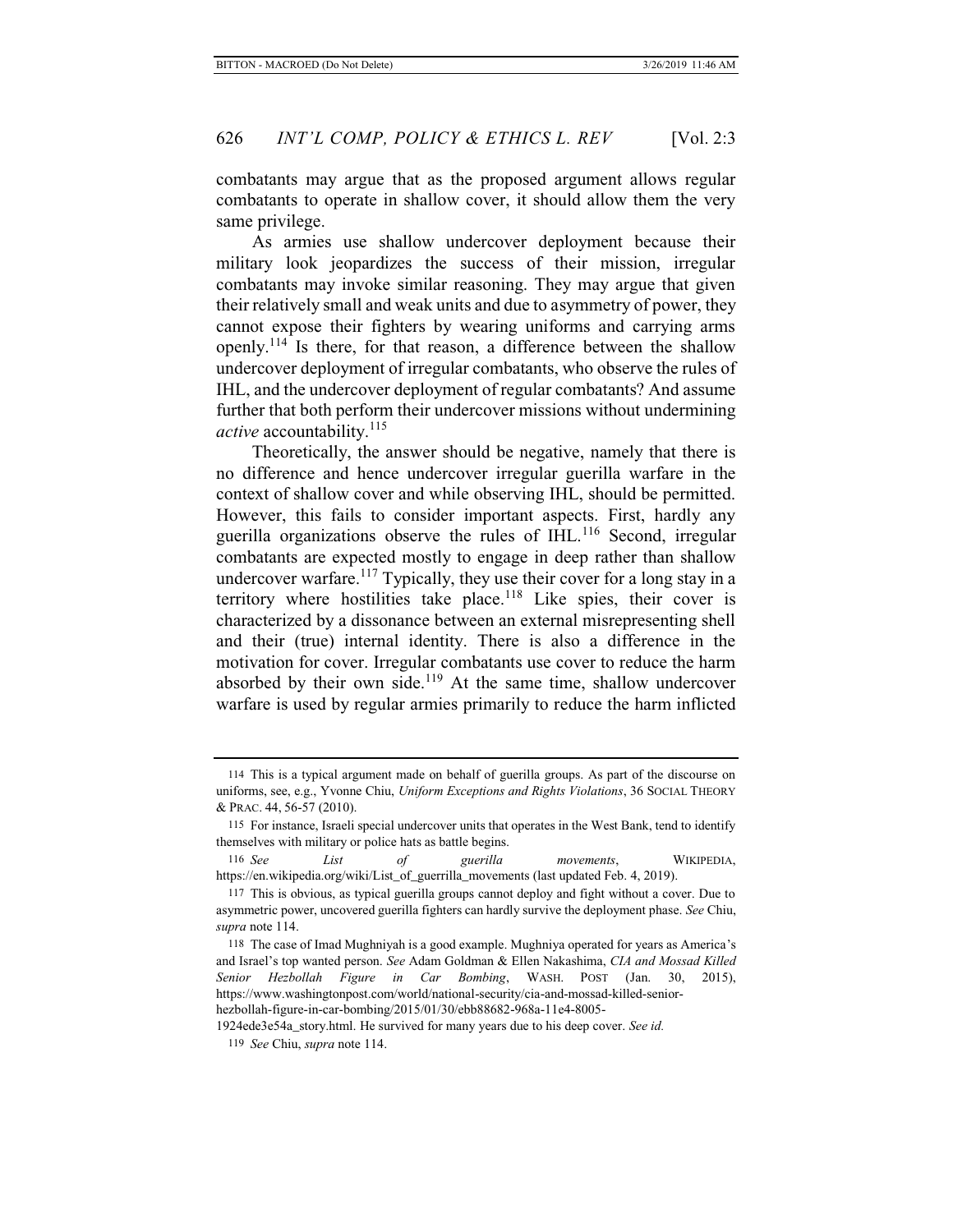on the enemy and mostly on enemy civilians.120 While reducing universal harm might be acceptable justification in international law for diverging from IHL, increasing the chances of winning (or reducing the chance of losing) in unlikely to be seen as equally legitimate.<sup>121</sup>

A further difference in status between undercover spies and undercover combatants is that for the latter, the undercover operation is frequently a limited version of a larger potential operation that may, in pursuing the same ends, use heavier fire, such as air or artillery bombing. Consequently, the combatant in an undercover operation usually assumes a personal risk in order to reduce the level of violence to which uninvolved persons might be exposed. The spy, or the terrorist, usually executes the only version of the operation. There is no large-scale heavy force version of an undercover spy operation.<sup>122</sup> The use of civilian clothes in this case, as opposed to in undercover fighting, is used strictly for reducing the risk to the spy, or guerilla fighter, and not to third parties.

Third and most importantly, I showed the importance of accountability in international relations in general, and for the rules of IHL in particular. Wearing uniforms serves this general and practical goal of enhancing accountability of belligerent parties. However, guerilla organizations that are in some cases actively accountable, are rarely *passively* accountable in international relations. As accountability in international relations is an undeveloped form (contrary to domestic accountability mechanisms), its enforcement depends upon its effect on states' interactions and interests, such as commerce, regional security, transportation, and tourism etc. The conduct of a state that is perceived by other states as hostile or illegal, may provoke enforcement through formal and informal types of sanctions. However, guerilla organizations tend to be less exposed to these forms of pressure. As less-than-a-state entities, they are usually less exposed to most types of sanctions.<sup>123</sup>

123 For example, Hezbollah is under continuous sanctions by the US. Another round of sanctions in 2018 expanding sanctions in place from 1995 does not and probably cannot really have any

<sup>120</sup> In some cases, the use of civilian clothes by elite soldiers does not aim to reduce collateral damage. For instance, when a group of terrorists hide in an underground shelter that is impenetrable to bombing. But these are rare cases.

<sup>121</sup> For instance, Parks argues that "force protection is not a legitimate basis for wearing a nonstandard uniform or civilian attire." *See* Parks, *supra* note 1, at 543. In contrast, he finds necessity as a legitimate basis for fighting without uniforms. *See id.*

<sup>122</sup> The killing of Osama Bin-Laden demonstrates this choice. In authorizing the operation for the killing of Osama Bin-Laden, President Obama did not authorize aerial bombing for fear of the political consequences and of collateral damage. *See* Nicholas Schmidle, *Getting Bin Laden*, NEW YORKER (Aug. 8, 2011) https://www.newyorker.com/magazine/2011/08/08/getting-bin-laden. Instead, he authorized a commando raid that naturally had put the soldiers at risk. He could obviously use intelligence agents in deep cover. *See id.*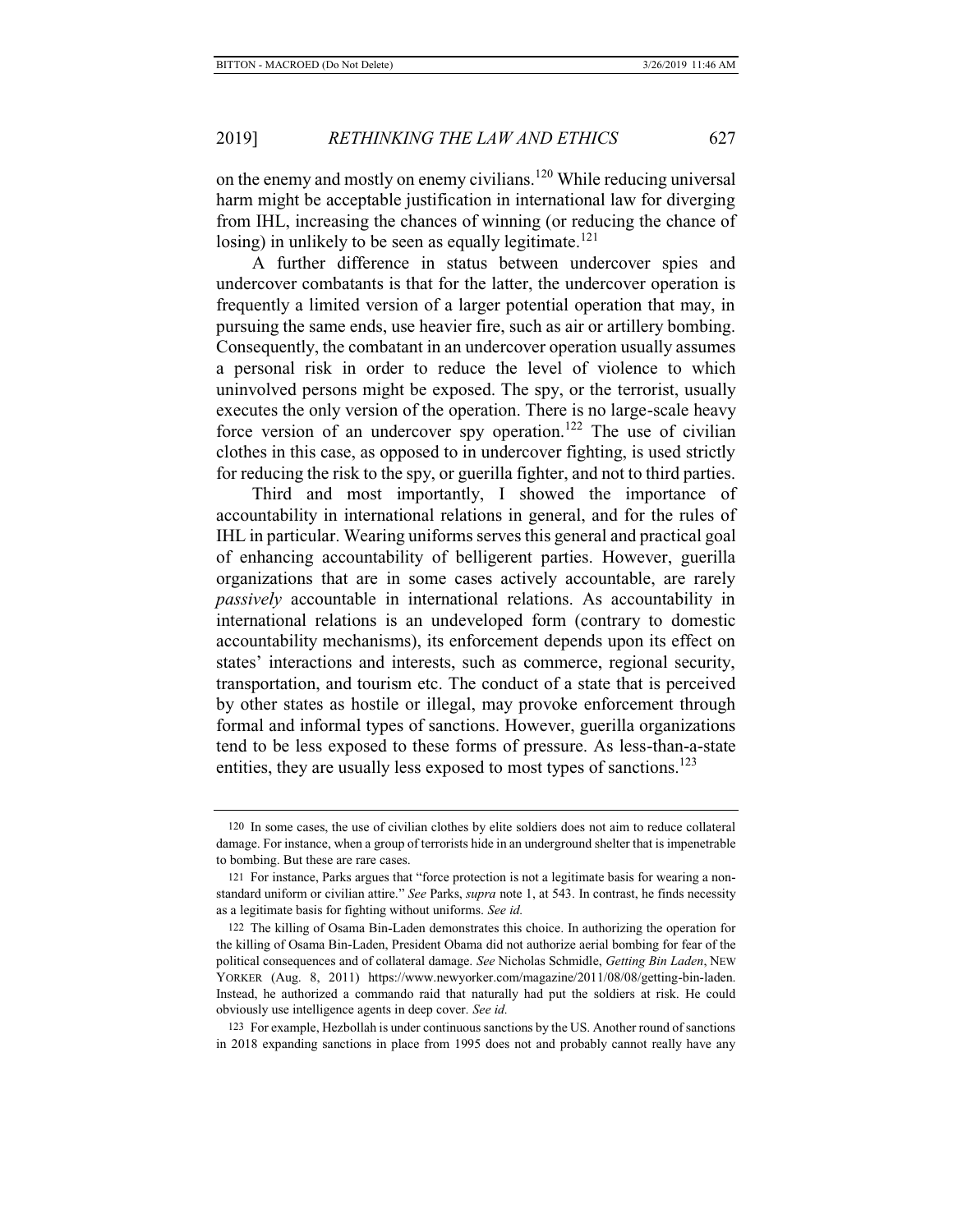This point also indicates the inadequacy of the rule that Kutz proposes. Recall that Kuts argues that what matters is not whether combatants are uniformed but instead, according to Kutz, whether they qualify as lawful combatants if they fight as part of a political collective and for a political cause.<sup>124</sup> Based on my analysis, it is clear that what matters is that such group be accountable and not that it simply fights for any political cause. The difference is significant, for the accountability of the group minimizes occasions of a sustainable campaign that is internationally harmful. For instance, Kutz's conclusion that Taliban fighters should be treated as lawful combatants must be reconsidered in view of the proposed requirement of accountability.<sup>125</sup>

Recall that typical guerilla organizations, like Taliban, are commonly *actively* accountable but hardly ever *passively* accountable. One of the best signs that terror organizations are less concerned with international accountability is their habit of announcing *ex-post* responsibility for their unlawful actions. They do not mind being actively accountable, given their low sensitivity to passive accountability. This point is of great importance, for *passive* accountability is the real goal of *active* accountability. Without its passive phase, accountability in international relations is practically meaningless. As a result, guerilla groups are rarely accountable in both active and passive senses.

In addition, a state's army typically embraces the value of accountability by fighting in uniforms. But a guerilla organization rarely conducts its activity in uniforms. As a result, fighting without uniforms is an exception for regular armies while fighting in uniforms is an exception for guerilla organizations. The goal of accountability is normally best served by the use of uniforms. Armies are excused for fighting without uniforms in the relatively rare cases when it is necessary for fighting terror, due to terrorists' civilian shield and only under a

nasrallah-deputy-qassem-with-sanctions-idUSKCN1IH2QA. This stands in contrast to sanctions on states. Libya, for example, could not resist wide and persistent sanctions over the Lockerbie attack. *See* Stephen D. Collins, *Dissuading State Support of Terrorism: Strikes or Sanctions? (An Analysis of Dissuasion Measures Employed Against Libya)*, 27 STUD. IN CONFLICT & TERRORISM 1, 1 (2004). Currently, The U.S. is placing a significant sanctions regime over the Islamic Republic of Iran. The sanctions target to weaken Iranian resistance to renegotiate a nuclear deal. The sanctions already damaged the Iranian economy significantly. *See* Shashank Bengali, *The Harsh Effect of Trump's Iran Sanctions, and Why Iranians Worry Worst Is Still to Come*, L.A. TIMES (August 16, 2018, 12:35 PM), http://www.latimes.com/world/middleeast/la-fg-iran-sanctionsexplainer-2018-story.html.

124 *See* Kutz, *supra* note 28, at 152.

125 *See id.* at 179.

substantial effect on the organization. *See* Tim Ahmann, Doina Chiacu & Lesley Wroughton, *U.S. Sanctions Hezbollah Leader Nasrallah, Deputy Qassem*, REUTERS (May 16, 2018, 3:09 PM), https://www.reuters.com/article/us-usa-hezbollah-sanctions/u-s-targets-hezbollah-leader-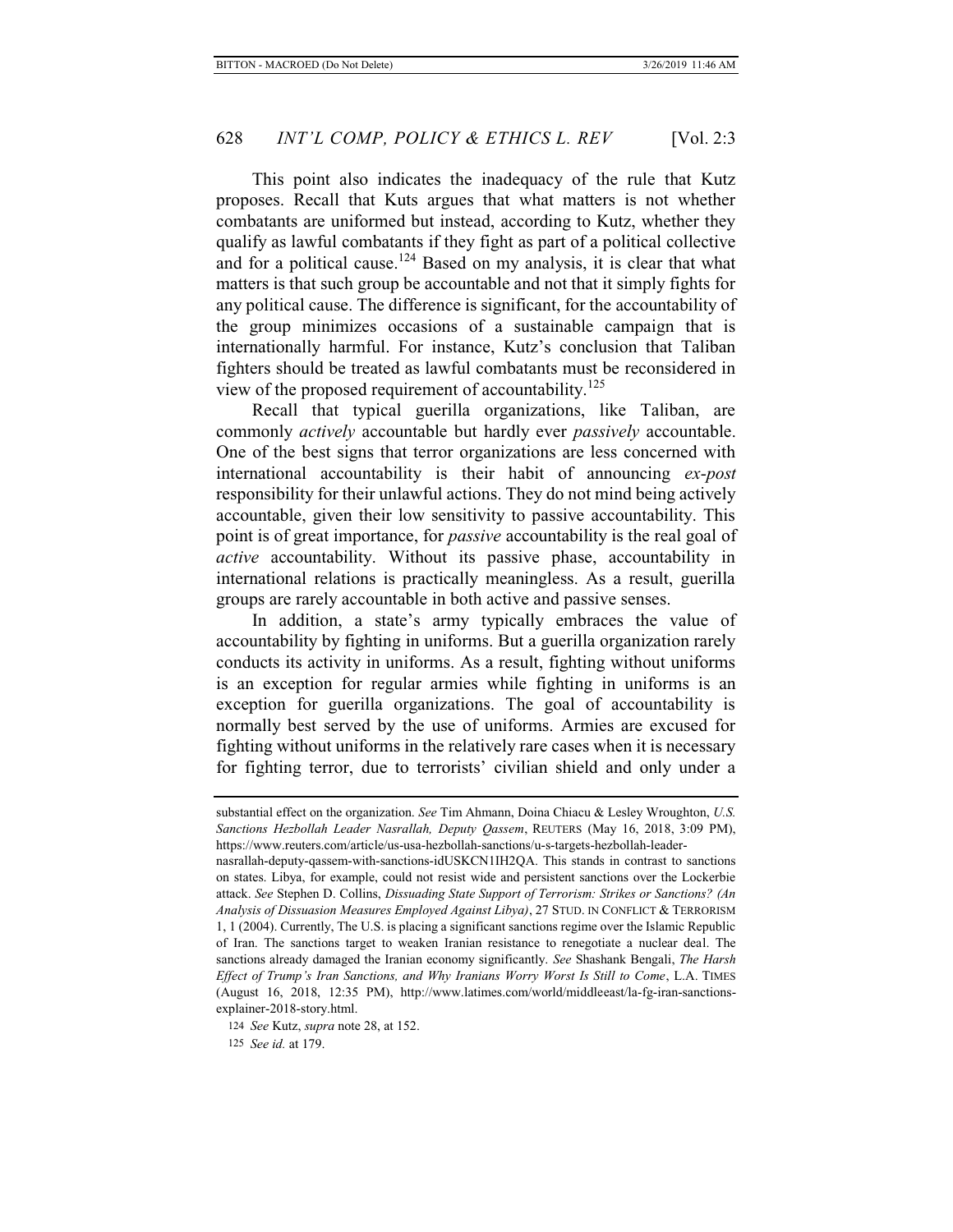shallow cover. It is a reaction. Action and reaction, as well as habit and exception, should not necessarily be considered morally equal.

And yet, while these factors weaken the argument for the accountability of guerilla organizations, they do not fully nullify it. As a result, it is theoretically possible, although practically remote, that a guerilla organization will conduct its warfare in compliance with the rules of IHL and still remain *in bello* accountable. Hence, if this remote possibility becomes real, such guerilla combatants may not be denied POW status regardless of fighting without uniforms.

### VIII. CONCLUSION

This paper critiques two perceptions concerning the use of cover in combat. First, as opposed to what the legal discourse on the matter suggests, it argues that the principle of distinction is not a sufficient reasoning for the duty to wear uniforms in combat. In contrast, I propose an alternative new normative basis: the principle of accountability. States and armies are accountable to the entire international community. The active form of accountability requires some kind of reporting to the entity to which one is accountable. In other words, accountability requires transparency. When state actions, including military activity, become transparent to the international community, it can then respond by exercising passive accountability. The adversary and the entire international community may respond to a violation of IHL variously, ranging from no response whatsoever to massive use of force.

Wearing uniforms is the most efficient method of reporting. By wearing uniforms in combat, a military unit indirectly reports *who* did *what, when* and *where*. By wearing uniforms, a military unit enhances transparency in battle. Wearing uniforms, for that reason, is an important element in enhancing accountability for violations of IHL. It is therefore essential for the emergence and stability of *in bello* rules, as it assists states in solving a cooperation problem. In accordance with Posner and Goldsmith's cooperation scenario for the emergence of customary rules, wearing uniforms incentivizes states to avoid violating IHL for greater payoffs in the more distant future.<sup>126</sup> Enhancing accountability for compliance with IHL customary rules is therefore in the best interest of the states.

What is important then is not necessarily to wear uniforms but rather to be accountable. It then follows that soldiers can meet demands of accountability even when not wearing uniforms. And this leads to the

<sup>126</sup> *See generally* GOLDSMITH & POSNER, LIMITS OF INTERNATIONAL LAW, *supra* note 6.